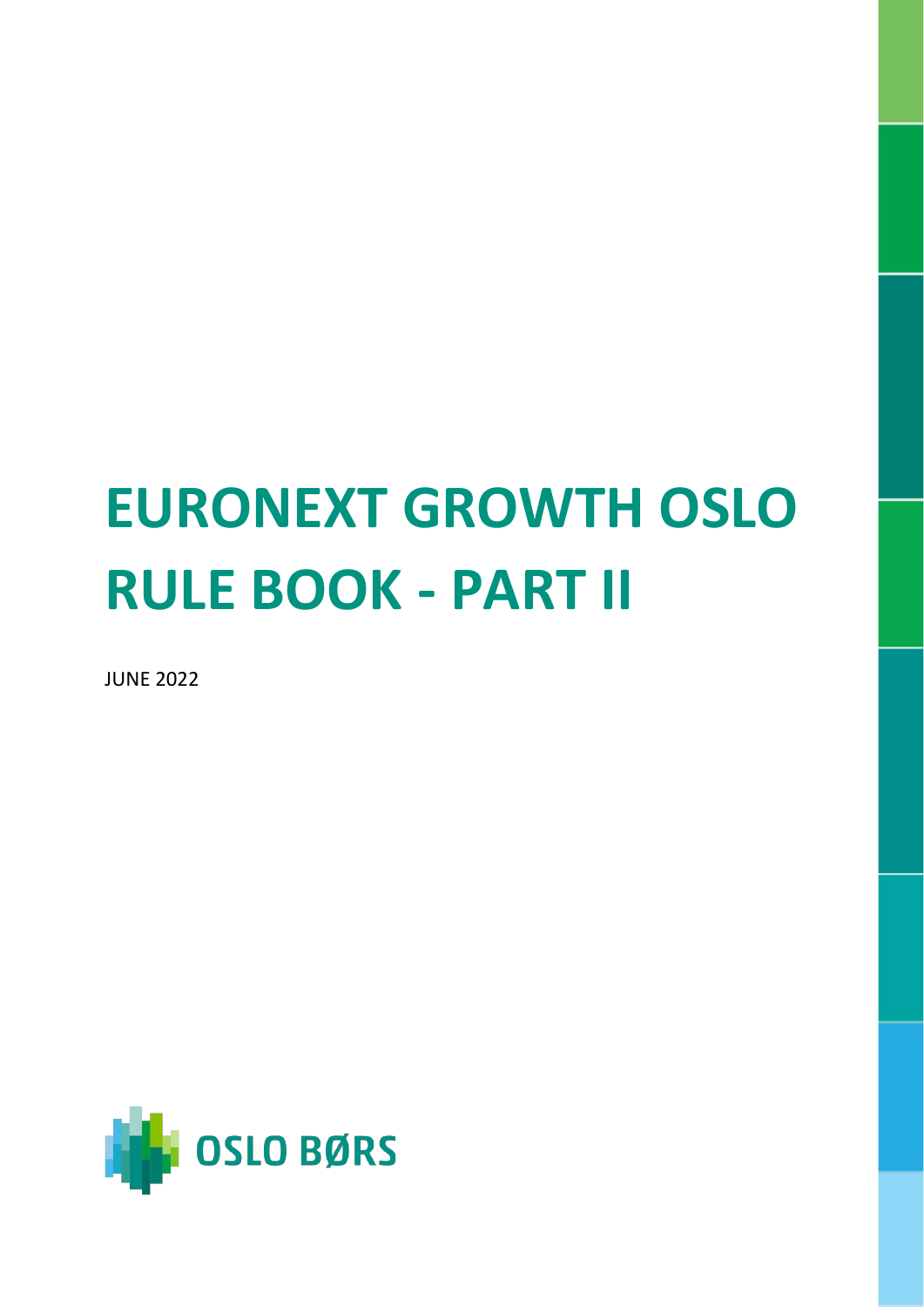# **TABLE OF CONTENTS**

| 1.1           |  |                                                                                    |  |
|---------------|--|------------------------------------------------------------------------------------|--|
| 1.2           |  |                                                                                    |  |
| 1.3           |  |                                                                                    |  |
| 1.4           |  |                                                                                    |  |
|               |  |                                                                                    |  |
|               |  |                                                                                    |  |
| 2.1.1         |  |                                                                                    |  |
| 2.1.2         |  |                                                                                    |  |
| 2.1.3         |  |                                                                                    |  |
|               |  |                                                                                    |  |
| 2.1.4         |  |                                                                                    |  |
|               |  |                                                                                    |  |
|               |  |                                                                                    |  |
|               |  |                                                                                    |  |
| 2.1.5         |  |                                                                                    |  |
|               |  |                                                                                    |  |
|               |  |                                                                                    |  |
|               |  |                                                                                    |  |
|               |  |                                                                                    |  |
|               |  | 2.1.5.6 MINIMUM MARKET VALUE OF THE SHARES AT THE TIME OF ADMISSION TO TRADING  11 |  |
|               |  | 2.1.5.7 REGISTRATION OF SHARE CAPITAL WITH A CENTRAL SECURITIES DEPOSITORY  11     |  |
| 2.1.6         |  |                                                                                    |  |
|               |  | 2.1.6.2 ADMISSION TO TRADING ON AN "IF AND WHEN ISSUED/DELIVERED" BASIS  11        |  |
| 2.1.7         |  |                                                                                    |  |
| $2.2^{\circ}$ |  |                                                                                    |  |
| 2.3           |  |                                                                                    |  |
| 2.4           |  |                                                                                    |  |
|               |  |                                                                                    |  |
| 3.1           |  |                                                                                    |  |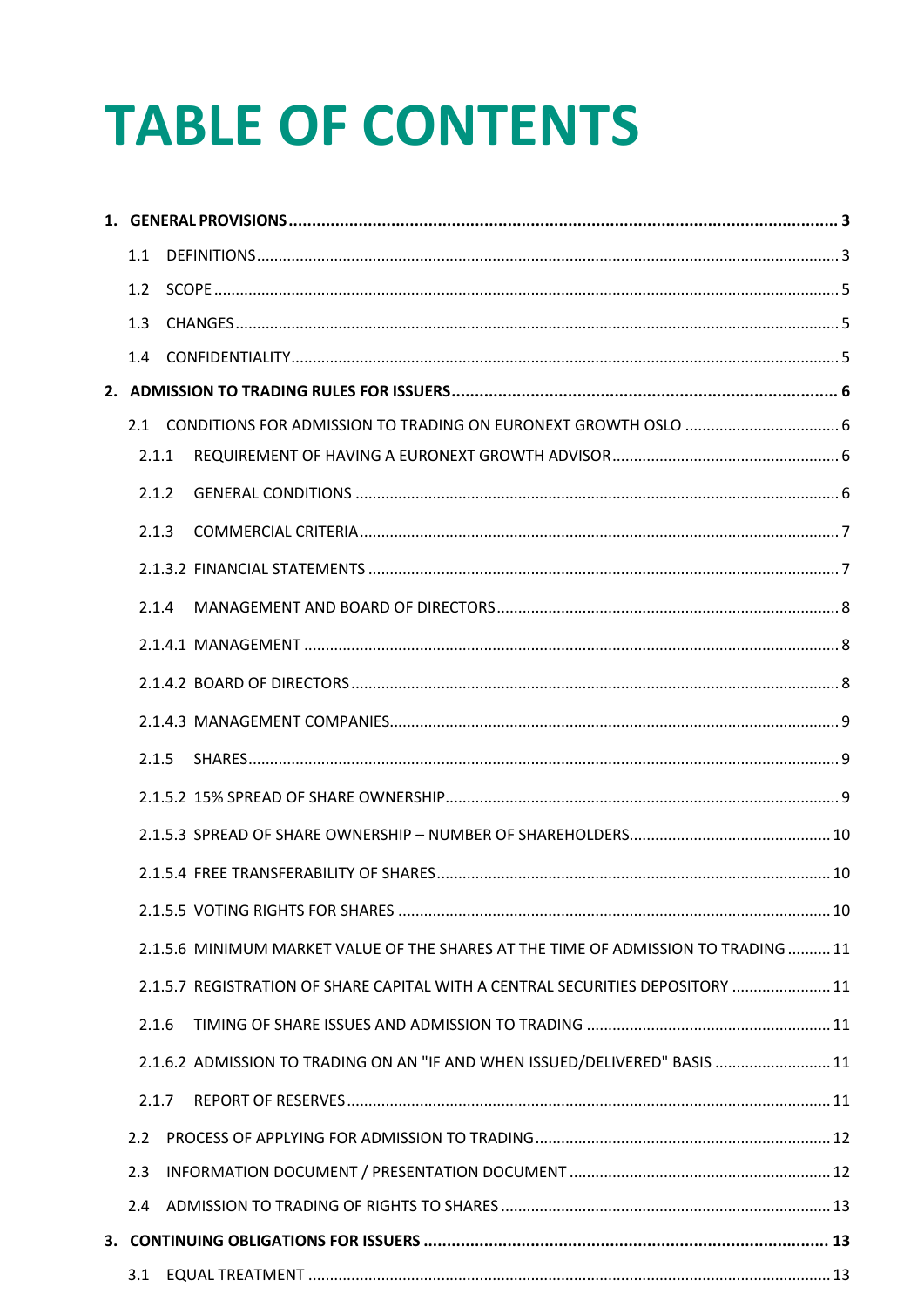| 3.2   |                                                                                    |  |
|-------|------------------------------------------------------------------------------------|--|
| 3.3   |                                                                                    |  |
| 3.4   |                                                                                    |  |
| 3.5   |                                                                                    |  |
| 3.6   |                                                                                    |  |
| 3.7   |                                                                                    |  |
| 3.8   |                                                                                    |  |
| 3.8.1 |                                                                                    |  |
| 3.8.2 |                                                                                    |  |
| 3.8.3 |                                                                                    |  |
| 3.9   |                                                                                    |  |
| 3.9.1 |                                                                                    |  |
| 3.9.2 |                                                                                    |  |
| 3.9.3 |                                                                                    |  |
| 3.9.4 | WRITTEN NOTIFICATION TO OSLO BØRS WHEN PUBLISHING INSIDE INFORMATION WHICH         |  |
| 3.9.5 | DUTY OF PRIOR NOTICE WHEN PUBLICLY DISCLOSING PARTICULARLY PRICE-SENSITIVE EVENTS  |  |
| 3.9.6 |                                                                                    |  |
| 3.9.7 |                                                                                    |  |
|       |                                                                                    |  |
|       |                                                                                    |  |
|       |                                                                                    |  |
|       |                                                                                    |  |
|       |                                                                                    |  |
|       | 3.11.4 FURTHER PROVISIONS ON THE EXECUTION OF MERGERS, DEMERGERS AND REDUCTIONS IN |  |
|       |                                                                                    |  |
|       |                                                                                    |  |
|       |                                                                                    |  |
|       |                                                                                    |  |
|       |                                                                                    |  |
|       | 3.12.4 INFORMATION SUPPLEMENTARY TO ANNUAL FINANCIAL STATEMENTS, ANNUAL            |  |
|       |                                                                                    |  |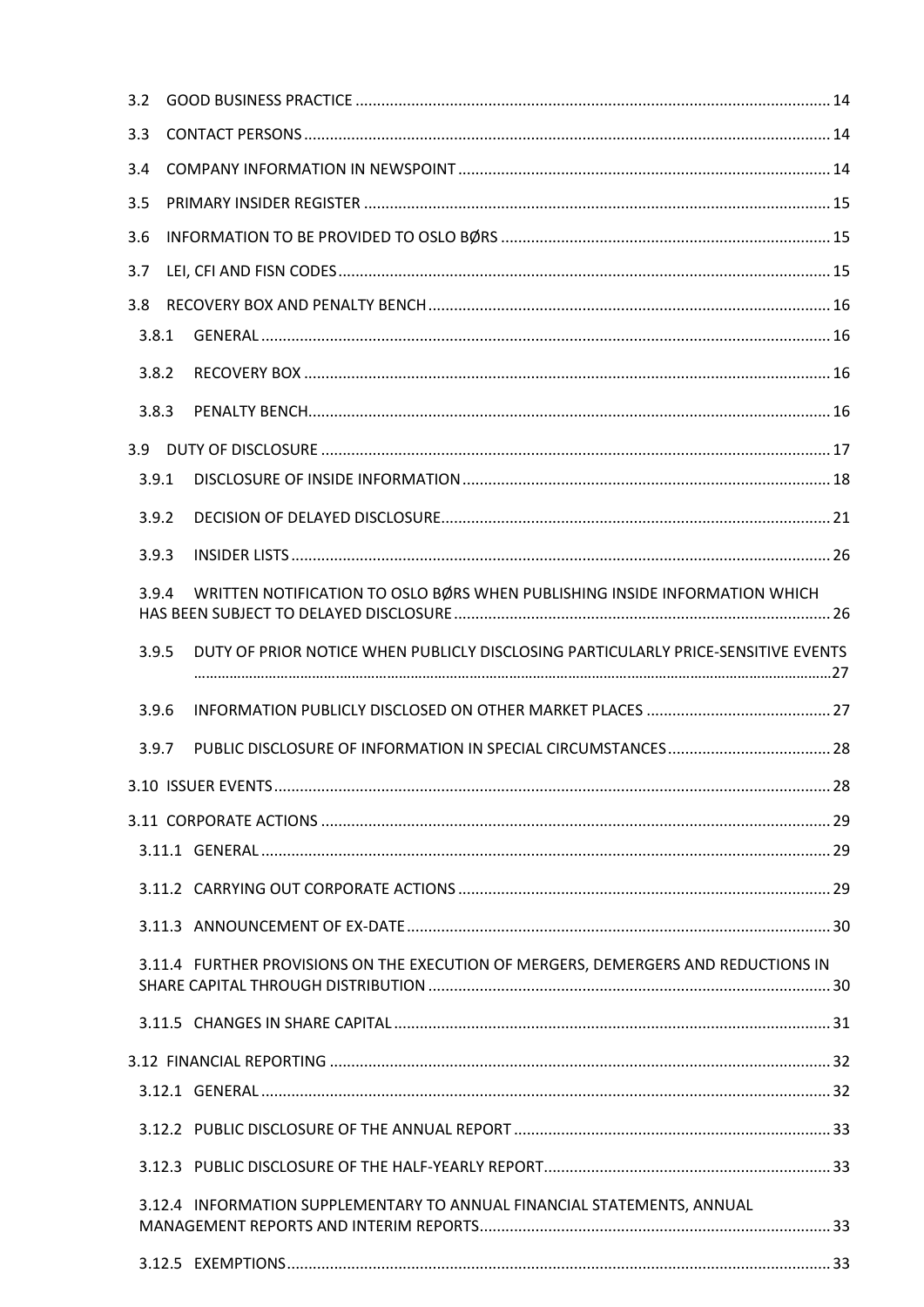|       | 3.16 CONTINUED TRADING IN THE EVENT OF MERGER, DEMERGER AND OTHER MATERIAL CHANGES 36 |  |
|-------|---------------------------------------------------------------------------------------|--|
|       |                                                                                       |  |
|       |                                                                                       |  |
|       |                                                                                       |  |
|       |                                                                                       |  |
|       |                                                                                       |  |
|       |                                                                                       |  |
|       |                                                                                       |  |
|       |                                                                                       |  |
|       |                                                                                       |  |
|       |                                                                                       |  |
|       |                                                                                       |  |
|       |                                                                                       |  |
|       |                                                                                       |  |
|       |                                                                                       |  |
| 4.1   |                                                                                       |  |
| 4.2   |                                                                                       |  |
| 4.3   |                                                                                       |  |
| 4.4   |                                                                                       |  |
| 4.4.1 |                                                                                       |  |
| 4.4.2 |                                                                                       |  |
| 4.4.3 |                                                                                       |  |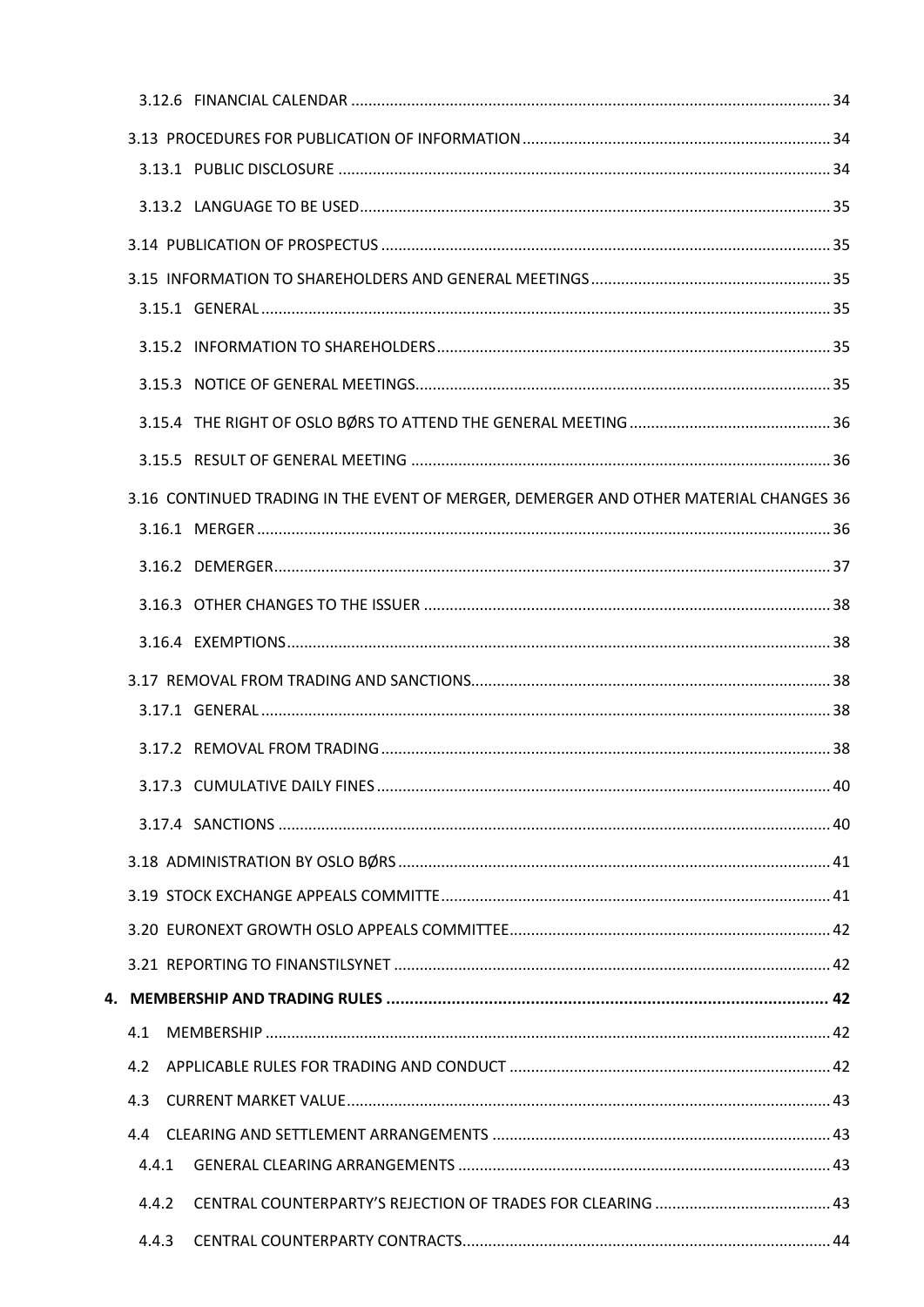|       | 4.4.4 |                                                                              |  |
|-------|-------|------------------------------------------------------------------------------|--|
|       | 4.4.5 | CENTRAL COUNTERPARTY CEASING REGISTRATION OF CENTRAL COUNTERPARTY TRADES  44 |  |
|       | 4.4.6 |                                                                              |  |
|       | 4.5   |                                                                              |  |
|       | 4.6   |                                                                              |  |
|       | 4.6.1 |                                                                              |  |
| 4.6.2 |       |                                                                              |  |
|       | 4.6.3 |                                                                              |  |
|       | 4.6.4 |                                                                              |  |
|       | 4.6.5 |                                                                              |  |
|       | 4.7   |                                                                              |  |
|       |       | 5. EURONEXT GROWTH ADVISOR RULES ……………………………………………………………………………………… 47        |  |
|       | 5.1   |                                                                              |  |
|       | 5.2   |                                                                              |  |
|       | 5.2.1 |                                                                              |  |
|       | 5.2.2 |                                                                              |  |
|       | 5.2.3 |                                                                              |  |
|       | 5.3   | CONTINUING SUITABILITY FOR EURONEXT GROWTH ADVISORS AND NOTIFICATION         |  |
|       | 5.4   |                                                                              |  |
|       | 5.5   |                                                                              |  |
|       | 5.5.1 |                                                                              |  |
|       | 5.5.2 |                                                                              |  |
|       | 5.6   |                                                                              |  |
|       | 5.6.1 |                                                                              |  |
|       | 5.6.2 |                                                                              |  |
|       | 5.6.3 |                                                                              |  |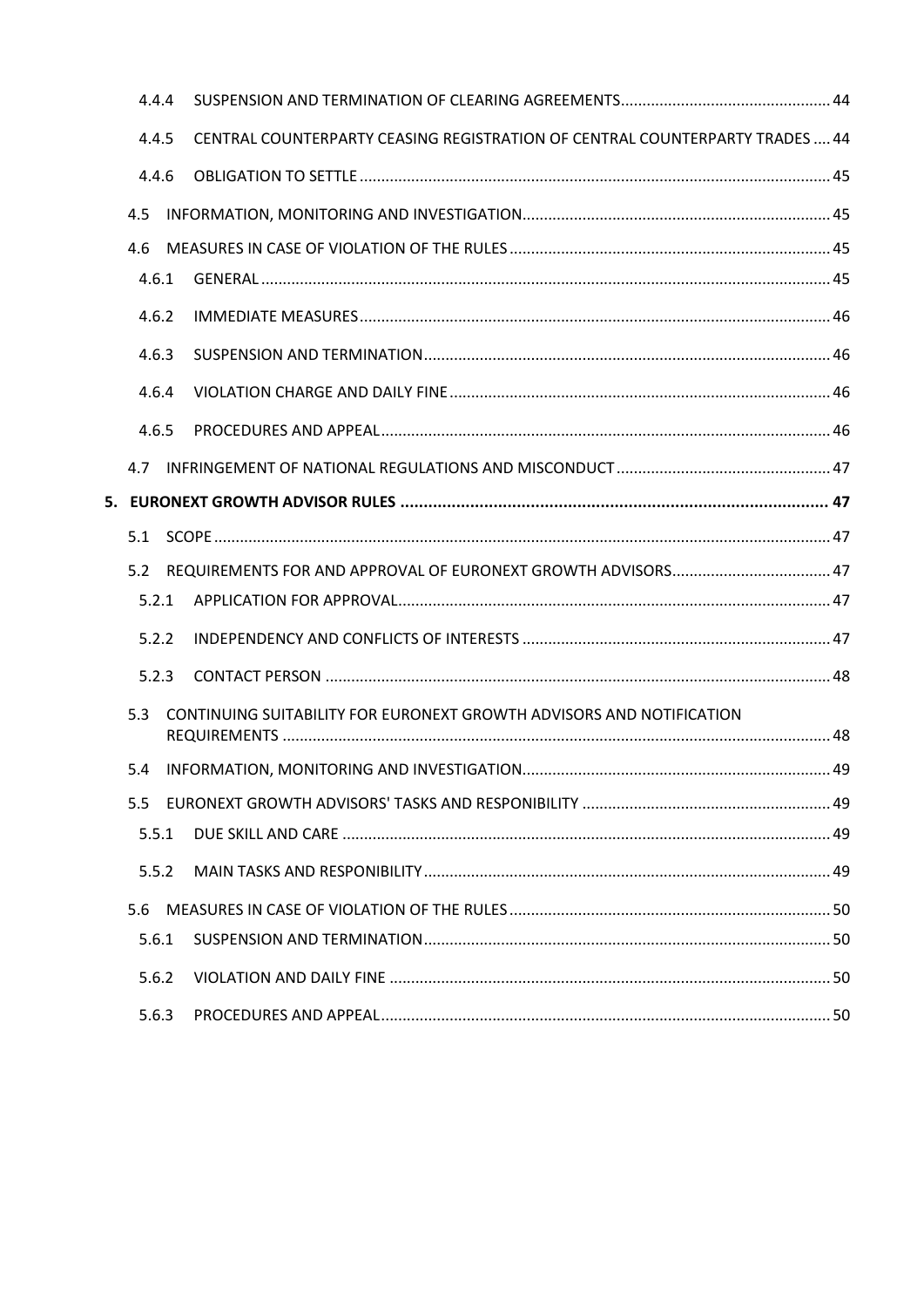# <span id="page-5-0"></span>**1. GENERAL PROVISIONS**

# <span id="page-5-1"></span>**1.1 DEFINITIONS**

The capitalized terms used herein are defined in Chapter 1 of Rule Book Part I and below, unless specifically provided otherwise. Where the context is appropriate, the plural form of a defined term is also deemed as being the defined term.

| LCH Limited, European Central Counterparty N.V. and SIX x-clear AG.                                                                                                                                                                                                                                                                                                                                                                                     |
|---------------------------------------------------------------------------------------------------------------------------------------------------------------------------------------------------------------------------------------------------------------------------------------------------------------------------------------------------------------------------------------------------------------------------------------------------------|
| Any contract arising between Clearing Members and a Central Counterparty,<br>resulting from a Central Counterparty Trade.                                                                                                                                                                                                                                                                                                                               |
| Shares, Equity Certificates, Depositary Receipts, ETFs, Subscription Rights and any<br>other instruments which have been designated by Oslo Børs and a central<br>counterparty as eligiblefor central counterparty processing.                                                                                                                                                                                                                          |
| An electronically matched order on the trading system in a CentralCounterparty<br>Security.                                                                                                                                                                                                                                                                                                                                                             |
| A General Clearing Member or a Direct Clearing Member.                                                                                                                                                                                                                                                                                                                                                                                                  |
| A Member that is party to a valid and subsisting clearing membership agreement<br>with a Central Counterparty and which may clear with the CentralCounterparty,<br>Central Counterparty Trades dealt by the Member itself and Central Counterparty<br>Trades dealt by its customers.                                                                                                                                                                    |
| General Clearing Member A Member that is party to a valid and subsisting clearing membership agreement<br>with a Central Counterparty and which may clear with the CentralCounterparty,<br>Central Counterparty Contracts resulting from Central Counterparty Trades dealt<br>by the Member itself, trades dealt on behalf of its customers or also other<br>Members' trades, or a non-Member as mentioned insection 4.2.1 (5) in this Rule<br>Book II. |
| A Member that is not a Clearing Member in respect of a particular trade.                                                                                                                                                                                                                                                                                                                                                                                |
| An off book trade that is effected where one or both of the parties to the tradeis a<br>Member and the Member and its customer or counterparty agree at or prior to<br>the time of effecting the trade that it shall be subject to the Rules.                                                                                                                                                                                                           |
| On Exchange Order Book A trade that is effected automatically on the Central Order Book.                                                                                                                                                                                                                                                                                                                                                                |
| An executed trade being an On Exchange Order Book Trade or an On ExchangeOff<br>Book Trade.                                                                                                                                                                                                                                                                                                                                                             |
| Securities, issued by a corporation or other incorporated business enterprise, entitling<br><b>DIED BØRS</b><br>3   Furonext Growth Oslo Rule Book - Part II                                                                                                                                                                                                                                                                                            |
|                                                                                                                                                                                                                                                                                                                                                                                                                                                         |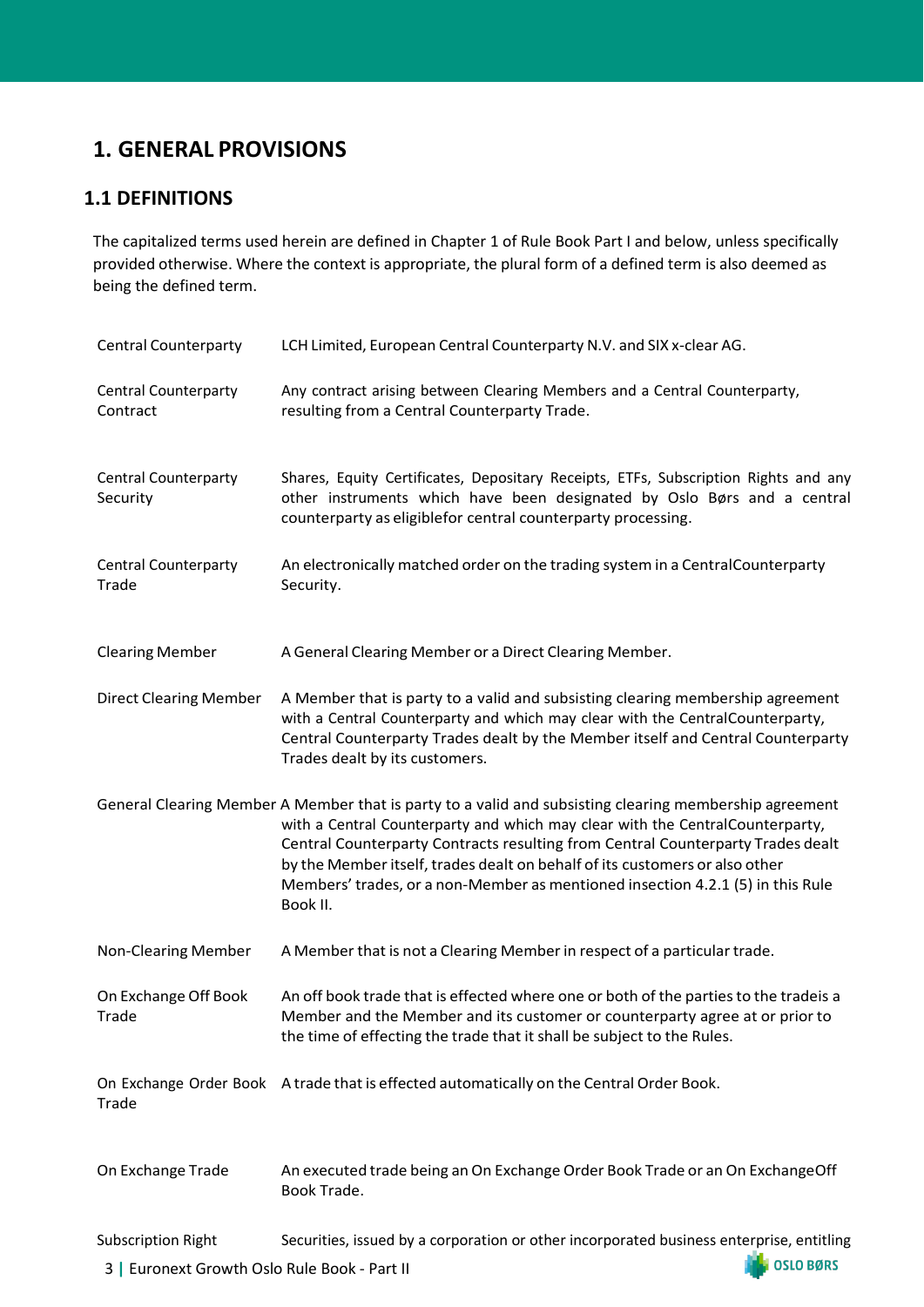|                                   | the holder to acquire in such issuer, including by subscription, Equity Securities,<br>Certificates and/or Depositary Receipts in respect of Shares.                                                                                                 |
|-----------------------------------|------------------------------------------------------------------------------------------------------------------------------------------------------------------------------------------------------------------------------------------------------|
| Depositary Receipt                | means securities which are negotiable on the capital market, which represent<br>ownership of securities issued by a foreign issuer, which are able to be admitted<br>to trading on a regulated market and which can be traded independently.         |
| <b>EGA Agreement</b>              | An agreement entered into between Oslo Børs and a Euronext Growth Advisor<br>following Oslo Børs' approval of a Euronext Growth Advisor.                                                                                                             |
| <b>Equity Certificates</b>        | Equity certificates (Nw. egenkapitalbevis) issued by savings banks and other<br>financial institutions that are not organized as private limited companies or public<br>limited companies, following consent from the Norwegian Ministry of Finance. |
|                                   | Euronext Growth Advisor An investment firm approved by Oslo Børs as a Euronext Growth Advisor (and where such<br>approval has not been withdrawn).                                                                                                   |
| <b>Euronext Growth Oslo</b>       | The Euronext Growth Market operated by Oslo Børs.                                                                                                                                                                                                    |
| Management Company                | Any person or company (not being the Issuer or employed with the Issuer) that<br>regularly performs managerial functions for the Issuer.                                                                                                             |
| <b>Securities Trading Act</b>     | The Norwegian Securities Trading Act of 2007 (Nw. verdipapirhandelloven).                                                                                                                                                                            |
| Securities Trading<br>Regulations | The Norwegian Securities Trading Regulations of 2007 (Nw.verdipapirforskriften).                                                                                                                                                                     |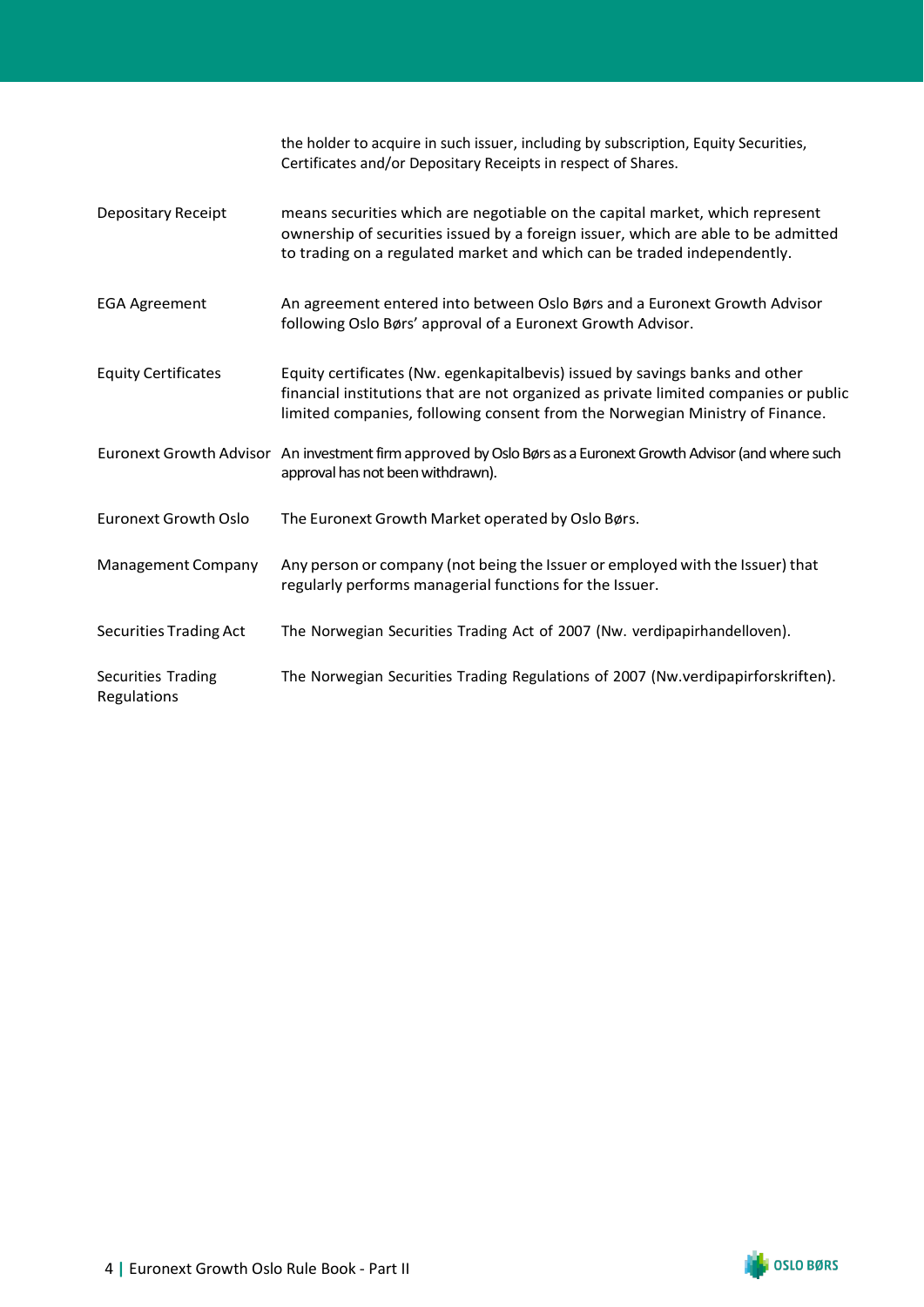# <span id="page-7-0"></span>**1.2 SCOPE**

**(1) Chapter 2, section 3.4, 3.5, 3.6, 3.7, 3.9.1, 3.9.2, 3.9.3, 3.9.4, 3.13, 3.17.3 and 3.21 apply to Issuers with Shares that are subject to an application for admission to trading on Euronext Growth Oslo unless otherwise is specifically stated. Where specifically stated, the Rules also apply to subscription rights to Shares.**

The rules regarding disclosure of inside information apply from the time the Issuer has submitted an application for admission to trading, cf[. MAR](https://eur-lex.europa.eu/legal-content/EN/TXT/PDF/?uri=CELEX%3A32014R0596&from=EN) article 17 no. 1 third paragraph.

**(2) Sections 2.1.4, 2.1.5.4, 2.1.5.5, 2.4 and Chapter 3 apply to Issuers with Shares admitted to trading on Euronext Growth Oslo.**

**(3) Chapter 4 applies to Members with respect to trading on Euronext Growth Oslo.**

**(4) Euronext Growth Oslo requires a Euronext Growth Advisor as regulated in this Rule Book Part II in connection with admission to trading on Euronext Growth Oslo, instead of Listing Sponsor as regulated in Rule Book Part I. Sections 2.1.1, 2.2, 2.3 (1) and Chapter 5 in this Rule Book Part II apply to Euronext Growth Advisor. The Rules regarding Listing Sponsor in sections 1.1 (definition of Announcement), 1.3.2, 1.4.2, 1.5.1, 1.5.2, 1.6, 1.10 and 3.2.1 (iii) in Rule Book Part I, as well as Appendix I and Appendix III, apply similarly to Euronext Growth Advisor.**

**(5) Where the Rules refer to Shares, this shall also include Equity Certificates, Depository Receipts and other Financial Instruments with characteristics similar to Shares to the extent appropriate.**

# <span id="page-7-1"></span>**1.3 CHANGES**

**Changes to the Rules in this Rule Book Part II will normally be binding on Issuers, Euronext Growth Advisors and Members (as relevant) and Oslo Børs no earlier than one month after the changes have been notified and published. Oslo Børs shall consult Issuers and other interested parties before changes to this Rule Book Part II are announced save where such consultation is clearly unnecessary or impractical. The procedure for making changes to these Rules may be waived where the changes are the result of legislation, regulation, legal ruling, administrative decision or in other special cases.**

# <span id="page-7-2"></span>**1.4 CONFIDENTIALITY**

**(1) Rule 1.7 in Rule Book Part I shall not apply.**

**(2) The elected officers and employees of Oslo Børs are under obligation to prevent unauthorized parties from gaining access to, or knowledge of, information about the business or personal affairs of others which may come to their knowledge in the course of their work, except as otherwise laid down in these rules, legislation, or regulations issued pursuant to legislation. Nor may such person make use of such information for business purposes or in connection with the purchase or sale of financial instruments.**

**(3) The obligation of confidentiality shall remain in effect after the employment or appointment has terminated.** 

**(4) The duty of confidentiality imposed by this section shall not prevent the disclosure of information to the supervisory authorities.**

**(5) The obligation of confidentiality under this section, the Securities Trading Act and regulations issued** 

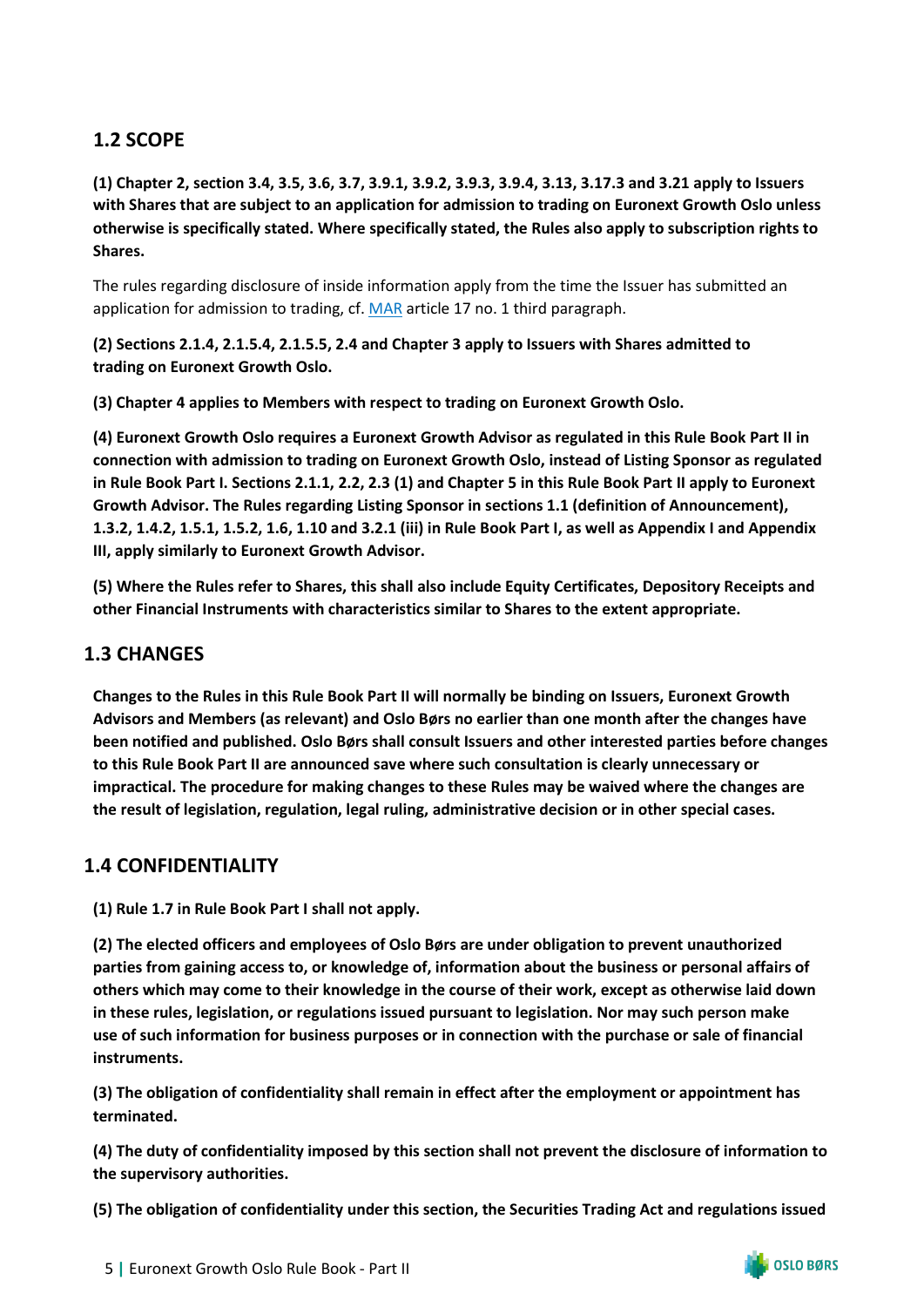**pursuant to the Securities Trading Act section 11-13 fourth and sixth paragraph shall apply mutatis mutandis to any other persons receiving information subject to a statutory obligation of confidentiality from Oslo Børs.**

# <span id="page-8-0"></span>**2. ADMISSION TO TRADING RULES FOR ISSUERS**

# <span id="page-8-1"></span>**2.1 CONDITIONS FOR ADMISSION TO TRADING ON EURONEXT GROWTH OSLO**

## <span id="page-8-2"></span>**2.1.1 REQUIREMENT OF HAVING A EURONEXT GROWTH ADVISOR**

**An Issuer that applies for admission to trading on Euronext Growth Oslo shall enter into an assignment agreement with a Euronext Growth Advisor. The Euronext Growth Advisor shall assist the Issuer up until its admission to trading.**

**Oslo Børs publishes a list of approved Euronext Growth Advisors on Euronext Growth Oslo on its website. The conditions for approval as Euronext Growth Advisor and the rules regarding the Euronext Growth Advisor's tasks and obligations follow from Rule Book Part II Chapter 5.** 

There are several reasons for why Oslo Børs thinks it is appropriate to require Issuers to appoint a Euronext Growth Advisor for the admission process. In general, investment firms have extensive experience, comprehensive knowledge and well-established routines and project management expertise. This makes them well-qualified to prepare and guide Issuers applying for admission to trading. Many Issuers may find that using a financial advisor for assistance with preparing the application and Information Document will reduce the scope of the work they have to undertake, while the requirement will also strengthen the quality control of Issuers' suitability for admission to trading. The requirements relating to the Euronext Growth Advisor are discussed in greater detail in Rule Book Part II Chapter 5 and Notice as referred to in Rule Book Part II section 2.2.

## <span id="page-8-3"></span>**2.1.2 GENERAL CONDITIONS**

## **2.1.2.1 SUFFICIENT INFORMATION AND SUITABILITY FOR ADMISSION TO TRADING**

**(1) Shares issued by a public limited liability company, a private limited liability company or an equivalent foreign company may be admitted to trading provided that the Issuer can provide sufficient information in order for market participants to be able to determine fair market prices.**

See the [Merkur Market Appeals Committee ruling of 18 October](https://www.euronext.com/sites/default/files/2020-10/Merkur%20Market%20klagenemd%20-%20Avgjorelse%20OXXY%20-%20Endelig%20%20versjon%202016-10-18_E.pdf) 2016 whereby the maximum violation charge was imposed on a company for a breach of the duty of disclosure in connection with its admission to trading on Merkur Market (former name of Euronext Growth Oslo). The company had in its application, admission document (corresponding to Information Document) and its presentation of the due diligence investigations that were carried out, not provided sufficient information on a number of convertible loan agreements entered into with two of its main shareholders.

**(2) Oslo Børs may, on the basis of an overall assessment of the suitability of an Issuer and its Shares, decide against admitting the Shares to trading if Oslo Børs is of the view that this is appropriate in order to protect the interests of investors, the general confidence in the stock market and the securities market, or based on any other appropriate grounds pursuant to Rule 3.7.3 in Rule Book Part I. This applies regardless of whether an Issuer satisfies all the requirements for admission to trading. There must be grounds for such refusal, cf. Rule 3.7.3 in Rule Book Part I. In addition to the matters referred to in Rule 3.1.4 in Rule Book Part I, attention will be paid to inter alia whether significant shareholders have acted in such a manner as to make the Issuer deemed unsuitable for admission to** 

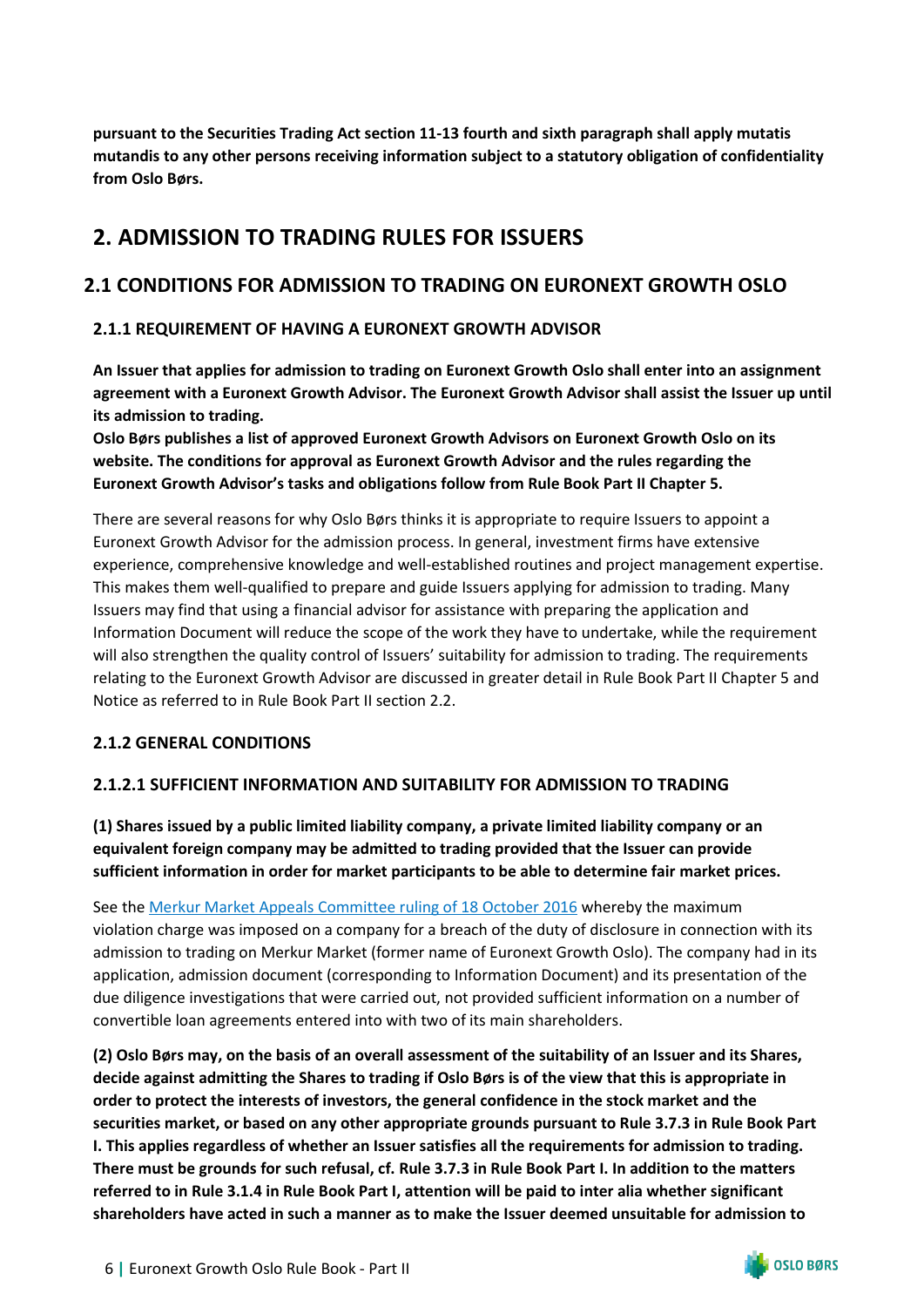**trading. "Significant shareholders" means shareholders who either individually or together with their close associates, cf. the Securities Trading Act Section 2-5, directly or indirectly own or control more than 1/3 of the Share capital or voting capital of the Issuer.**

The purpose of this paragraph is to enable Oslo Børs to refuse an Issuer's application for admission to trading on the basis of a more general overall assessment even if it satisfies all the conditions for admission. The rationale for this is the need to protect investors' interests, general confidence in the stock market and securities market, and reputation of Euronext Growth Oslo.

In assessing whether an Issuer is deemed suitable, it will be relevant to consider the requirements that apply for the suitability of members of boards and executive management teams, although the specific assessment will not necessarily be the same, see Rule Book Part II sections 2.1.4.1 and 2.1.4.2. Adverse matters of a material nature in respect of a significant shareholder may accordingly impact the assessment of whether an Issuer is deemed suitable for trading, also where the Issuer in itself satisfies all admission requirements.

Further, Oslo Børs will take into consideration whether there are any qualified opinion or comments on specific points in the auditor's report on the most recent annual accounts. An Issuer will normally not be admitted to trading if the auditor's report on the most recent annual accounts expresses a qualified opinion. If the auditor's report does not express a qualified opinion but includes comments on specific points, Oslo Børs will consider whether these comments are of such a serious character that the Issuer cannot be deemed suitable for admission to trading.

### <span id="page-9-0"></span>**2.1.3 COMMERCIAL CRITERIA**

#### **2.1.3.1 LIQUIDITY**

**(1) The Issuer must provide a statement confirming that it will have sufficient liquidity to continue its business activities in accordance with its planned scale of operation for at least 12 months from the planned date of admission to trading.**

**(2) If the Issuer is unable to demonstrate that it has sufficient liquidity to operate for 12 months, it must provide additional information as part of its liquidity statement in the Application Form and the Presentation Document in accordance with a separate [Notice](https://www.euronext.com/en/media/6353/download) referred to in section 2.2.**

#### <span id="page-9-1"></span>**2.1.3.2 FINANCIAL STATEMENTS**

**In addition to fulfill the requirements in Rule 3.2.3 and Rule 3.2.4 in Rule Book Part I, the Issuer must fulfill the following requirements:**

**1. Where an Issuer is a parent company, the Issuer must have published or filed consolidated financial statements, unless an exemption is granted by Oslo Børs given that the subsidiaries both individually and collectively are of immaterial importance.** 

**2. The balance sheet date of the last audited financial information may not be older than one of the following:**

**a. 18 months from the admission to trading date if the Issuer has published or filed audited interim financial statements.**

**b. 16 months from the admission to trading date if the Issuer has published or filed interim financial statements which is not audited.**

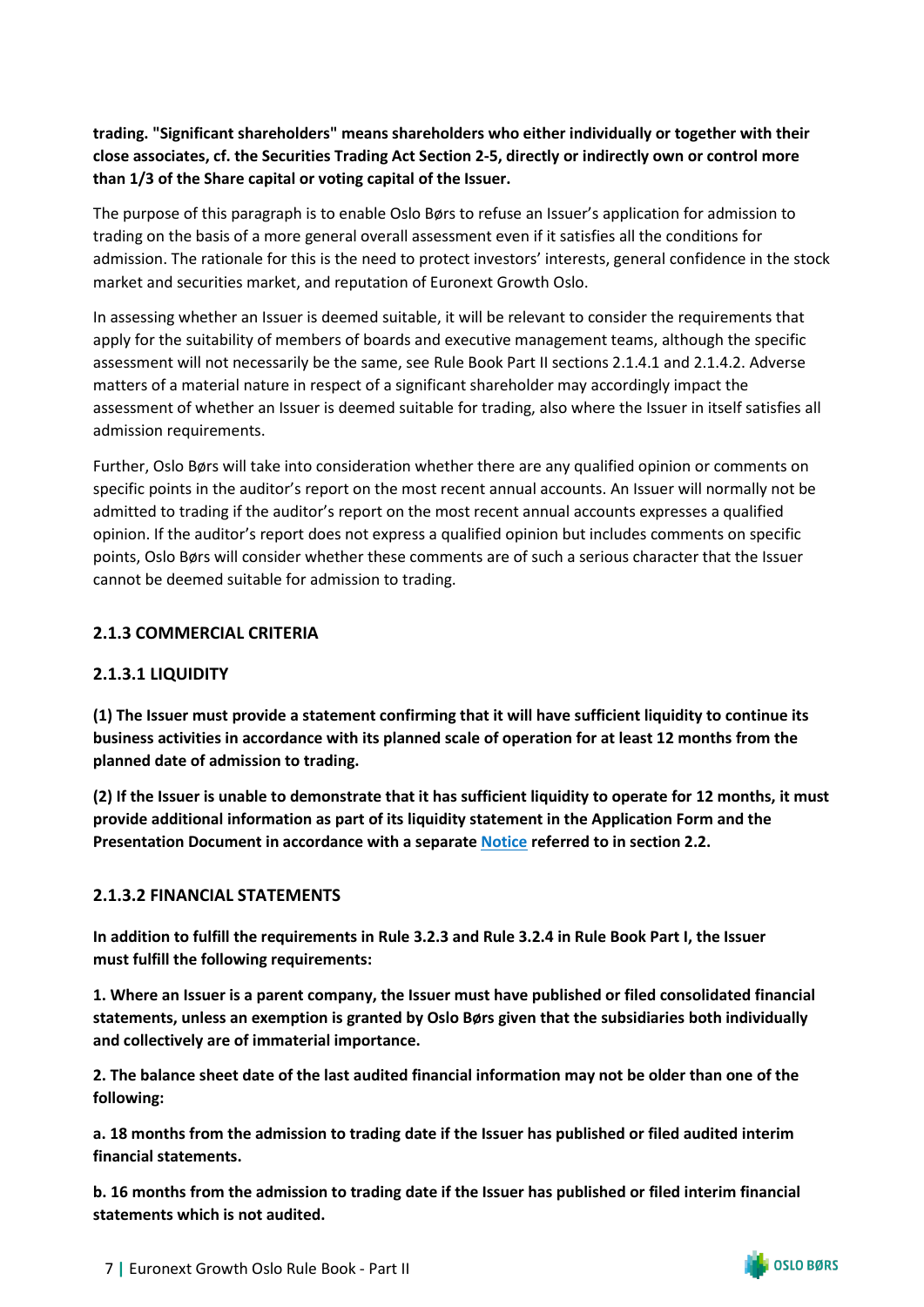The Issuer must have produced annual report for the two preceding financial years or for such shorter accounting period that the Issuer has been in existence, subject to ordinary audit. An exemption from Rule 3.2.4 of Rule Book Part I regarding the requirement for financial statements for proceeding two financial years may be approved by Oslo Børs provided that the Issuer has prepared at least one audited annual or interim report. To be granted an exemption from the two years requirement, the audited financial statement should as a main rule minimum include a balance sheet, a profit and loss account, a description of accounting principles and notes.

An exemption from consolidated financial statement will be granted if the most recent audited financial statements states that subsidiaries are of immaterial importance for the group or it is confirmed separately by the Issuer's auditors that the subsidiaries both individually and collectively, are of immaterial importance in assessing the group's position and result. For unaudited interim financial statements Oslo Børs will as a main rule require a corresponding statement from the Issuer and Euronext Growth Advisor if a consolidated interim financial statement is not prepared.

Where an interim report (unaudited) is required after Rule 3.2.4 of Rule Book Part I the interim report must be in accordance with national accounting laws and financial reporting framework and should as a minimum include a condensed balance sheet, a condensed profit and loss account and explanatory notes to these accounts. The interim report must normally include comparative statements for the same period in the prior financial year, however the requirement for comparative balance sheet information may be satisfied by presenting the year's end balance sheet if this is in accordance with the applicable national accounting laws and financial reporting framework.

## <span id="page-10-0"></span>**2.1.4 MANAGEMENT AND BOARD OF DIRECTORS**

The requirements that relate to the management of Issuers applying for admission to trading on Euronext Growth Oslo are designed to correspond to the equivalent requirements for admission to trading on Oslo Børs and Euronext Expand. This also applies to the requirements in respect of the board of directors, with the exceptions that for admission to trading on Euronext Growth Oslo there is no explicit requirement in respect of independence and the requirement regarding the expertise that board members must have is limited to only one board member.

## <span id="page-10-1"></span>**2.1.4.1 MANAGEMENT**

**(1) The individual members of the Issuer's executive management must not be persons who have acted in such a manner as to make them unfit to participate in the management of an Issuer admitted to trading on Euronext Growth Oslo.**

**(2) The Issuer must have sufficient expertise and resources to satisfy the requirements for the correct and timely management and distribution of information, including submission of financial accounts in accordance with applicable laws and regulations.**

## <span id="page-10-2"></span>**2.1.4.2 BOARD OF DIRECTORS**

**(1) The Issuer shall have a board of directors comprised of individuals who have not acted in such a manner as to make them unfit to be a member of the board of an Issuer admitted to trading on Euronext Growth Oslo.**

**(2) At least one member of the board of directors must have satisfactory expertise in respect of the rules that apply to Issuers admitted to trading on Euronext Growth Oslo.**

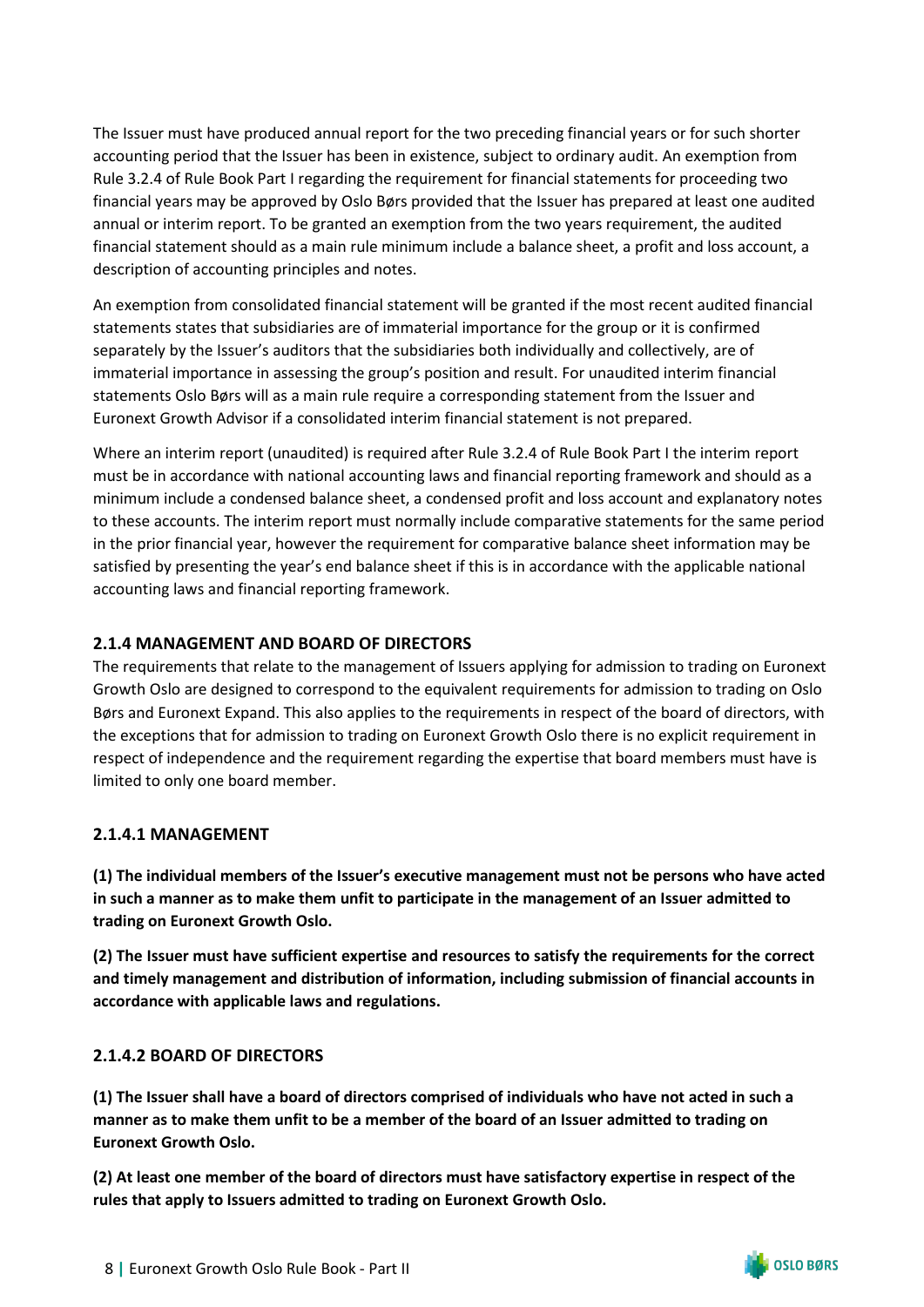## <span id="page-11-0"></span>**2.1.4.3 MANAGEMENT COMPANIES**

**(1) Management Companies are obliged to comply with the provisions which the Issuer would be subject to if the Issuer itself had performed the relevant functions. Violations of such rules caused by the Management Company shall be dealt with as if the violation was caused by the Issuer.**

**(2) Prior to submitting an application for admission to trading, the Management Company and the Issuer applying for admission to trading must provide Oslo Børs with a statement of acceptance that regulates the responsibilities and duties of the Issuer and the Management Company towards Oslo Børs.**

**(3) In the event that the Issuer or the Management Company breaches the Rules or the statement mentioned in the second paragraph, Oslo Børs reserves the right to impose sanctions on such party in accordance with section 3.17.**

## <span id="page-11-1"></span>**2.1.5 SHARES**

## **2.1.5.1 ADMISSION TO TRADING BASED ON SPREAD OF SHARE OWNERSHIP AND NUMBER OF SHAREHOLDERS**

**In addition to the requirement in Rule 3.2.1, cf. 3.1.1 in Rule Book Part I, the Issuer must fulfill the requirements set out in section 2.1.5.2 and 2.1.5.3 below. Oslo Børs may in its sole discretion grant an exemption from the requirement that the Private Placement must have been made during the year prior to the scheduled date of first admission to trading in Rule 3.2.1 (ii) in Rule Book Part I. Rule 3.2.1 (ii) last paragraph in Rulebook Part I does not apply.**

## <span id="page-11-2"></span>**2.1.5.2 15% SPREAD OF SHARE OWNERSHIP**

## **(1) At least 15% of the Shares for which admission to trading is applied for must be distributed among the general public.**

The requirement for 15% of the Shares to be distributed among the general public is intended to facilitate greater liquidity.

**(2) The first paragraph is deemed to be satisfied if, at the time of admission to trading, the proportion of the Shares mentioned is distributed among persons who do not have such association with the Issuer as is mentioned in the fourth paragraph, and who each holds Shares with a value of at least NOK 5,000 (or equivalent in another currency). In case of doubt, Oslo Børs determines whether the requirement set out in the first sentence is satisfied.**

**(3) Shares held by persons who hold, individually or together with their close associates, more than 10% of the Share capital or voting capital of the Issuer ("larger shareholders"), are not considered to be distributed among the general public pursuant to the first paragraph. Close associates means such persons and companies as mentioned in Section 2-5 of the Securities Trading Act.**

**(4) Shareholders that are associated with the Issuer are defined as follows:**

**1. members of the Issuer's board of directors, corporate assembly, board of representatives, committee of representatives or control committee, the Issuer's auditor, the Issuer's chief executive and other members of the Issuer's executive management,**

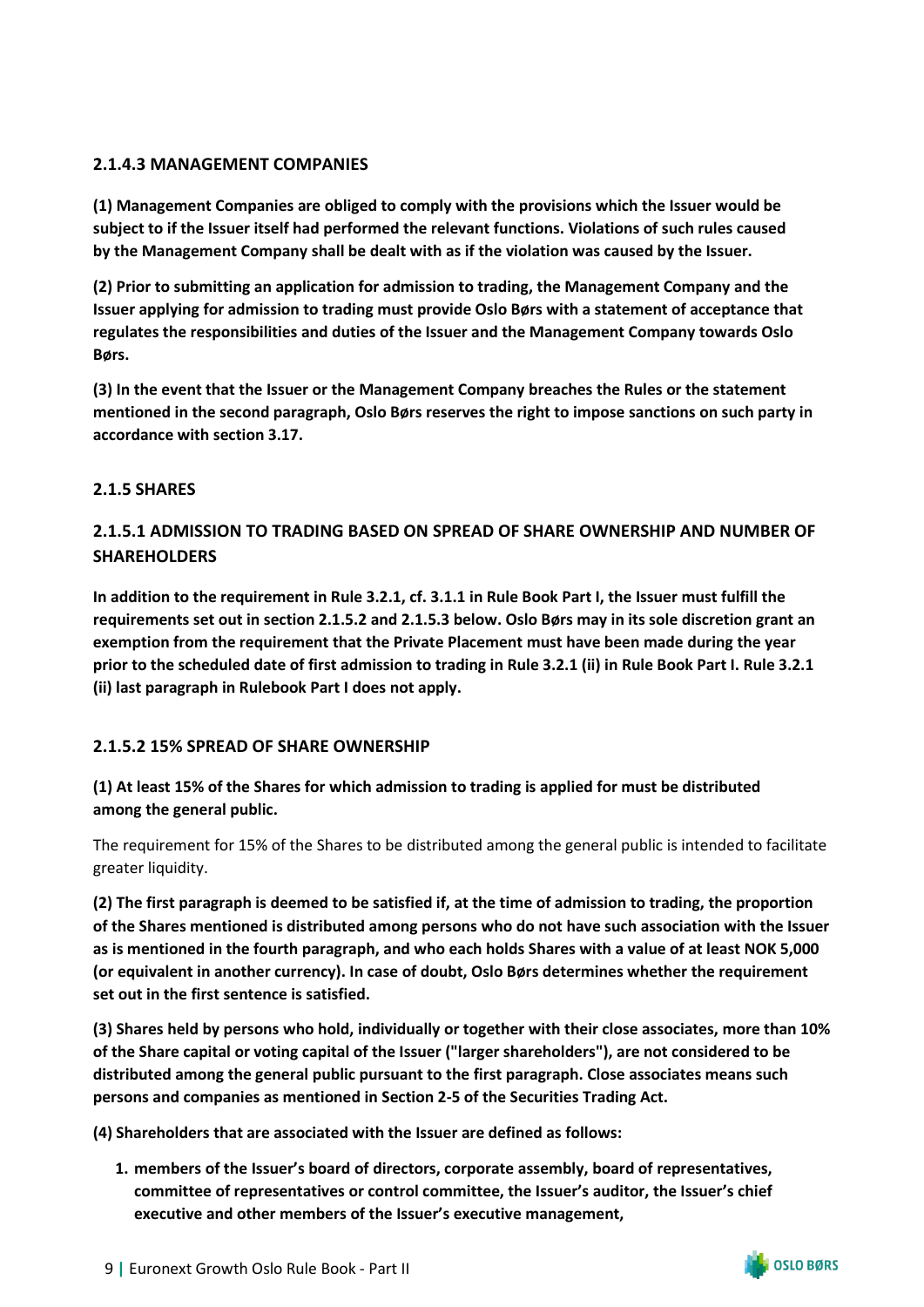- **2. the spouse of a person mentioned in item 1 or a person with whom such a person cohabits in a relationship akin to marriage,**
- **3. the under-age children of a person mentioned in item 1 or 2,**
- **4. an undertaking over which a person mentioned in item 1 or 2, either alone or together with other persons there mentioned, exercises such influence as mentioned in Section 1-3 (2) of the Norwegian Public Limited Liability Companies Act,**
- **5. an undertaking in the same group, and**
- **6. a party with whom a person mentioned in item 1 or 2 must be assumed to be acting in concert in the exercise of rights accruing to the owner of Shares.**

## <span id="page-12-0"></span>**2.1.5.3 SPREAD OF SHARE OWNERSHIP – NUMBER OF SHAREHOLDERS**

**(1) The Shares for which admission to trading on Euronext Growth Oslo is applied for must be held by at least 30 shareholders, each holding Shares with a value of at least NOK 5,000 at the time of admission to trading. In case of doubt, Oslo Børs determines whether the requirement set out in the first sentence is satisfied.**

The requirement for Issuers to have at least 30 shareholders is intended to facilitate greater liquidity. Persons deemed to be associated with the Issuer in accordance with Rule Book Part II section 2.1.5.2 (4), cannot be included in the calculation of the number of shareholders each holding Shares with a value of at least NOK 5,000.

**(2) Shareholders that are associated with the Issuer, cf. section 2.1.5.2 (4), cannot be included in the calculation of number of shareholders as stipulated in the first paragraph.**

#### <span id="page-12-1"></span>**2.1.5.4 FREE TRANSFERABILITY OF SHARES**

**The Shares shall be freely transferable, cf. Rule 3.1.4 in Rule Book Part I. Oslo Børs may derogate from the free transferability requirement in accordance with third sentence of this provision. If the Issuer pursuant to its articles of association, law or regulations issued pursuant to law, has been given a discretionary right to bar a Share acquisition or to impose other trading restrictions, such right may only be exercised if there is sufficient cause to bar the acquisition or to impose other trading restrictions and such imposition does not cause disturbances in the market. For an Issuer being a Norwegian private limited company, it must generally be the case that its articles of association state that the consent requirement for Share acquisitions and the pre-emption rights of other shareholders pursuant to Section 4-15 (2) and (3) of the Norwegian Private Limited Liability Companies Act, shall not apply.**

Free transferability is a legal requirement for Norwegian public limited companies (Nw.: allmennaksjeselskaper). This is not the case for Norwegian private limited companies, and if the Issuer is a Norwegian private limited company it must therefore include a provision in its articles of association which states that the consent requirement for Share acquisitions and the pre-emption rights of other shareholders pursuant to Section 4-15 (2) and (3) of the Private Limited Liability Companies Act, shall not apply.

#### <span id="page-12-2"></span>**2.1.5.5 VOTING RIGHTS FOR SHARES**

**If the Issuer pursuant to its articles of association, law or regulations issued pursuant to law, has been given a discretionary right to bar the exercise of voting rights, such discretionary right may only be exercised if there is sufficient cause.**

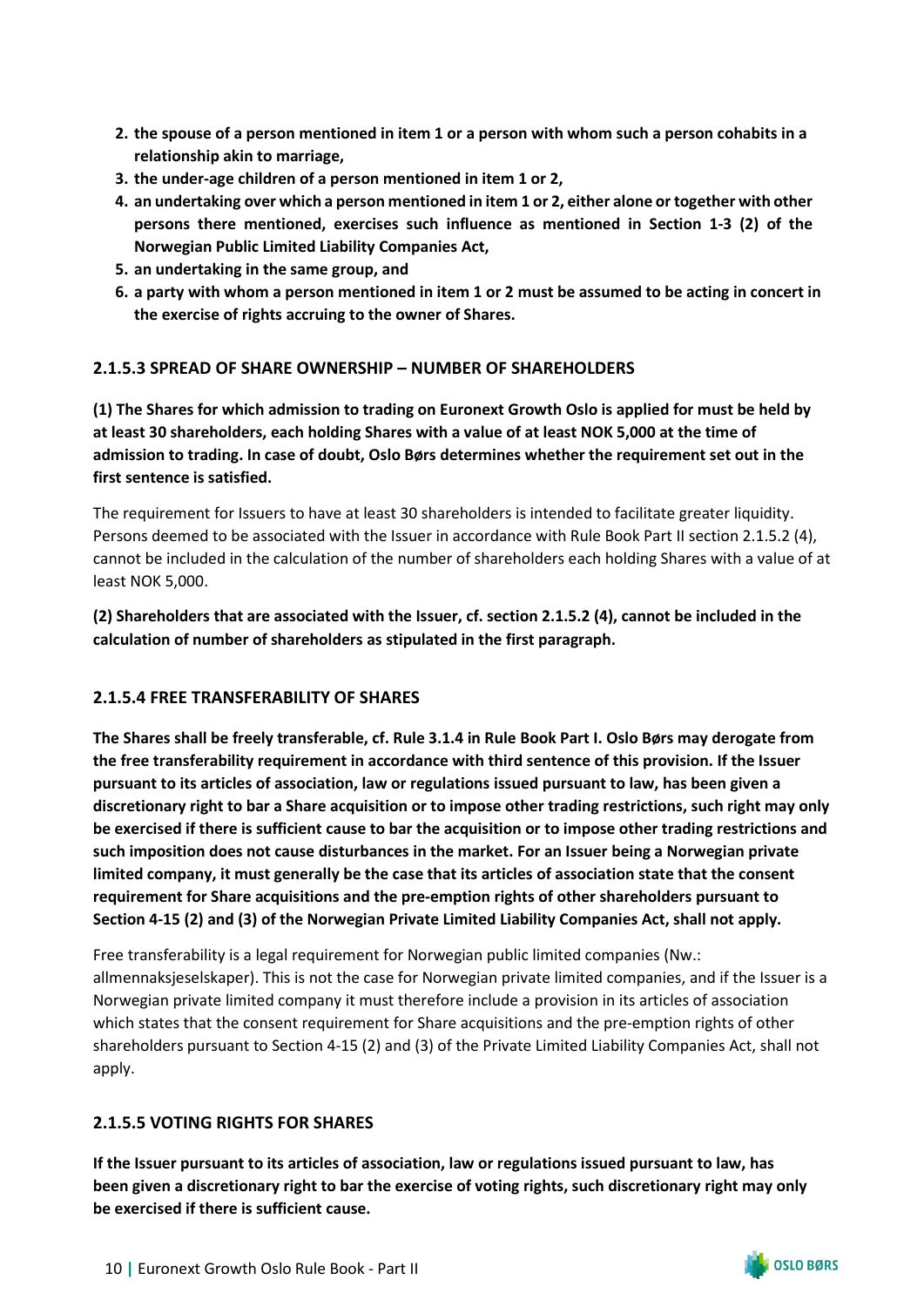## <span id="page-13-0"></span>**2.1.5.6 MINIMUM MARKET VALUE OF THE SHARES AT THE TIME OF ADMISSION TO TRADING**

**The Shares for which admission to trading is applied for must have an expected market value at the time they are admitted to trading of at least NOK 1 per Share.**

The minimum market value requirement is intended to discourage trading in Shares that may have a very low value ("penny stocks").

## <span id="page-13-1"></span>**2.1.5.7 REGISTRATION OF SHARE CAPITAL WITH A CENTRAL SECURITIES DEPOSITORY**

**Rule 3.1.4.A in Rule Book Part I does not apply for Euronext Growth Oslo. The Issuer's Shares in the Share class subject to admission to trading must be registered with a duly licensed central securities depository whereby adequate procedures for settlement related to trading on Euronext Growth Oslo are established. The requirement must be fulfilled at the time the application is submitted. In the case of foreign companies, the Issuer must have as large a proportion of the Share capital for which it is applying for admission to trading registered with a central securities depository, that the requirements of section 2.1.5.1, 2.1.5.2 and 2.1.5.3 are fulfilled for this proportion of its Share capital.**

## <span id="page-13-2"></span>**2.1.6 TIMING OF SHARE ISSUES AND ADMISSION TO TRADING**

## **2.1.6.1 SHARE ISSUE PRIOR TO ADMISSION TO TRADING**

**(1) If a Public Offer takes place prior to admission to trading, the subscription period must end before the first day of admission to trading, cf. Rule 3.7.4 in Rule Book Part I. Any new Share issues carried out in connection with or parallel to the admission to trading must be registered with the Norwegian Register of Business Enterprises and entered into the central securities depository within the same period.**

**(2) Oslo Børs may at the request of the Issuer in special circumstances grant an exemption from the provisions of the first paragraph if the new issue is not necessary to satisfy the requirements for admission to trading.**

**(3) Documentation related to Share issues, which shall be submitted prior to admission to trading in general and for foreign Issuers, is set out in a separate [Notice](https://www.euronext.com/en/media/6353/download) referred to in section 2.2.**

## <span id="page-13-3"></span>**2.1.6.2 ADMISSION TO TRADING ON AN "IF AND WHEN ISSUED/DELIVERED" BASIS**

**(1) Oslo Børs may at the request of the Issuer in special circumstances decide to admit Shares to trading that have not yet been effectively issued and/or delivered ("if and when issued/delivered" trading).**

**(2) Admission to trading in such a situation as mentioned in the first paragraph must follow the rules for trading on "if and when issued/delivered" basis that applies for Oslo Børs' Regulated Markets for Shares, Oslo Børs and Euronext Expand.**

## <span id="page-13-4"></span>**2.1.7 REPORT OF RESERVES**

**Oslo Børs may require oil, gas or mining companies etc. applying for admission to trading to produce a statement of reserves in accordance with Section 133 of the ESMA update of the CESR recommendations on prospectuses to be included in the Application Form and the Presentation** 

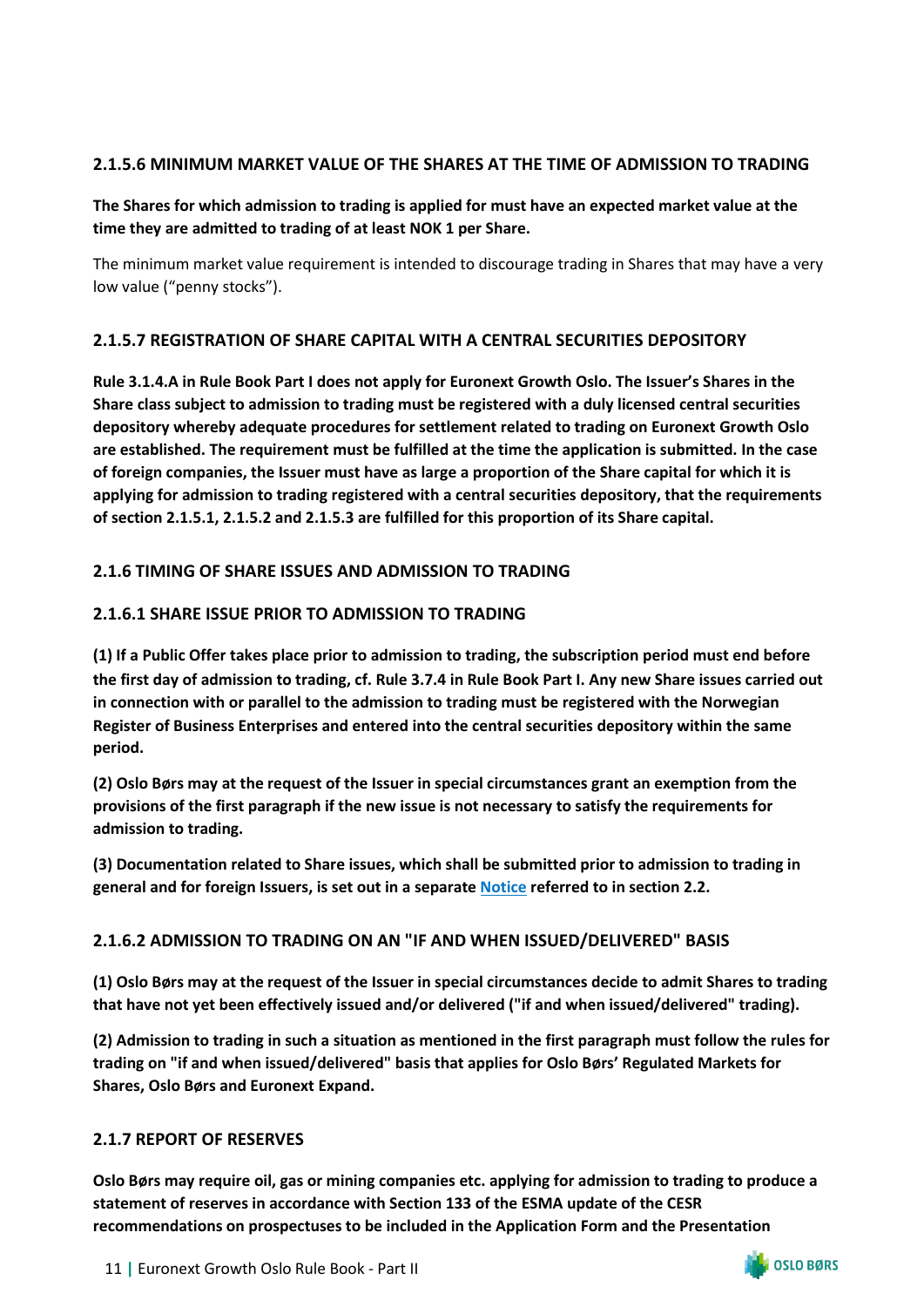### **Document.**

As a general rule, specific reserve reports are not required for admission to trading on Euronext Growth Oslo. Oslo Børs may require an Issuer, however, to prepare such a reserve report on the basis of a caseby-case evaluation. This will be particularly relevant to cases in which the Presentation Document or Application Form reveals that the Issuer reports significant assets in the form of reserves/resources on account of its ownership of oil, gas or mining operations, without these having been independently verified by a third party. Issuers that are admitted to trading on another recognized marketplace and which have regularly produced reports in accordance with approved reporting standards will not be required to produce independent expert reports as part of the admission process.

# <span id="page-14-0"></span>**2.2 PROCESS OF APPLYING FOR ADMISSION TO TRADING**

**A separat[e Notice](https://www.euronext.com/en/media/6353/download) for procedures, documentation requirements and timetable for applying for admission to trading of Shares that applies in addition to application procedures and general documentations requirements in Rule Book Part I and Rule Book Part II, will be issued by Oslo Børs.**

# <span id="page-14-1"></span>**2.3 INFORMATION DOCUMENT / PRESENTATION DOCUMENT**

**(1) The Information Document shall be controlled by the Issuer's Euronext Growth Advisor, who shall provide Oslo Børs with confirmation that such a control has been carried out in connection with the submission of the final Information Document and completed checklist. Such submission and confirmation shall take place within 08:00 hours three Trading Days before the first day of admission to trading, unless otherwise agreed with Oslo Børs.**

**(2) The Information Document must be publicly disclosed through NewsPoint no later than 08:00 hours on the first day of admission to trading.**

**(3) Appendix III in Rule Book Part I does not apply. The content requirements of the Information Document are specified in a separate [Notice.](https://www.euronext.com/en/media/6354/download) The liability statement in the separate** [Notice](https://www.euronext.com/en/media/6354/download) **from persons responsible for the Information Document shall be signed by the Issuer's board of directors. The Information Document must also address any significant matters or characteristics associated with the Issuer or its Shares that are not covered by these content requirements, including, but not limited to, sufficient information about any transactions that are planned for the period prior to admission to trading. For Issuers that are qualifying for Direct Admission, Oslo Børs may grant exemptions from some of the content requirements as set out for the Information Document. Oslo Børs may also grant exemptions from some of the content requirements as set out for the Information Document for other Issuers.** Oslo Børs has a strict practice for granting exemption from content requirements of the Information Document, which means that an exemption mentioned in last sentence should not be anticipated.

**(4) If the Issuer is using a prospectus pursuant to the Prospectus Regulation as its Presentation Document the Issuer must publish an announcement through NewsPoint detailing where the prospectus is available no later than 08:00 hours on the first day of admission to trading.**

**(5) If a clarifying disclaimer as set out in in separate** [Notice](https://www.euronext.com/en/media/6354/download) **part A (or similar) is not included on the front page of a prospectus that is used as Presentation Document, the Issuer must publish an announcement containing such disclaimer before admission to trading, cf. sixth paragraph.**

**(6) If significant information associated with the Issuer or its Shares is not included in the prospectus** 

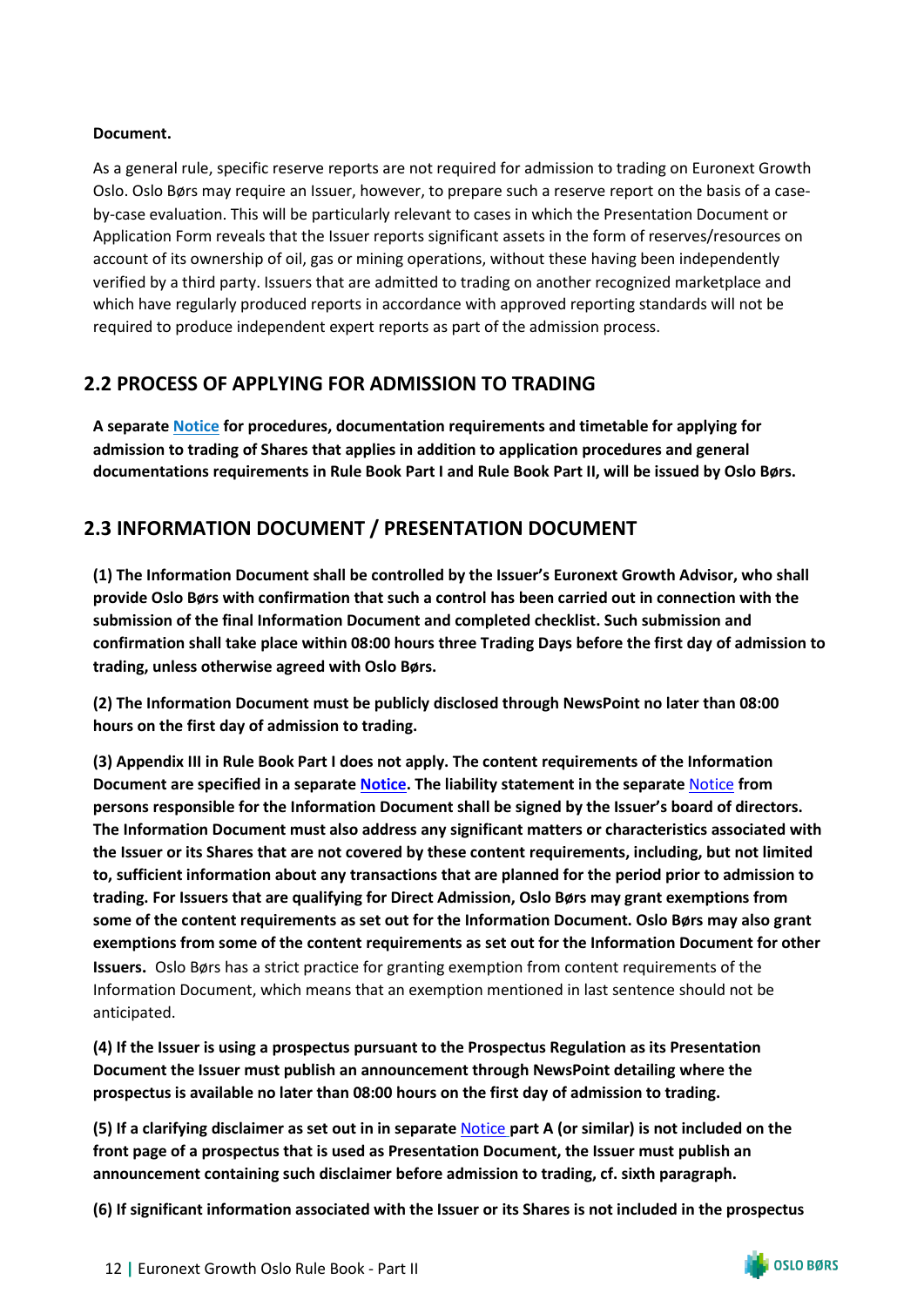## **that is used as Presentation Document, cf. fourth and fifth paragraphs, such information must be published through NewsPoint no later than 08:00 hours on the first day of admission to trading.**

Significant information can, for example, relate to published accounts, information about capital-raising transactions or other material circumstances that have arisen since the prospectus was approved.

# <span id="page-15-0"></span>**2.4 ADMISSION TO TRADING OF RIGHTS TO SHARES**

**(1) Oslo Børs may resolve to admit preferential rights to subscribe for Shares and other subscription rights to Shares to trading.**

**(2) Rights to Shares may upon application by the Issuer be admitted to trading if the rights are considered to be of public interest and can be expected to be subject to regular trading.**

**(3) The application must be submitted to Oslo Børs (listingoslo@euronext.com) together with a written report on the rights no later than ten Trading Days before the rights are due to be admitted to trading. If the situation triggers a requirement for the Issuer to produce documentation in the form of a prospectus or equivalent document, Oslo Børs must receive this no later than at the time the application and report are submitted. The detailed requirements for the content of the application and written report as well as the procedure for admission to trading that apply for admission to trading of other rights to subscribe for Shares on Oslo Børs' Regulated Market for Shares, Oslo Børs and Euronext Expand, shall apply similarly to the extent appropriate. In evaluating the application, Oslo Børs will attach importance to whether the rights are considered suitable for admission to trading.**

See section 3.7.3, cf. 3.7.1 of Rule Book II for Oslo Børs and Euronext Expand, as well as the part related to admission to trading of other rights to subscribe for Shares in Notice 3.7.2 / 3.7.3 for Oslo Børs and Euronext Expand.

# <span id="page-15-1"></span>**3. CONTINUING OBLIGATIONS FOR ISSUERS**

# <span id="page-15-2"></span>**3.1 EQUAL TREATMENT**

**(1) Issuers of Shares admitted to trading must treat holders of their Shares on an equal basis. The Issuer must not expose holders of its Shares to differential treatment that lacks a factual basis in the common interest of the Issuer and its shareholders.**

**(2) In connection with the trading or issuance of Shares or rights to such Shares, the Issuer's corporate bodies, elected officers or senior employees must not adopt measures which are likely to confer upon themselves, certain owners of Shares or third parties an unreasonable advantage at the expense of other shareholders or the Issuer. The same applies in respect of the trading or issuance of Shares or rights to such Shares within the group to which the Issuer belongs.**

Although [section 5-14 of the Securities Trading Act](https://www.finanstilsynet.no/globalassets/laws-and-regulations/laws/securities-trading-act.pdf) does not apply to Issuers of Shares admitted to trading on a multilateral trading facility, Oslo Børs has included equivalent provisions in the Rules for Euronext Growth Oslo.

The equal treatment of holders of financial instruments is discussed in greater detail in the Oslo Børs ["Guidelines for Equal Treatment"](https://www.euronext.com/en/media/6602/download). Supplementary guidance on carrying out repair issues is provided in a [letter of 19 April 2017.](https://www.euronext.com/sites/default/files/2020-09/2017-04-19%20-%20Guidance%20relating%20to%20carrying%20out%20repair%20issues.pdf)

Oslo Børs has handled a number of cases concerning breaches of the equal treatment rule by companies

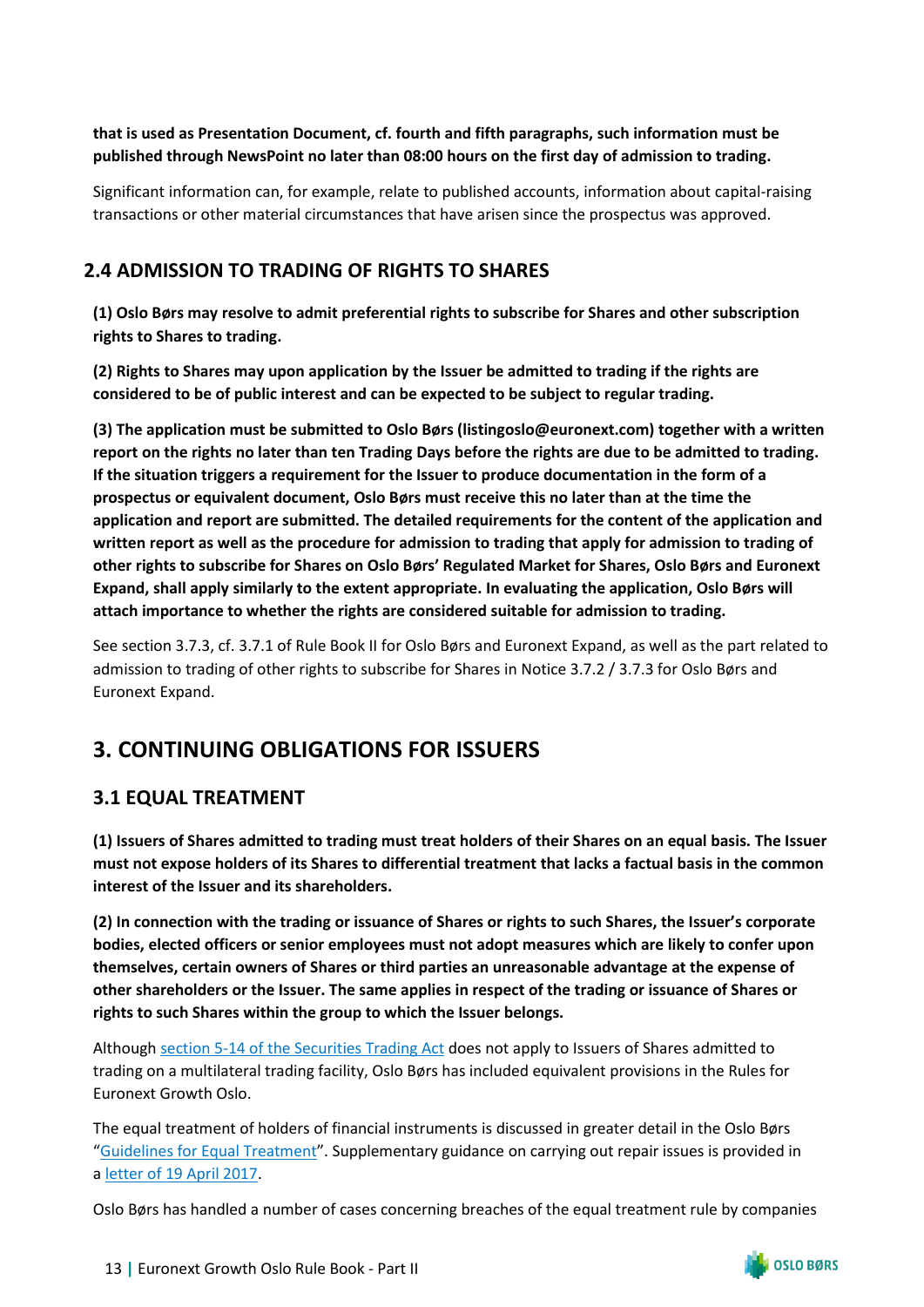listed on Oslo Børs and Euronext Expand. These cases can also be a source of guidance for companies admitted to trading on Euronext Growth Oslo. See the following cases, inter alia:

- [Letter of 7 March 2018, Decisions and Statements p. 66, section 3.1.1](https://www.euronext.com/sites/default/files/2020-09/Decisions%20and%20statements%202018.pdf) (buy-back of own shares) (Norwegian only)
- [Letter of 2 May 2017, Decisions and Statements 2017, p. 75, section 4.1.3](https://www.euronext.com/sites/default/files/2020-09/Circulars%2C%20decisions%20and%20statements%202017.pdf) (private placement) (Norwegian only)
- [Letter of 19 May 2017, Decisions and Statements 2017, p. 82, section 4.1.4](https://www.euronext.com/sites/default/files/2020-09/Circulars%2C%20decisions%20and%20statements%202017.pdf) (private placement) (Norwegian only)
- [Letter of 7 June 2016, Decisions and Statements 2016, p. 68, section 4.1.1](https://www.euronext.com/sites/default/files/2020-09/Circulars%2C%20decisions%20and%20statements%202016.pdf) (private placement)
- [Stock Exchange Appeals Committee Case 3/2015](https://www.euronext.com/sites/default/files/2020-10/B%C3%B8rsklagenemndens%20avgj%C3%B8relse%203-2015%20-%20SpareBank1%20%C3%98stfold%20Akershus.pdf) (private placement) (Norwegian only)
- Oslo Børs decisions of [16 November 2016](https://www.euronext.com/sites/default/files/2020-10/2016-11-16%20REM%20Offshore%20ASA%20-%20Overtredelse%20av%20l%C3%B8pende%20forpliktelser%20pkt.%202.1%20om%20likebehandling.pdf) and [19 December 2016](https://www.euronext.com/sites/default/files/2020-10/2016-12-19%20-%20Rem%20Offshore%20-%20vedtak%2019%2012%202016_offentlig%20versjon.pdf) (merger) (Norwegian only)

# <span id="page-16-0"></span>**3.2 GOOD BUSINESS PRACTICE**

**(1) No-one may employ unreasonable business methods when trading in financial instruments. (2) Conduct of business rules shall be observed in approaches addressed to the general public or to individuals which contain an offer or encouragement to make an offer to purchase, sell or subscribe for financial instruments or which are otherwise intended to promote trade in financial instruments.**

Section 3-7 of [the Securities Trading Act](https://www.finanstilsynet.no/globalassets/laws-and-regulations/laws/securities-trading-act.pdf) imposes requirements relating to good conduct of business and a prohibition against the use of unreasonable business methods on Issuers with financial instruments. Oslo Børs has included equivalent provisions in the Rules for Euronext Growth Market. This is both to draw Issuers' attention to the rule and to enable Oslo Børs to follow up on any violations independently.

Oslo Børs is pursuant to [Section 9-29 \(2\) of the Securities Trading Act](https://www.finanstilsynet.no/globalassets/laws-and-regulations/laws/securities-trading-act.pdf) to send any information about suspected violations of the Rules to Finanstilsynet.

Sanctions for violations of Section 3-7 of [the Securities Trading Act](https://www.finanstilsynet.no/globalassets/laws-and-regulations/laws/securities-trading-act.pdf) are regulated by Section 21-1 of the Securities Trading Act.

# <span id="page-16-1"></span>**3.3 CONTACT PERSONS**

**The Issuer shall at all times have two designated persons who can be contacted by Oslo Børs. The contact persons shall be contactable without undue delay.**

The contact persons must be registered in Oslo Børs' portal for Issuers, NewsPoint.

# <span id="page-16-2"></span>**3.4 COMPANY INFORMATION IN NEWSPOINT**

**The Issuer must within the first day of admission to trading register information about the Issuer that Oslo Børs requires to be recorded in its electronic portal for issuers, NewsPoint. In the event of any subsequent changes to the information, the Issuer must ensure that such changes are updated in NewsPoint without delay.**

New Issuers on Euronext Growth Oslo are normally granted access to NewsPoint the first working day after the application for admission to trading has been submitted to Oslo Børs. The information which must be registered in NewsPoint includes, among other things, the Issuer's contact details and contact persons.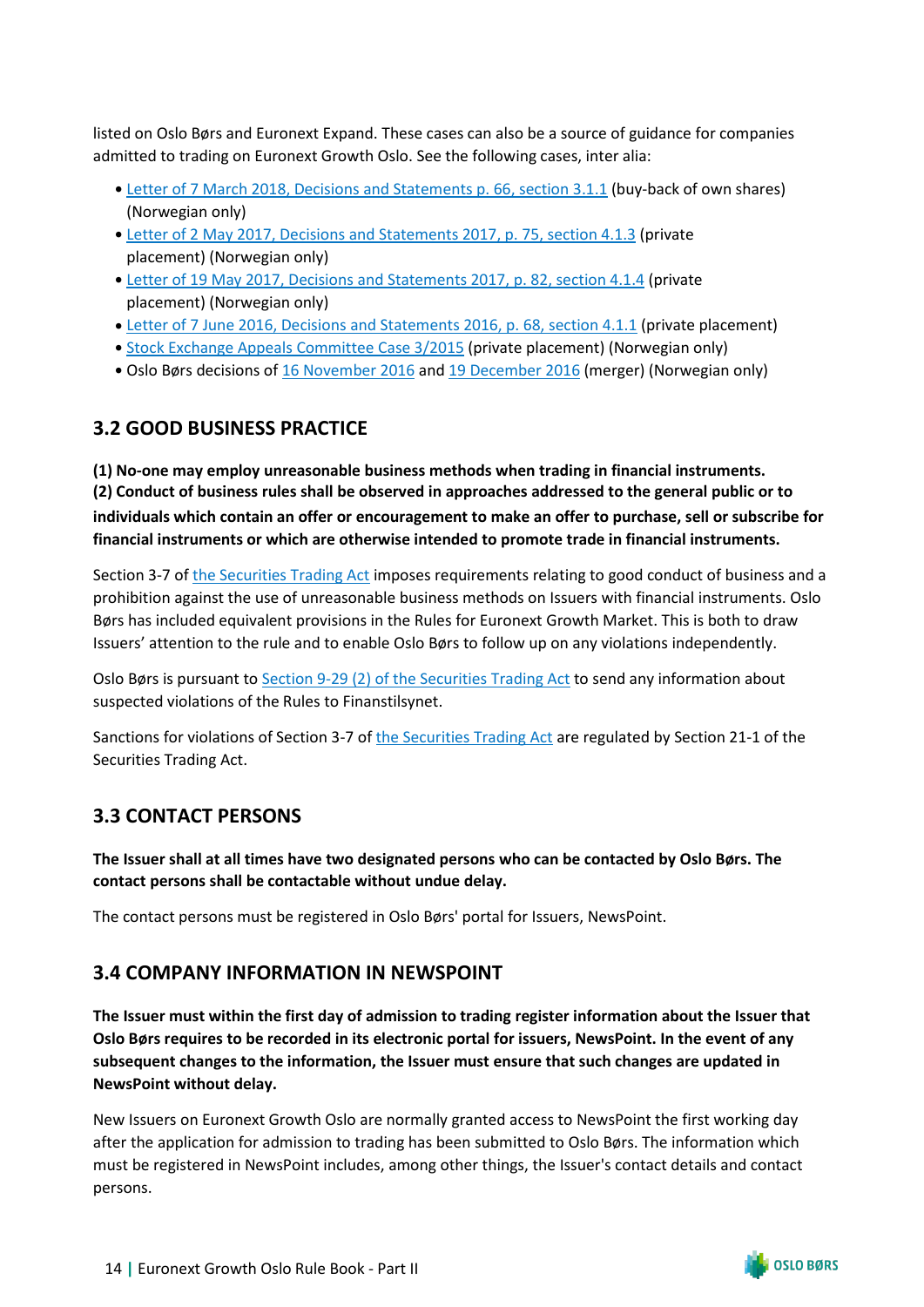# <span id="page-17-0"></span>**3.5 PRIMARY INSIDER REGISTER**

**The Issuer shall without undue delay send Oslo Børs an updated overview of the Issuer's primary insiders and their close associates in accordance with [MAR](https://eur-lex.europa.eu/legal-content/EN/TXT/PDF/?uri=CELEX%3A32014R0596&from=EN) article 3 no. 1 (25) and (26), cf. Section 3-3 of the Securities Trading Regulations.**

Issuers shall draw up a list of all primary insiders (persons discharging managerial responsibilities) and persons closely associated with them, and send the list to Oslo Børs, cf. MAR article 19 no. 5 and section 3-3 in the Securities Trading Regulations. This has to be done by registering primary insiders and their close associates through Oslo Børs' issuer portal, NewsPoint.

All primary insiders and close associates must be registered in the primary insider register regardless of any holdings of financial instruments in the issuer.

Pursuant to the Securities Trading Regulations section 3-3 (2) the following information about primary insiders and their close associates shall be registered:

- 1. For physical persons: full name, personal identity number and address. In addition, for persons discharging managerial responsibilities, their position at the issuer shall be included.
- 2. For juridical persons: full name, including legal company form, organization number or similar identification number and address.

In addition, the e-mail address of these persons must be registered in order for Oslo Børs to be able to send out a notification to the persons in question that they have been entered into the register. For minors, it is sufficient to include the e-mail of their guardian.

Primary insiders (persons discharging managerial responsibilities) within the Issuer and their close associates are those who are obliged to report transactions in the Issuer's financial instruments in accordance with MAR article 19. Primary insiders and close associates are obliged to report such trades to the Issuer an[d Finanstilsynet](https://www.finanstilsynet.no/rapportering/fellesrapporteringer/mar-meldeplikt-for-handler-av-personer-med-ledelsesansvar-primarinnsidere-og-deres-narstaende/) (the Norwegian Financial Supervisory Authority). The Issuer is obliged to publish received notifications of transactions by primary insiders and close associates in accordance with MAR article 19 no. 3.

The scope of primary insiders and their close associates are set out in MAR article 3 no. 25 and 26. The Norwegian Financial Supervisory Authority is the competent authority on MAR article 19.

# <span id="page-17-1"></span>**3.6 INFORMATION TO BE PROVIDED TO OSLO BØRS**

**Oslo Børs may demand that the Issuer, its officers and employees must, without any regard to any confidentiality obligation, provide Oslo Børs with any information necessary to enable Oslo Børs to comply with its statutory obligations. The first sentence also applies Management Companies.**

Issuers have a duty to provide information to Oslo Børs pursuant to section 19-2 (5) and (11), cf. section 19-1 (4) of the Securities Trading Act. If the Issuer does not fulfill the disclosure obligation in these cases, Oslo Børs may impose a daily fine in accordance with section 19-10 of the Securities Trading Act.

# <span id="page-17-2"></span>**3.7 LEI, CFI AND FISN CODES**

**(1) In addition to LEI code, cf. Rule 4.1.1 in Rule Book Part I, the Issuer shall at all times have an active CFI and FISN code for as long as its financial instruments are admitted to trading on Euronext Growth Oslo.**

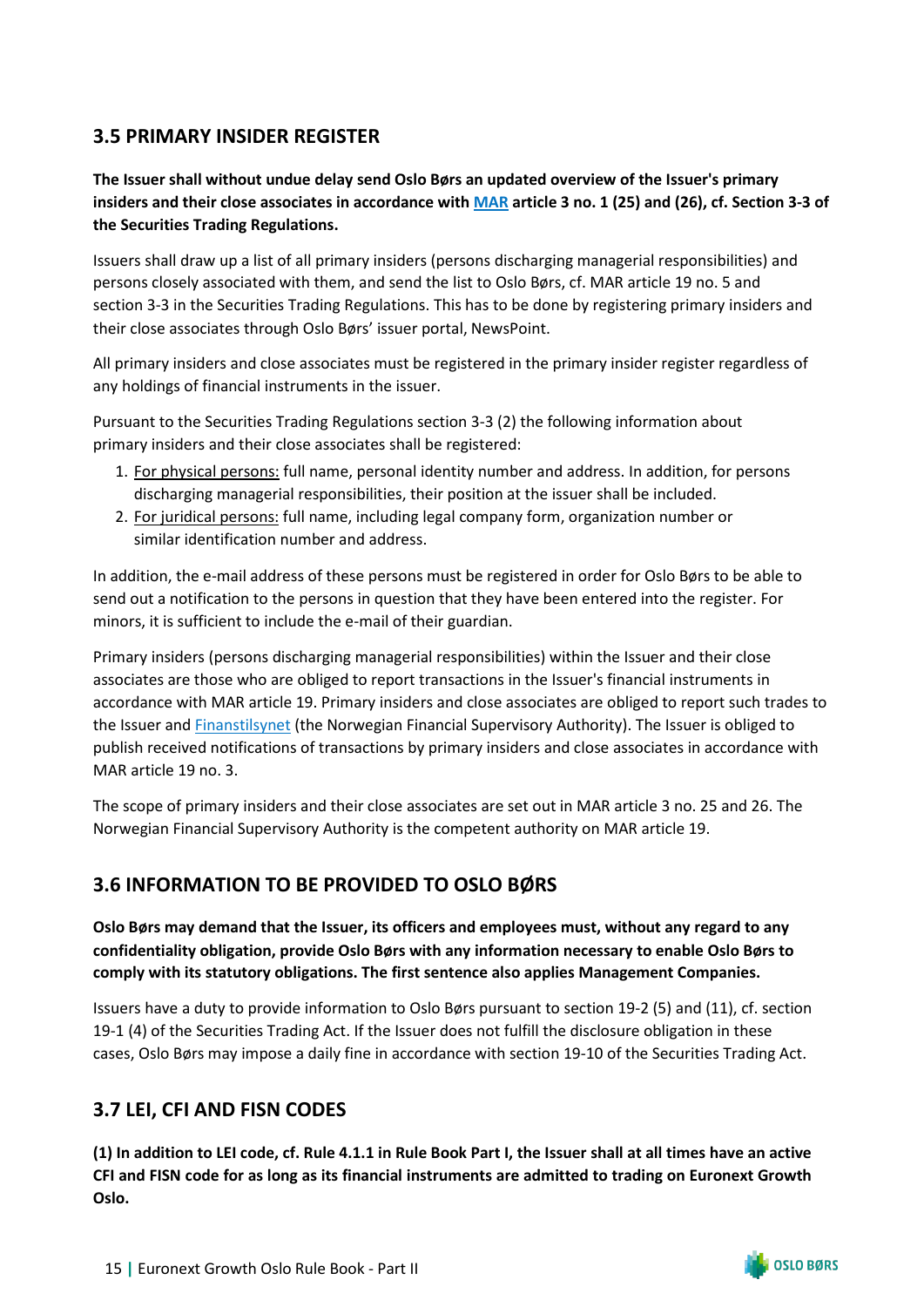**(2) The Issuer must submit LEI, CFI and FISN codes to Oslo Børs [\(ma@oslobors.no\)](mailto:ma@oslobors.no), and any changes thereof, as soon as these are in place or changed, as relevant.**

## <span id="page-18-0"></span>**3.8 RECOVERY BOX AND PENALTY BENCH**

## <span id="page-18-1"></span>**3.8.1 GENERAL**

**(1) Before a Security is allocated to the Recovery Box or Penalty Bench, the Issuer shall if possible be informed and be given the opportunity to express its views. The decision may not be appealed.**

**(2) Allocation of a Security to the Recovery Box and Penalty Bench has no bearing on the Issuer's obligations pursuant to the Rules.**

**(3) Oslo Børs shall without undue delay publish a decision to include or remove a Security from the Recovery Box or Penalty Bench. The reason for placing a Security in the Recovery Box and Penalty Bench shall where possible be stated upon publication.**

A decision to and the rationale for placing a Security in the Recovery Box or Penalty Bench will be made public o[n www.newsweb.no.](http://www.newsweb.no/) Oslo Børs will similarly announce a decision to and the rationale for removing a Security from the relevant compartment. This will typically be once the Issuer has published a stock exchange announcement clarifying the situation. In addition, Oslo Børs publishes a list every Monday of all the Securities that are placed in the Recovery Box and Penalty Bench.

### <span id="page-18-2"></span>**3.8.2 RECOVERY BOX**

## **(1) Oslo Børs may decide to allocate a Security to the Recovery Box if the Issuer is subject to circumstances that make pricing of the Securities particularly uncertain.**

Below is a non-exhaustive list of circumstances that can entail that a Security is allocated to the Recovery Box:

- Restructuring processes
- Non-payment of creditors
- Withdrawal of license to operate
- Material uncertainty regarding ongoing concern
- Matters regarding the external auditor

**(2) Oslo Børs will remove the Security from the Recovery Box when the circumstances for the allocation of the Security to the Recovery Box are no longer present.**

It is Oslo Børs that decides if the Security shall be removed from the Recovery Box. The decision cannot be appealed.

#### <span id="page-18-3"></span>**3.8.3 PENALTY BENCH**

## **(1) Oslo Børs may decide to allocate a Security to the Penalty Bench if the Issuer fails to comply with the Rules.**

Oslo Børs will typically decide to allocate a Security to the Penalty Bench if there is an outstanding violation of the Rules, for example where an Issuer does not publicly disclose the annual- or half-yearly report within applicable deadlines.

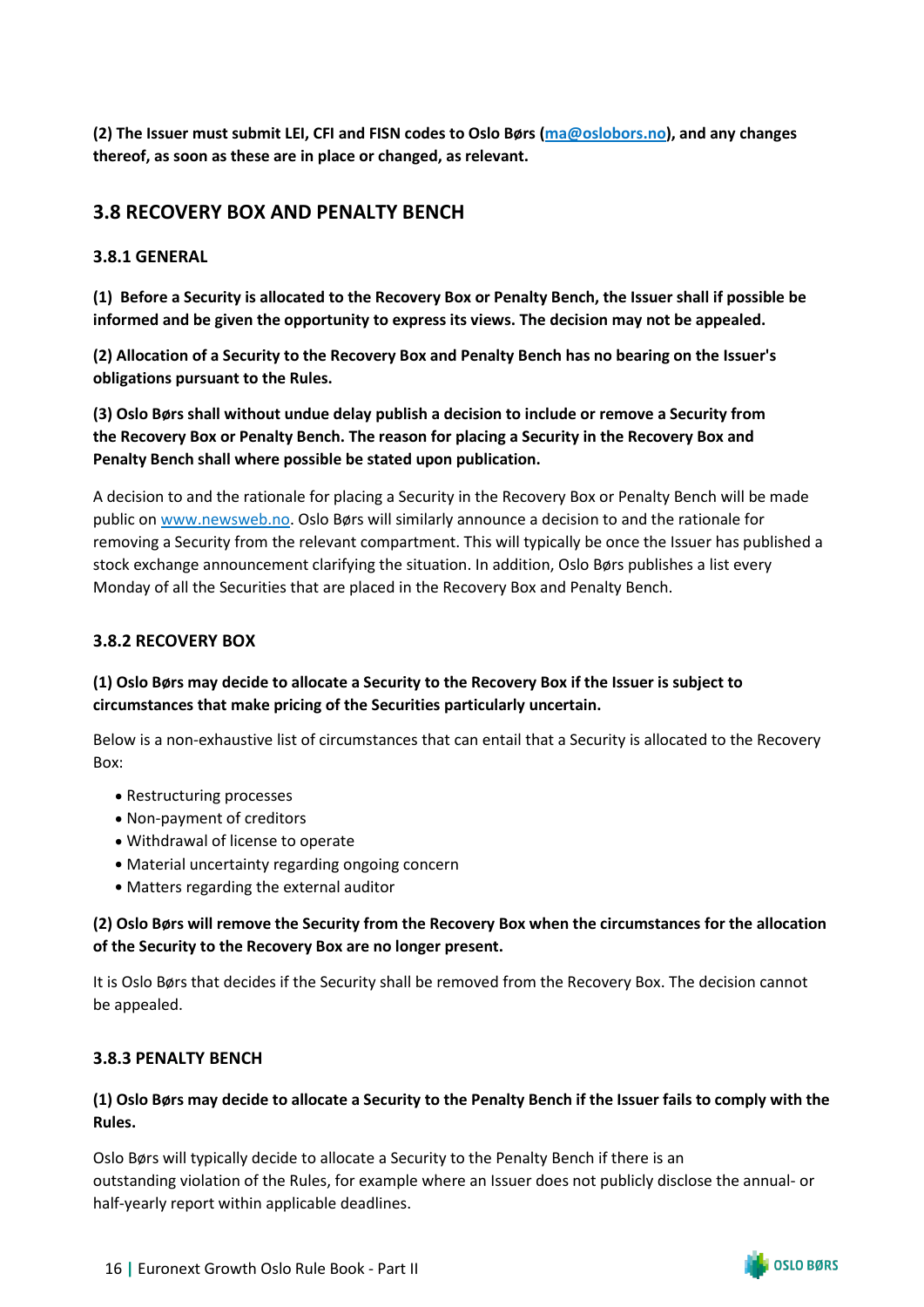## **(2) Oslo Børs will remove the Security from the Penalty Bench when the Issuer has corrected the violation of the Rules that was the reason for allocating the Security to the Penalty Bench.**

It is Oslo Børs that decides if the Security shall be removed from the Penalty Bench. The decision cannot be appealed.

## <span id="page-19-0"></span>**3.9 DUTY OF DISCLOSURE**

Issuers on Oslo Børs, Euronext Expand and Euronext Growth Oslo are subject to the rules in the [Market](https://eur-lex.europa.eu/legal-content/EN/TXT/PDF/?uri=CELEX%3A32014R0596&from=EN) [Abuse Regulation \(MAR\).](https://eur-lex.europa.eu/legal-content/EN/TXT/PDF/?uri=CELEX%3A32014R0596&from=EN) This entails, among other things, that the Issuers are subject to the rules on disclosure of inside information from the time the Issuer has submitted an application for admission to trading.

Inside information is defined in [MAR](https://eur-lex.europa.eu/legal-content/EN/TXT/PDF/?uri=CELEX%3A32014R0596&from=EN) article 7 as information of a precise nature, which has not been made public, relating, directly or indirectly, to one or more Issuers or to one or more financial instruments, and which, if it were made public, would be likely to have a significant effect on the prices of those financial instruments or on the price of related derivative financial instruments.

### Precise nature

Information shall be deemed to be of a precise nature if it indicates a set of circumstances which exists or which may reasonably be expected to come into existence, or an event which has occurred or which may reasonably be expected to occur, where it is specific enough to enable a conclusion to be drawn as to the possible effect of that set of circumstances or event on the prices of the financial instruments, cf. MAR article 7 no. 2.

According to the first main condition, the information must at a minimum indicate that circumstances exist or may reasonably be expected to come into existence. Furthermore, the information must be specific enough for it to be possible to draw a conclusion on the possible effect of the information on the price of the financial instruments in question. The requirement stipulated by the wording for information to be of a precise nature will exclude rumors and speculations.

With regard to a protracted process that is intended to bring about, or that results in, particular circumstances or a particular event, those future circumstances or that future event, and also the intermediate steps of that process which are connected with bringing about or resulting in those future circumstances or that future event, may be deemed to be precise information.

An event that has occurred can constitute information of a precise nature even if the Issuer has not established for itself the event's scope and consequences. See, for example:

- 1. [Stock Exchange Appeals Committee Case 1/2016](https://www.euronext.com/sites/default/files/2020-10/B%C3%B8rsklagenemndens%20vedtak%201-2016%20-%20Sandnes%20Sparebank.pdf) (loss provisions) (Norwegian only)
- 2. [Oslo Børs Board decision of 25 June 2013 \(need for additional capital\) Decisions and Statements](https://www.euronext.com/sites/default/files/2020-09/Circulars%2C%20decisions%20and%20statements%202013.pdf) [2013, p. 112, section. 4.2.1.3](https://www.euronext.com/sites/default/files/2020-09/Circulars%2C%20decisions%20and%20statements%202013.pdf) (Norwegian only)
- 3. [Oslo Børs Board decision of 16 February 2011 \(downtime on drilling unit\) Decisions and](https://www.euronext.com/sites/default/files/2020-09/Circulars%2C%20decisions%20and%20statements%202011.pdf) [Statements 2011, p. 64, section 4.1.1.1](https://www.euronext.com/sites/default/files/2020-09/Circulars%2C%20decisions%20and%20statements%202011.pdf) (Norwegian only)
- 4. [Oslo Børs Board decision of 14 December 2011 \(cost overruns\) Decisions and Statements 2011,](https://www.euronext.com/sites/default/files/2020-09/Circulars%2C%20decisions%20and%20statements%202011.pdf)  [p.](https://www.euronext.com/sites/default/files/2020-09/Circulars%2C%20decisions%20and%20statements%202011.pdf) [90, section 4.1.1.3](https://www.euronext.com/sites/default/files/2020-09/Circulars%2C%20decisions%20and%20statements%202011.pdf) (Norwegian only)

## Effect on the share price

Information which if it were made public, would be likely to have a significant effect on the prices of those financial instruments, shall mean information a reasonable investor would be likely to use as part of the basis of his or her investment decisions, cf. MAR article 7 no. 4.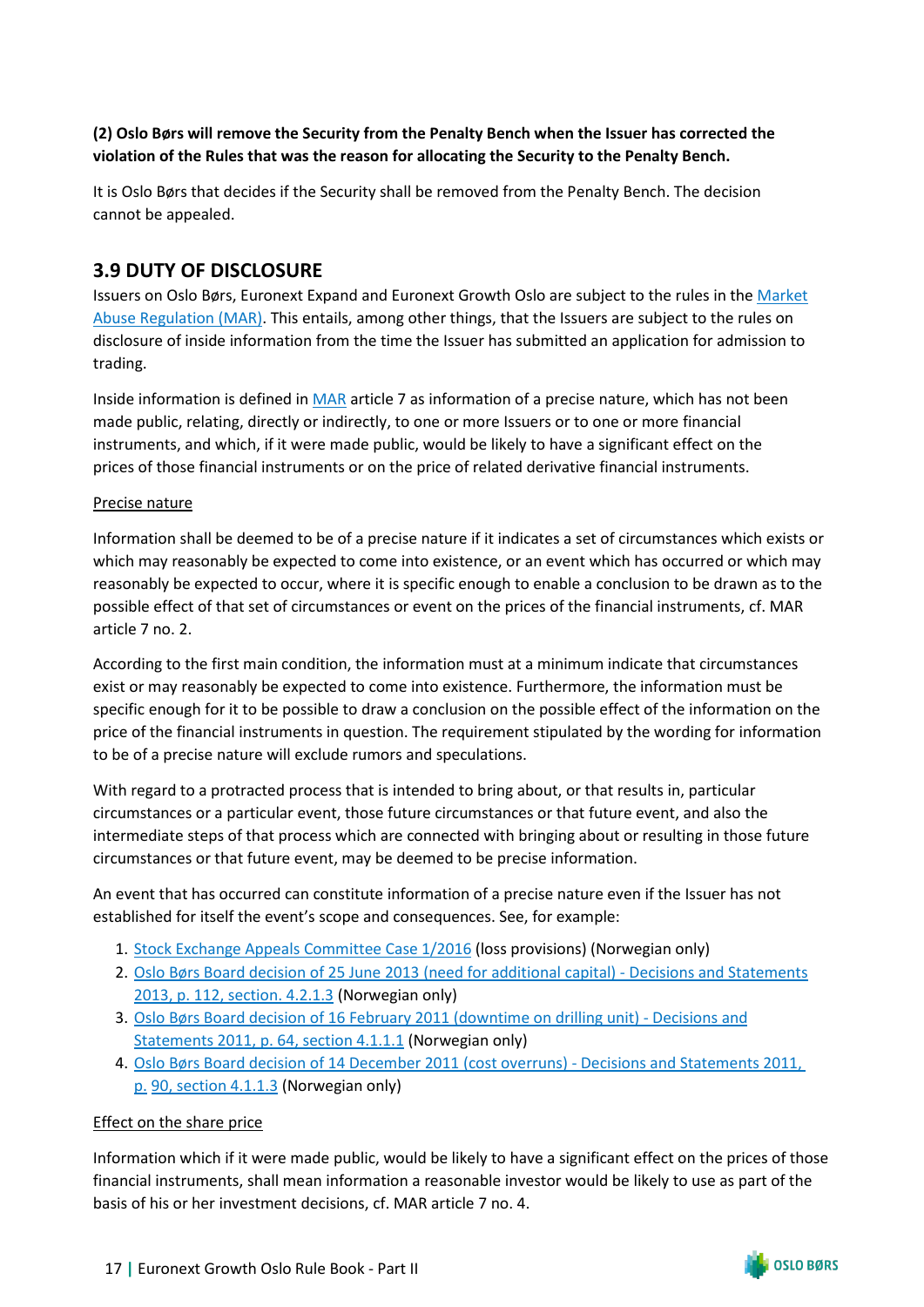This provision states that assessments of whether information is likely to have a significant effect on the price of financial instruments must be based on how a reasonable investor would be expected to assess the information – the "reasonable investor test". The assessment does not depend on the actual effect, if any, on the price of the financial instruments. Reasonable investors base their investment decisions on information already available to them, that is to say, on ex ante available information, cf. MAR preamble item 14. An assessment must therefore be made of whether the information is of such a nature that it is likely that a reasonable investor would have traded differently if the information had been available, for example by deciding not to trade or by trading at a different price.

#### Not been made public

To constitute inside information, the information must not have been made public, cf. MAR article 7 no. 1.

## <span id="page-20-0"></span>**3.9.1 DISCLOSURE OF INSIDE INFORMATION**

**The Issuer shall publish inside information pursuant to [MAR](https://eur-lex.europa.eu/legal-content/EN/TXT/PDF/?uri=CELEX%3A32014R0596&from=EN) article 17, cf. MAR article 7 and article 2 of [Commission Regulation 2016/1055.](https://eur-lex.europa.eu/legal-content/EN/TXT/PDF/?uri=CELEX%3A32016R1055&from=EN)** 

### As soon as possible

The Issuer shall inform the public as soon as possible of inside information which directly concerns that Issuer, cf. [MAR](https://eur-lex.europa.eu/legal-content/EN/TXT/PDF/?uri=CELEX%3A32014R0596&from=EN) article 17 no. 1.

This entails that inside information must be published to the market as soon as possible, which is to say immediately after the Issuer has received it or become aware of it, unless the conditions for delayed disclosure are met, see section 3.9.2. "As soon as possible" normally only provides the time it takes to prepare the stock exchange notice about the matter. This requires Issuers to have routines and procedures in place that enable them to properly manage the distribution of such information when it arises. In many cases, the Issuer itself will have control over the information, typically in the case of contract negotiations and when reporting its results, and can therefore prepare a stock exchange announcement and the information to be released to the market. In other cases, the Issuer will either know, or should know, that it is due to receive important information at a certain time. In such situations, the Issuer is expected to be prepared such that the market can be provided with the necessary information as soon as possible when it becomes available.

In general, confidentiality agreements/undertakings towards other parties to a contract are not allowed to undermine the duty to disclose information. The market's need for information in general takes priority over the Issuer's need for secrecy. Such a duty of confidentiality may, however, subject to certain conditions, provide a basis for delayed publication, cf. section 3.9.2.

The duty to publicly disclose inside information as soon as possible applies regardless of whether or not it arises during exchange trading hours. Oslo Børs assumes that the regulations do not impose on Issuers a general duty to be in a position both day and night to deal with any information subject to the duty of disclosure that may come into existence. To the extent unexpected events occur at a time when an Issuer cannot be expected to have personnel available to deal with the situation immediately, for example overnight or during a weekend, the Issuer will be permitted more time to assess the situation before releasing the information to the market. In instances where Issuers expect a certain event to take place or are aware in advance or should have been aware that an event was to take place, the acceptable amount of time will normally be shorter than for unexpected events. This will also create a requirement for Issuers to prepare in advance to ensure that inside information is quickly and securely managed. In general, what constitutes an acceptable amount of time will potentially vary from case to case depending on the pattern of events, the nature of the information, and the case management that is deemed necessary.

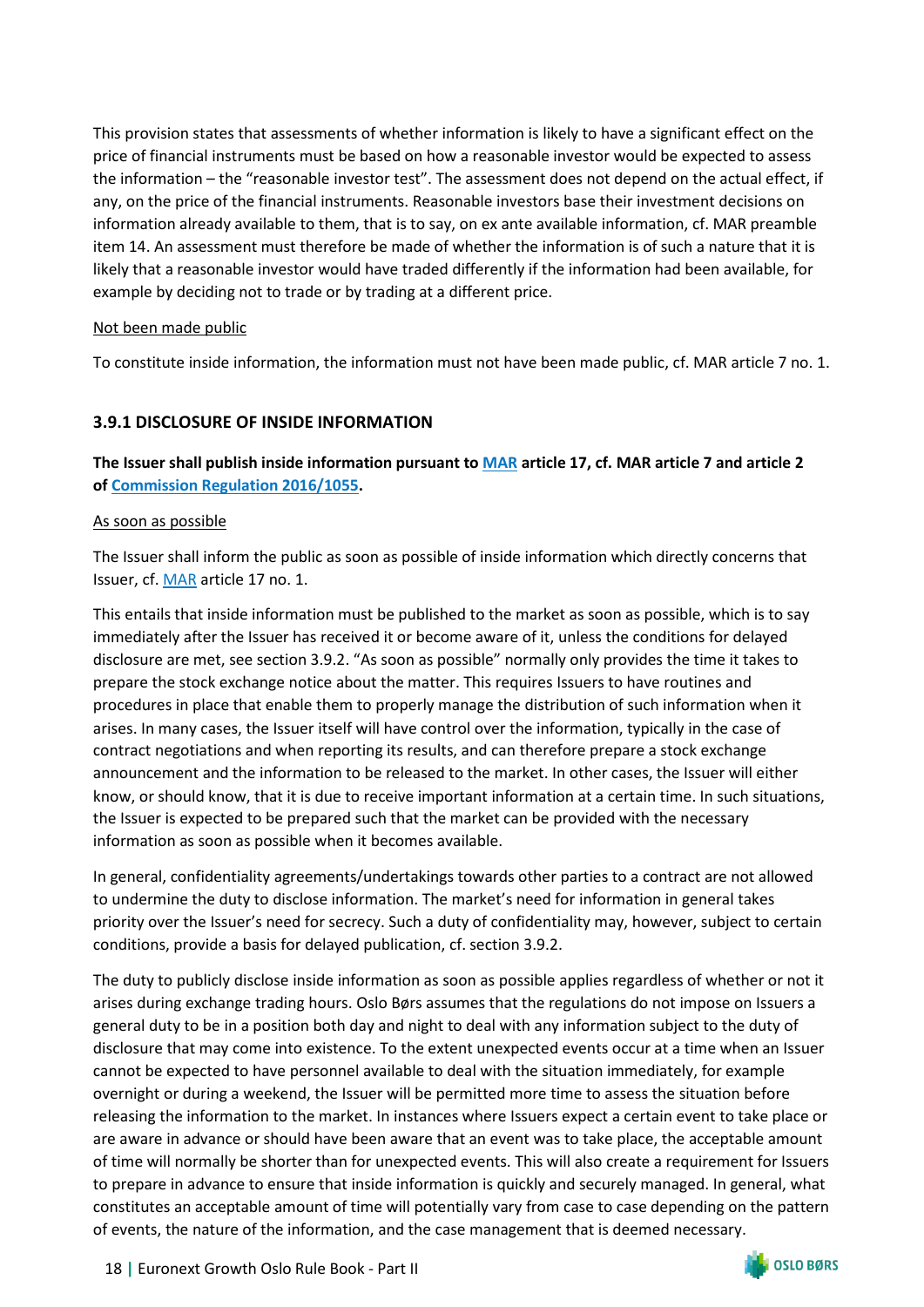In certain cases, the Issuer will need a certain amount of time to appraise the significance of information and to decide how it should be released to the market. Such cases will typically relate to unexpected circumstances or events for which the Issuer has not been prepared where it needs to review the facts before an announcement can be made to the market. Similarly, a leak of confidential information to the market can create an unexpected need to publish information. In such circumstances, it may not be possible to produce any fully detailed stock exchange announcement immediately, and the issuer should therefore consider whether to inform the market by issuing a short announcement containing only basic information so long as this can be done without misleading the market or creating unnecessary uncertainty. In such cases, more detailed information must be published as soon as the issuer has assessed the facts of the situation more fully. Alternatively, the Issuer may delay publication if it meets the criteria for such delayed disclosure, cf. section 3.9.2.

#### Directly concerns

The duty of disclosure only arises if the inside information in question "directly concerns" the Issuer. This includes matters that take place at the Issuer or that are, to a greater or lesser extent, generated by the Issuer. However, matters that occur outside the Issuer in question and that directly affect some other company may be assumed to directly concern the Issuer. This approach must not be extended to matters that concern or have implications in general for an industry as a whole, of which the most general examples will be matters such as exchange rates, oil prices etc.

The duty of disclosure also extends to information that concerns the Issuer's financial instruments. Examples of this may include decisions on share splits, reverse splits etc. See also section 3.10 in this regard.

The restriction to information that "directly concerns" the Issuer is not intended to impose any limitation on the duty of disclosure in respect of matters that occur in subsidiaries or other companies that may have a significant effect on the price of the Issuer's financial instruments.

## Procedures for publication and filing

The requirements to publication and filing of inside information follows from MAR article 17 no. 1 second sentence an[d Commission Regulation 2016/1055](https://eur-lex.europa.eu/legal-content/EN/TXT/PDF/?uri=CELEX%3A32016R1055&from=EN) article 2.

The Issuer shall ensure that the inside information is made public in a manner which enables fast access and complete, correct and timely assessment of the information by the public, so-called broad distribution. Issuers on regulated markets are furthermore required to submit the inside information to the officially appointed mechanism, which in Norway is NewsWeb.

The Issuer shall post and maintain on its website for a period of at least five years, all inside information it is required to disclose publicly. Further requirements to this are set out in Commission Regulation 2016/1055 article 3.

#### Requirements to the content of the stock exchange notice

[Commission Regulation 2016/1055](https://eur-lex.europa.eu/legal-content/EN/TXT/PDF/?uri=CELEX%3A32016R1055&from=EN) article 2 (b) sets out specific requirements to the content of the stock exchange notice where inside information is disclosed. The following information must be clearly identified in the stock exchange notice:

- (i) that the information communicated is inside information
- (ii) the identity of the issuer: full legal name
- (iii) the identity of the person making the notification: name, surname and position within the issuer;

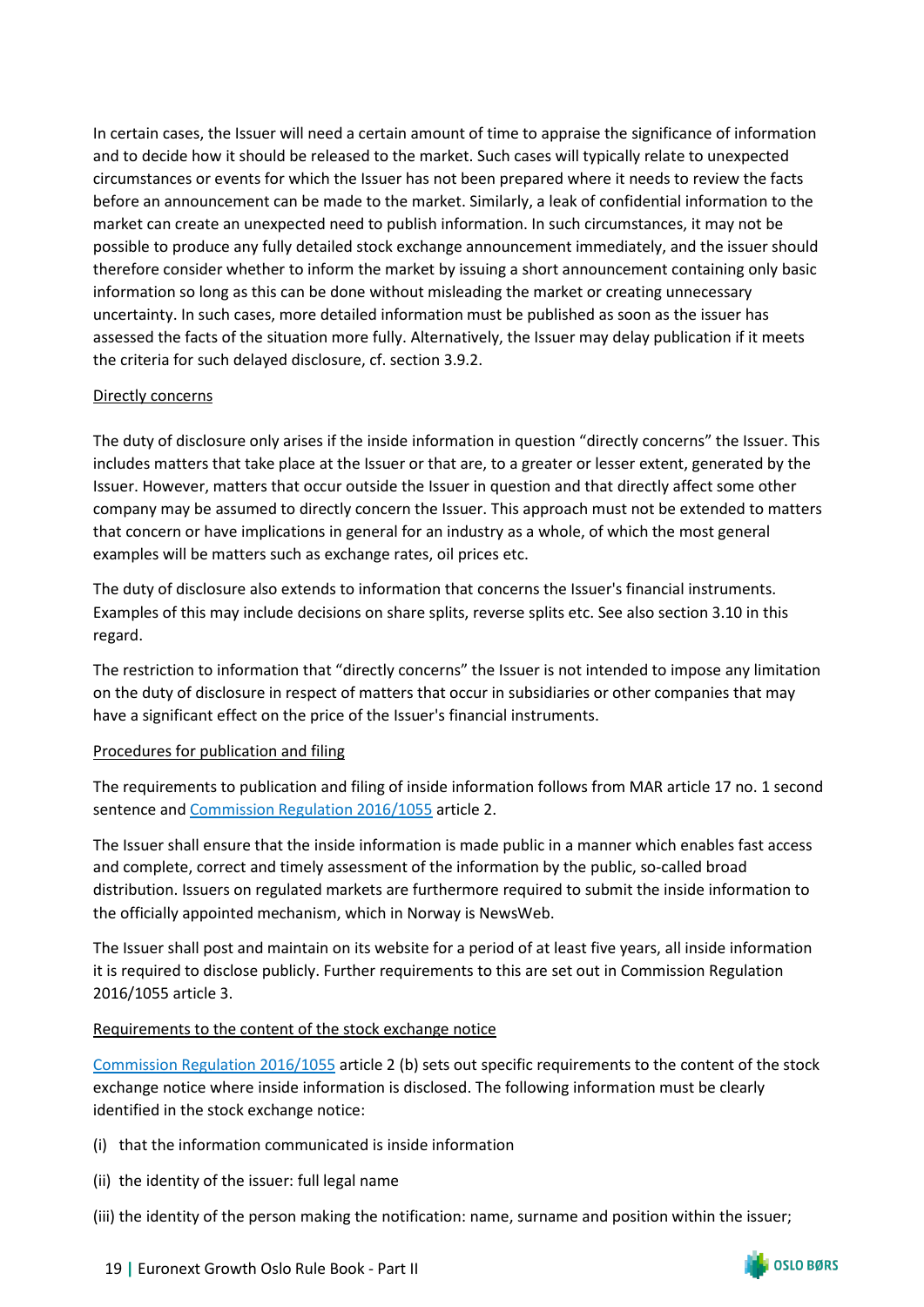- (iv) the subject matter of the inside information;
- (v) the date and time of the communication to the media.

Issuers ensure the completeness, integrity and confidentiality by remedying any failure or disruption in the communication of inside information without delay.

## Typical situations:

How the duty of disclosure is practiced can differ slightly in different situations. A few typical situations are set out below, which will be relevant to Issuers with Shares admitted to trading on Oslo Børs, Euronext Expand and Euronext Growth:

Private placements: When carrying out a private placement, the Issuer will normally be able to resolve delayed disclosure regarding the level of interest in the orderbook etc. until the board's decision on allotment and the private placement is available. The cut-off time for when public disclosure must take place will normally be when the board has made its decisions on the price, volume, allotment and any other significant matters. Other processes, including finalizing the stock exchange announcement, must therefore be adapted to this. Circumstances may, however, arise that make it legitimate to delay making an announcement even once the formal board decision has been taken, or potentially that information has to be published before such a decision. This will need to depend on a case-by-case assessment in each specific instance.

It should be noted that the reason and background for the private placement itself can constitute inside information which must be specifically considered, typically an uncovered capital need.

Financial reporting: Provided that the Issuer has well-established procedures for managing financial reports during the period between their approval by the board and their publication that ensure they remain confidential, Oslo Børs is of the view that approval of a financial report following the close of trading and then publishing it prior to the start of exchange trading hours on the following day will not be in contravention of the requirement in MAR article 17 no. 1 for inside information to be publicly disclosed by Issuers as soon as possible. This applies subject to a financial calendar having been published and the financial report being published on the date that was announced to the market in the financial calendar.

With regard to weekends and public holidays, financial reports must be publicly disclosed as quickly as possible after their approval. Oslo Børs therefore assumes that where an issuer's financial calendar states that a financial report is to be publicly disclosed on a Monday morning or on a day following a public holiday, the board meeting at which the report is approved can be held at the earliest the evening before.

Where an Issuer's financial report is approved by the applicable corporate body during exchange trading hours, the report has to be published as soon as possible after the meeting is held.

Financial accounts take some time to produce, and individuals who have access to the information during this period will be able to see the outline of the results before the accounts are finalized. Once such accounting information is sufficiently complete to be classed as "information of a precise nature", it will, in principle, be subject to the duty of disclosure if it deviates from the Issuer's understanding of the market's expectations to such an extent that it will have a "significant effect on prices". This may mean that the duty of disclosure can arise before an interim report is approved by the Issuer's board. In such cases, the Issuer must make this information public unless it meets the conditions for delaying such publication, which will usually be the case, cf. section 3.9.2.

Budgets and forecasts: Budgets and forecasts based on publicly available information will not in themselves be considered inside information, cf. MAR preamble item 28. While such information may be of interest to the market, it cannot be considered as inside information unless and until it becomes a

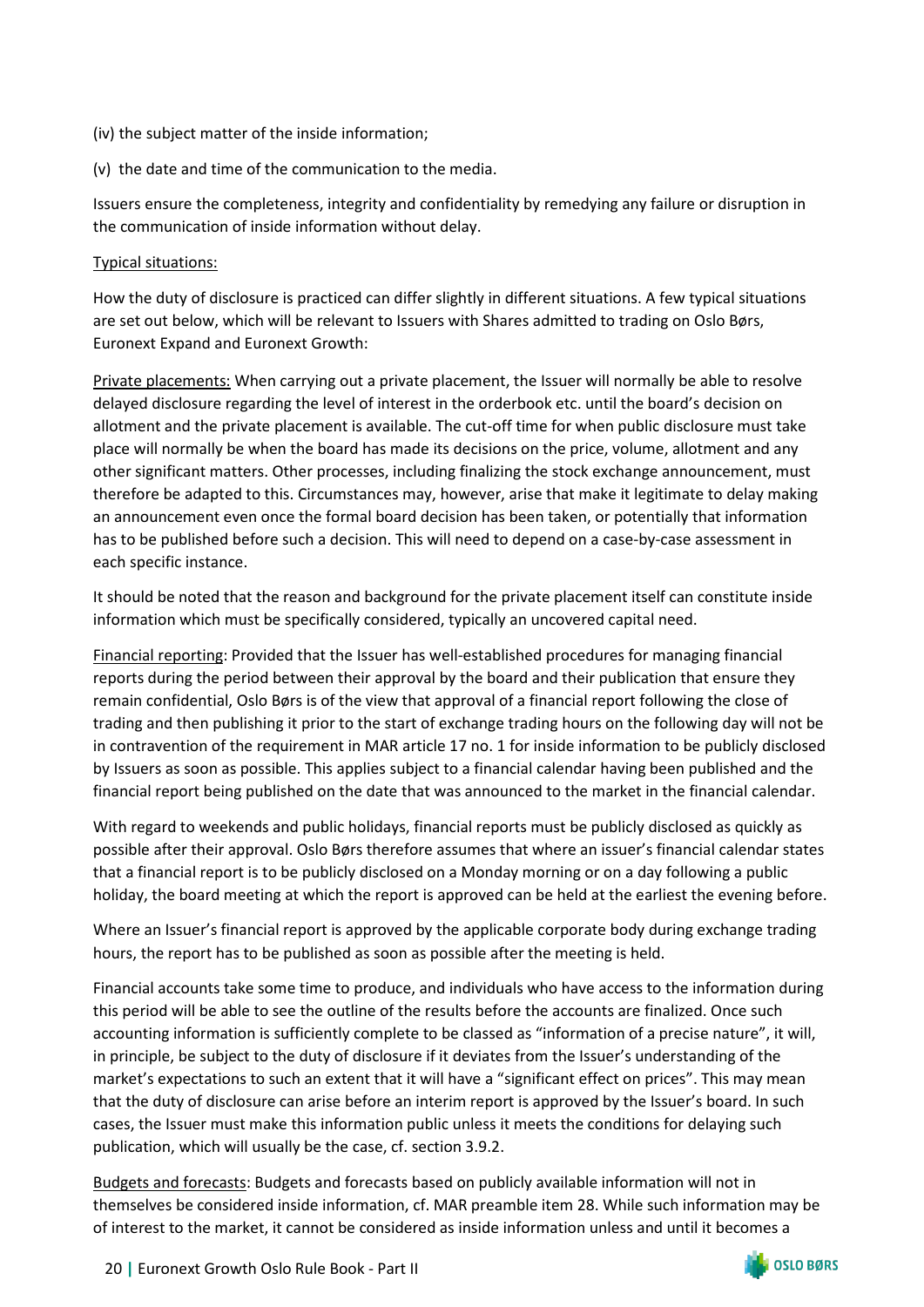reality. Budgets and forecasts based on publicly available information will therefore seldom give rise to a duty of disclosure. Information related to budgets and forecasts – that for example demonstrates a change in strategy, cut backs, expansion or re-focusing of the Issuer's activities – may represent inside information depending on the circumstances. In principle, it is this information that is inside information, and not the budgets themselves.

Budgets, forecasts, etc. will not be considered as unlawful disclosure of inside information pursuant to MAR article 10, save to the extent that they represent inside information. However, such information is normally of interest to investors, analysts etc. Oslo Børs is of the opinion that if an Issuer publishes such expressions of its future expectations, this can readily be seen as a form of guiding in respect of future earnings. The expectations established amongst those with access to such information will be shaped by the Issuer and the Issuer therefore as a general rule has a duty to issue a stock exchange announcement in the event of material deviations from the forecasts and budgets it has provided. Oslo Børs is also of the view that granting access to such information selectively without publishing it to the market may be seen as a breach of the provisions on equal treatment pursuant to section 3.1, cf. section 5-14 of the Securities Trading Act.

With regard to the communication of information on future prospects to the market, in general terms Oslo Børs recommends that Issuers should provide the best possible information to the market in order to ensure a correct pricing for the Shares, regardless of whether this involves providing more information than the minimum required by the relevant regulations. In order to achieve correct pricing, an Issuer must demonstrate its underlying value creation by providing objective and verifiable information to the market. On the other hand, Oslo Børs does not insist that Issuers provide information on future prospects in addition to that required by the current regulations. Where an Issuer has not previously provided any additional information on future prospects, the question of whether it can provide relevant and reliable information that will be of value to investors will remain a matter for the Issuer's own decision. In all cases Issuers are expected to maintain a consistent long-term policy on the publication of information on future prospects. This in turn means that the decision on whether to publish such information should not be affected by whether the information is positive or negative.

Oslo Børs recommends the following guidelines to Issuers that have decided to communicate information on future prospects to the market:

- Information on future prospects should be supported by good quality historical information.
- Where an Issuer does provide information on future prospects, this should be based on matters over which the Issuer has significant control or influence and which are of central importance to its performance and earnings.
- Where an Issuer does provide information on future prospects its statements must be reliable and well founded, and the degree of uncertainty involved should be clearly identified.
- Comments on future prospects must specify the accounting concepts, key parameters etc. involved in order to avoid misunderstanding.
- Changes relative to previously published indications of future prospects, the reasons for such changes and the consequences must be clearly stated. Where there is no change to the information on future prospects published previously, the Issuer must repeat the information.
- Issuers must maintain a consistent degree of openness in their information policy over time, and this must not be affected by whether the information to be released is positive or negative.

## <span id="page-23-0"></span>**3.9.2 DECISION OF DELAYED DISCLOSURE**

The rules on delayed disclosure of inside information follows from [MAR](https://eur-lex.europa.eu/legal-content/EN/TXT/PDF/?uri=CELEX%3A32014R0596&from=EN) article 17 no. 4 an[d Commission](https://eur-lex.europa.eu/legal-content/EN/TXT/PDF/?uri=CELEX%3A32016R1055&from=EN) [Regulation 2016/1055](https://eur-lex.europa.eu/legal-content/EN/TXT/PDF/?uri=CELEX%3A32016R1055&from=EN) article 4.

21 **|** Euronext Growth Oslo Rule Book - Part II

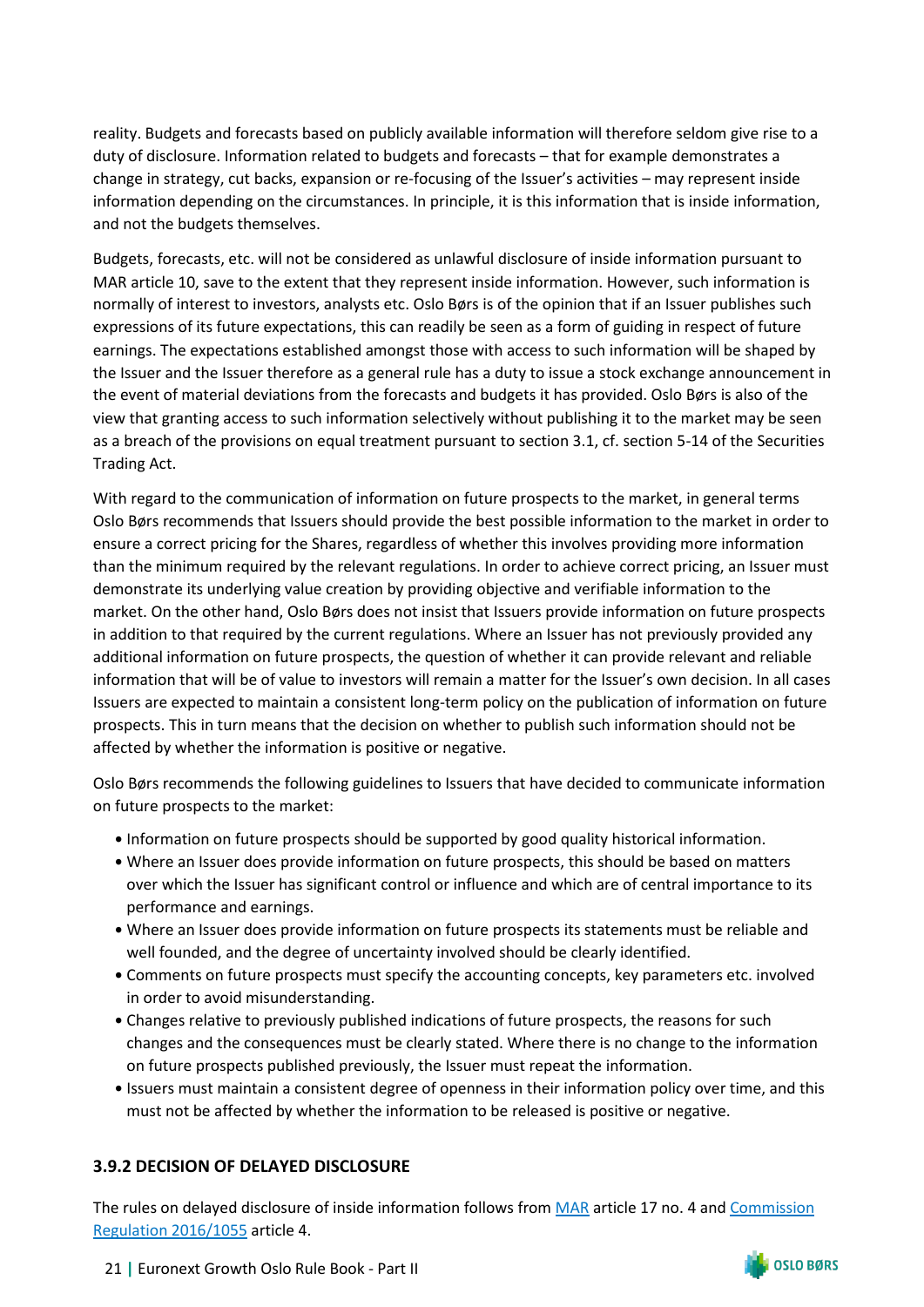It is the Issuer's responsibility to decide whether the conditions for delayed public disclosure are satisfied, and any such delay will only be permissible for as long as the conditions continue to apply. Even if the conditions are satisfied, the Issuer is not under any duty to delay public disclosure, and the Issuer must balance its need for secrecy and the market's need for information. No arrangements are provided for prior approval of decisions to delay public disclosure. Oslo Børs, and where appropriate Finanstilsynet, may subsequently evaluate whether the conditions were satisfied, and any such evaluation will be based on the situation as it stood at the time the Issuer decided to delay public disclosure of inside information.

Oslo Børs has considered a range of cases concerning delayed public disclosure and how the rules are to be understood. See the following cases, inter alia:

- 1. [Letter of 11 December 2020](https://www.euronext.com/sites/default/files/2020-12/Quantafuel%20ASA%20-%20Brudd%20p%C3%A5%20l%C3%B8pende%20informasjonsplikt.pdf) (private placement) (Norwegian only)
- 2. [Letter of 26 January 2018](https://www.euronext.com/sites/default/files/2020-10/2018-01-26%20Norwegian%20Air%20Shuttle%20ASA%20-%20Kritikk%20for%20brudd%20p%C3%A5%20informasjonsplikt.pdf) (updated information related to previous guiding to the market) (Norwegian only)
- 3. [Letter of 27 June 2018 Decisions and Statements 2018, p. 119, section 3.2.2.10](https://www.euronext.com/sites/default/files/2020-09/Decisions%20and%20statements%202018.pdf) (delay in launch of product)
- 4. [Letter of 8 March 2018 Decisions and Statements 2018, p. 100, section 3.2.2.4](https://www.euronext.com/sites/default/files/2020-09/Decisions%20and%20statements%202018.pdf) (private placement and subsequent offering) (Norwegian only)
- 5. [Stock Exchange Appeals Committee Case 1/2016](https://www.euronext.com/sites/default/files/2020-10/B%C3%B8rsklagenemndens%20vedtak%201-2016%20-%20Sandnes%20Sparebank.pdf) (loss provisions) (Norwegian only)
- 6. [Oslo Børs decision of 25 June 2013 Decisions and Statements 2013, p. 112, section 4.2.1.3](https://www.euronext.com/sites/default/files/2020-09/Circulars%2C%20decisions%20and%20statements%202013.pdf) (cost overruns and need of capital) (Norwegian only)

#### **(1) The Issuer may delay disclosure of inside information pursuant to [MAR](https://eur-lex.europa.eu/legal-content/EN/TXT/PDF/?uri=CELEX%3A32014R0596&from=EN) article 17 no. 4.**

The conditions for delayed disclosure follow fro[m MAR](https://eur-lex.europa.eu/legal-content/EN/TXT/PDF/?uri=CELEX%3A32014R0596&from=EN) article 17 no. 4. The Issuer can on its own responsibility, delay disclosure to the public of inside information provided that all of the following conditions are met:

- a) immediate disclosure is likely to prejudice the legitimate interests of the issuer,
- b) delay of disclosure is not likely to mislead the public, and
- c) the issuer is able to ensure the confidentiality of that information.

The first condition that must be satisfied if public disclosure is to be delayed is that immediate public disclosure is likely to **prejudice the Issuer's legitimate interests**. Permitting such a delay represents a protective measure whereby the interests of the Issuer and hence its shareholders are thought to be more important than the immediate dissemination of inside information to the market. A balance must be struck between the market's need for information and the Issuer's need for secrecy, but the duty of disclosure can only be delayed when the benefit to the Issuer clearly outweighs the market's needs. The possibility for delayed public disclosure meets the Issuer's need in certain circumstances to keep secret information that could affect its share price if made public.

ESMA has publishe[d guidelines](https://www.esma.europa.eu/sites/default/files/library/2016-1478_mar_guidelines_-_legitimate_interests.pdf) on legitimate interests for delayed disclosure, see the guidelines section 5.1. The list in the guidelines is not exhaustive, and other matters may also be recognized as legitimate interests.

The guidelines state that an example of legitimate interests may relate to ongoing negotiations and where the outcome of these negotiations would be likely to be affected by immediate public disclosure, see alternative a. Examples of such negotiations may be those related to mergers, acquisitions, splits and spin-offs, purchases or disposals of major assets or branches of corporate activity, restructurings and reorganizations. It must be expected that ongoing negotiations would be affected by public disclosure.

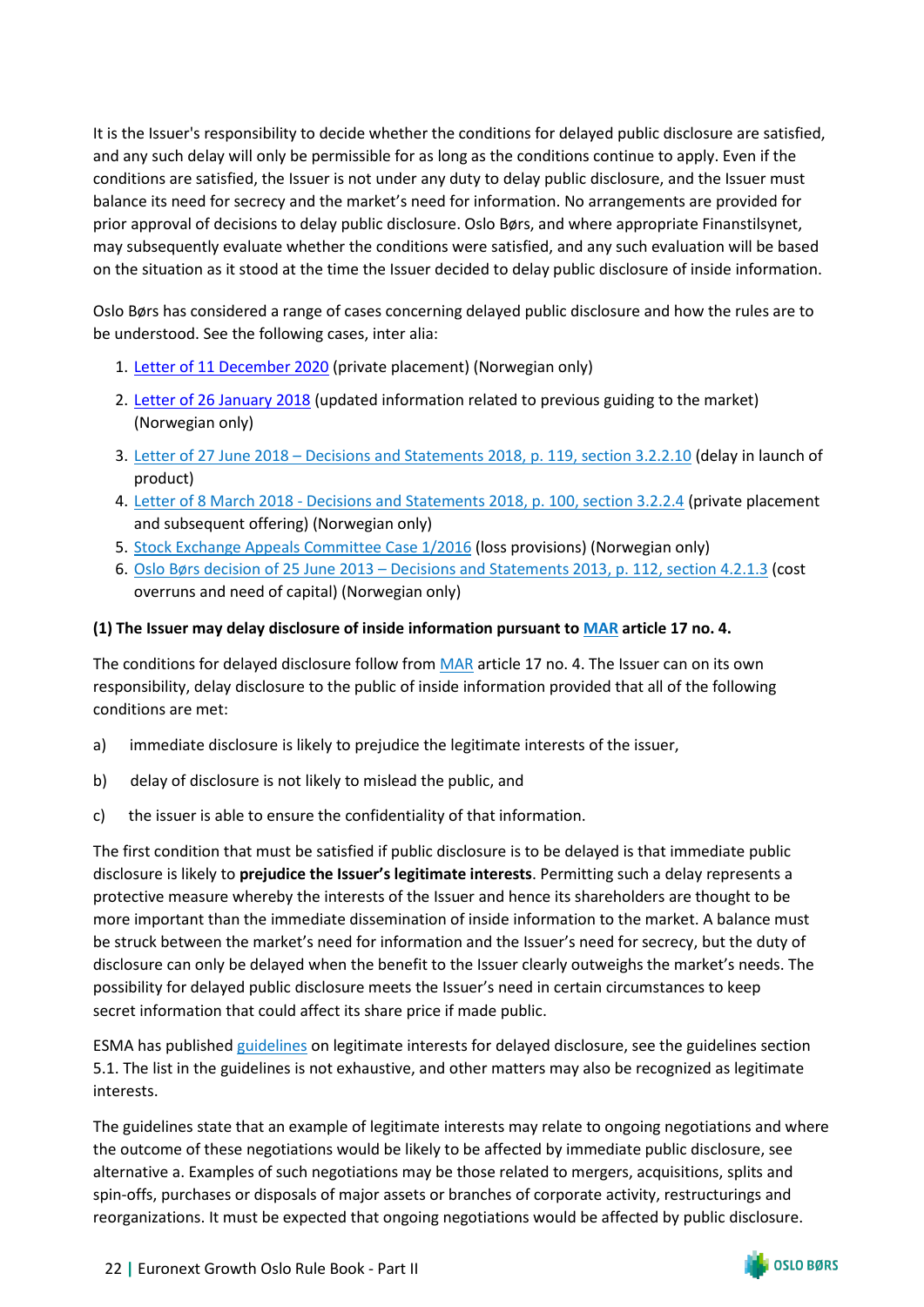The guidelines also mention the example of the financial viability of the Issuer being in grave and imminent danger, although not within the scope of the applicable insolvency law, implying the Issuer must not be insolvent. A further condition is that immediate public disclosure of the inside information would seriously prejudice the interests of existing and potential shareholders by jeopardising the conclusion of the negotiations designed to ensure the financial recovery of the Issuer.

Delayed disclosure of information about the Issuer's financial viability will in such situations be necessary to a solution of refinancing, see alternative b. This exemption gives the Issuer a period to seek to negotiate a solution with its creditors that can provide the basis for continued operations. However, there is a limit to how long information on such a grave financial situation can be held back from disclosure. It is difficult to specify precisely how long such a period may be. Oslo Børs is of the opinion that it normally should be possible to delay disclosure in order to carry out negotiations, but that it can be challenging to delay such disclosure until all financing alternatives have been exhausted. In other words, disclosure should only be delayed where there is a degree of likelihood that the negotiations will progress and help to find a solution that will allow the Issuer to avoid bankruptcy in the near future. It is also a condition for delayed disclosure that the information withheld can be kept confidential, cf. MAR article 17 no. 4 (c).

Another example relates to decisions or contracts that need the approval of another corporate body of the Issuer in order to become effective, see alternative c. It is a condition for this exemption that the approval by another corporate body follows from national law or the Issuer's bye-laws and not simply a contractual requirement. In the case of Norwegian public limited liability companies, decisions and contracts that fall outside what may be seen as the 'day-to-day management', cf. Section 6-14 of the Public Limited Liability Companies Act, generally represent matters that must be decided by the board of directors. Issuers that have a corporate assembly may also be dependent on approval by this body. In situations where a contractual decision requires consideration by the board of directors or alternatively by the corporate assembly, a delay in making information public is permissible under this alternative. It is a condition for this that approval by the board represents a genuine decision, i.e. that there must be a real possibility that the board will not approve the decision/contract. Where approval by the board does not represent an actual further round of decision making, it can scarcely be said that the market will be misled by publishing information prior to the board approval. Where approval is purely a formality, this exemption will in general not be satisfied.

For example, if the Issuer's executive management has been authorised by the board to make decisions within specified limits, it will not be possible to delay a publication of information about such decisions by relying on this alternative. Similar considerations will apply to decisions that require approval by the corporate assembly. However, the problem in respect of decisions by a corporate assembly is that the risk of information falling into unauthorised hands will often be greater than when a decision is referred only to the board of directors. More people are involved in the process and the process will typically take longer, and both these factors make it more difficult to keep the information confidential. In such cases, the Issuer must continuously evaluate the risk of a leak of information that makes it necessary to disclose information to the market even if there is still uncertainty over the final decision to be taken by the body in question.

Financial information may be subject to the immediately duty of disclosure prior to formal approval. Oslo Børs believes that it normally would create difficulties for the Issuers' financial reporting process if they had to disclose incomplete information. However, it may be assumed that accounting information may routinely be excluded from publication until such time as it is finally approved by the competent corporate body - normally the board of directors. The board receives proposals for interim accounts shortly before the board meeting at which they are to be approved. Even though changes are rarely made to the accounts, it can normally be assumed that they are finalised and ready for publication once board approval is in place. The annual accounts will not be finally adopted until they have been approved by the

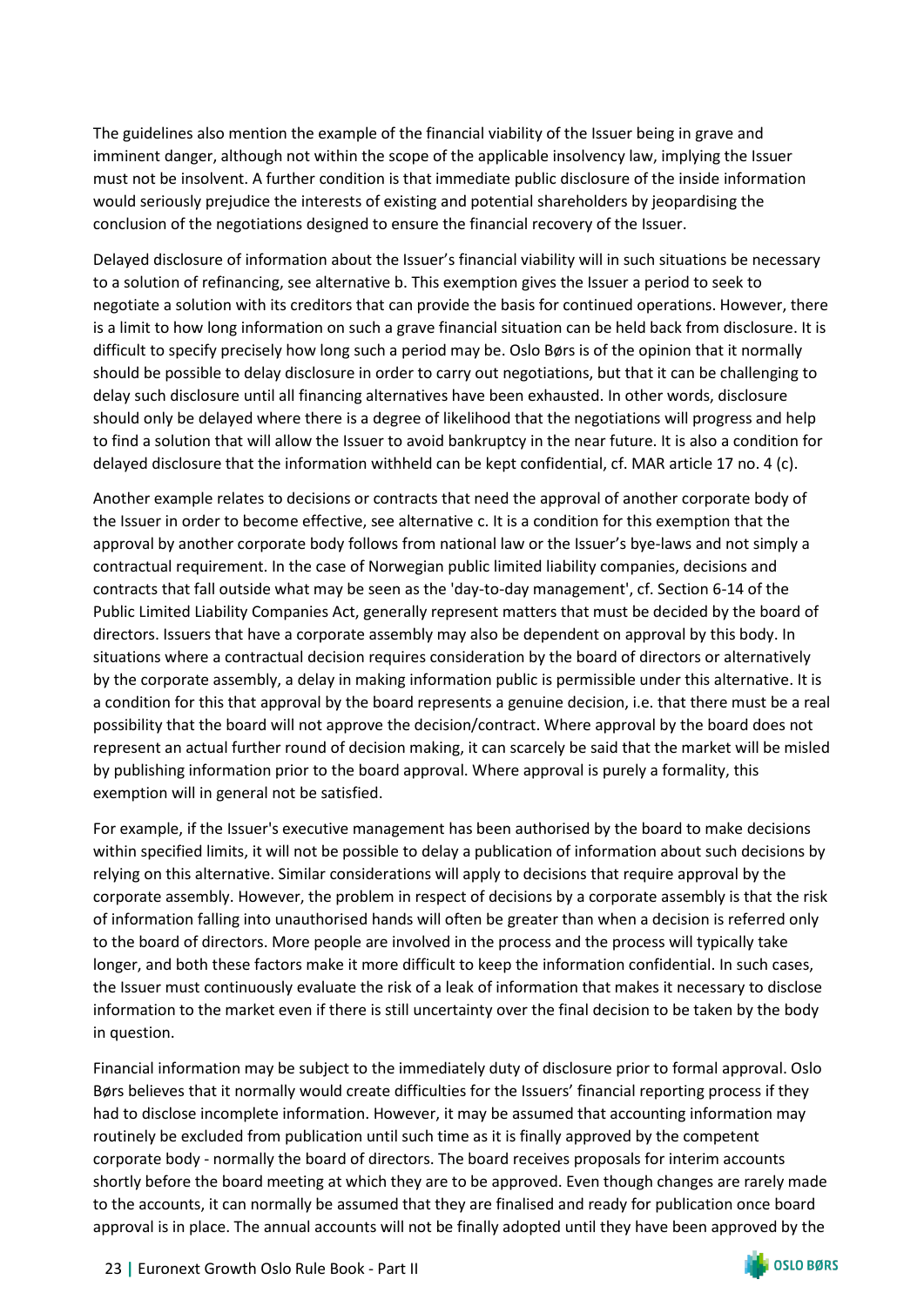general meeting, but listed companies are required to publish the board's proposal for the annual accounts. The proposed accounts will therefore be published in any case before they are finally adopted.

Another example listed in the guidelines is where the issuer is planning to buy or sell a major holding in another entity and the disclosure of such an information would likely jeopardise the implementation of such plan, see alternative e.

The second condition for a delay in making information public is that **the delay will not mislead the public**. Any delay in disclosing inside information to the market will by definition mislead the market in one way or another since it represents a failure to provide the market with full information. The condition on misleading must therefore be assumed to refer to a more qualified form of misleading than that caused by a normal delay in disclosing information. The condition implies, for example, that an Issuer publishing a stock exchange announcement normally cannot choose to delay disclosure of certain elements of the information if this will cause the announcement as a whole to be misleading. The condition can also typically restrict the scope for delaying making information public in situations where the market has justifiable expectations that a particular situation will occur at a certain time, for example on the basis of information already provided. This will be the case when an Issuer has created certain expectations, but where changes occur that cause the information known by the market to become incorrect. In such situations, even if the Issuer has legitimate reasons to delay disclosure of the changes, this will not be permitted since the public in that case would be misled by a delay.

ESMA has publishe[d guidelines](https://www.esma.europa.eu/sites/default/files/library/2016-1478_mar_guidelines_-_legitimate_interests.pdf) on situations where delayed disclosure is likely to mislead the market, cf. section 5.2 of the guidelines. Such situations include:

- the inside information whose disclosure the issuer intends to delay is materially different from the previous public announcement of the issuer on the matter to which the inside information refers to; or
- the inside information whose disclosure the issuer intends to delay regards the fact that the issuer's financial objectives are not likely to be met, where such objectives were previously publicly announced; or
- the inside information whose disclosure the issuer intends to delay is in contrast with the market's expectations, where such expectations are based on signals that the issuer has previously sent to the market, such as interviews, roadshows or any other type of communication organized by the issuer or with its approval.

The list in guidelines is not exhaustive, and other circumstances may also entail that delayed disclosure of inside information is likely to mislead the public.

The final condition to be satisfied for a delay in making information public is that the information can **be kept confidential**, i.e. that there is no danger of the information being leaked. This condition must be seen in conjunction with MAR article 10, which sets out a prohibition against unlawful disclosure of inside information. Where the Issuer has resolved delayed disclosure of inside information and the confidentiality of that inside information is no longer ensured, the Issuer shall disclose that inside information to the public as soon as possible, cf. MAR article 17 no.7. This includes situations where a rumour explicitly relates to the inside information, where that rumour is sufficiently accurate to indicate that the confidentiality of that information is no longer ensured.

Issuers do, to some extent, have direct control over the risk that inside information falls into the hands of unauthorised persons. Important factors for the risk of a leak of information are the degree to which information is price sensitive, the number of individuals with access to information and who they are, as well as the period of time over which the disclosure is delayed. Issuers that resolve to delay the publication of inside information must have in place procedures and a carefully considered strategy on

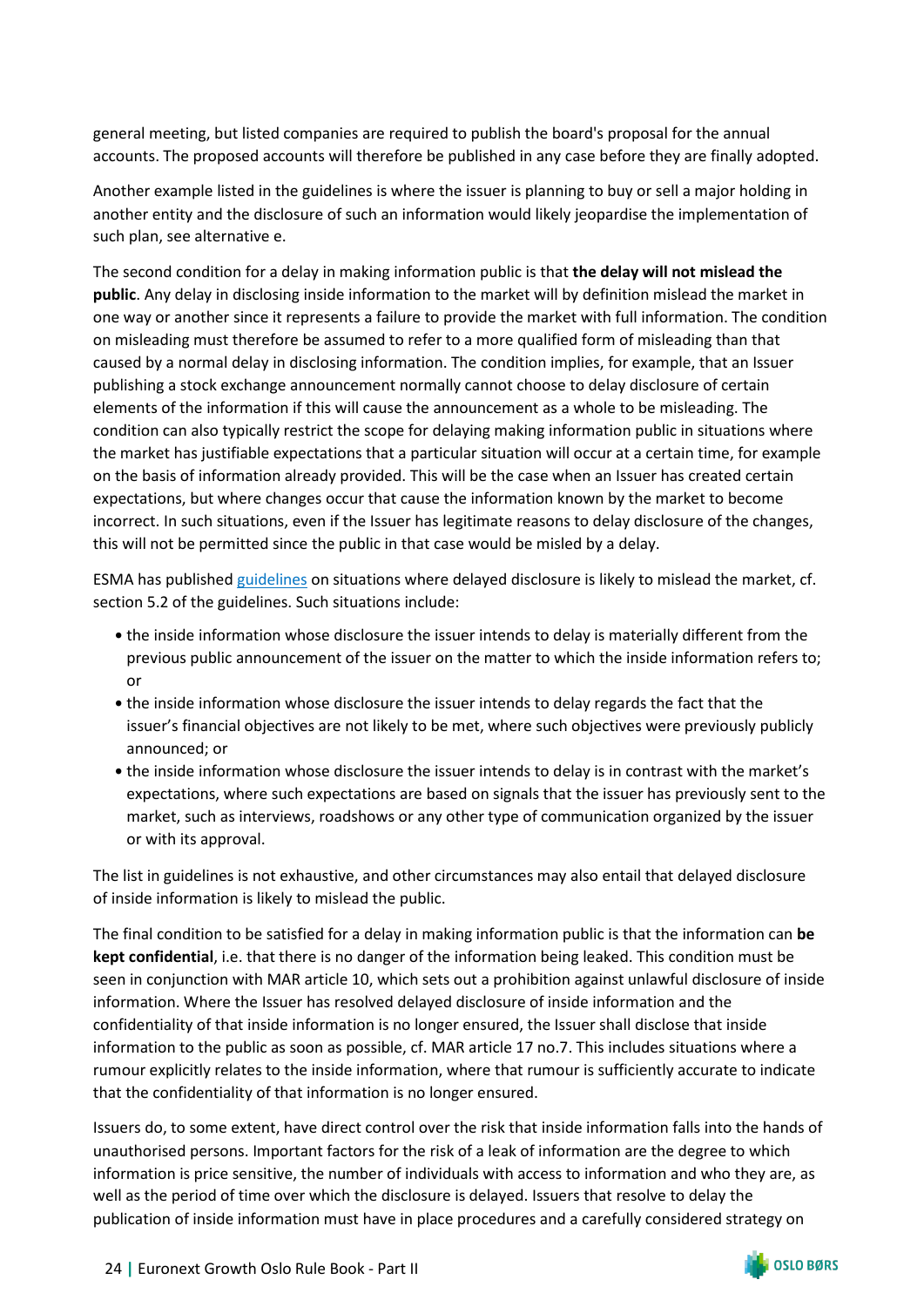how to manage the information in question prior to publication, cf. the second paragraph. Issuers are for ensuring that inside information is only made available to persons who have a justifiable need for access, and that confidentiality is maintained at all times.

MAR article 17 no. 5 and 6 contain special rules for delayed disclosure for financial and credit institutions in exceptional circumstances. Financial and credit institutions will in normal cases of delayed disclosure decide this in accordance with MAR article 17 no. 4. It is Finanstilsynet (the Norwegian Financial Supervisory Authority), and not Oslo Børs, which is the competent authority and which will assess the right of delayed disclosure in accordance with the conditions set out in MAR article 17 no. 5 and 6. If an Issuer decides to delay disclosure pursuant to MAR article 17 no. 5 and 6, the Issuer will also have to notify Oslo Børs pursuant to section 3.9.2 (3).

## **(2) When making decisions on delayed disclosure of inside information, the Issuer shall document specific information about the decision in accordance with article 4 no. 1 of [Commission Regulation](https://eur-lex.europa.eu/legal-content/EN/TXT/PDF/?uri=CELEX%3A32016R1055&from=EN) [2016/1055.](https://eur-lex.europa.eu/legal-content/EN/TXT/PDF/?uri=CELEX%3A32016R1055&from=EN)**

Article 4 no. 1 of [Commission Regulation 2016/1055](https://eur-lex.europa.eu/legal-content/EN/TXT/PDF/?uri=CELEX%3A32016R1055&from=EN) sets out a requirement that Issuers shall use technical means that ensure the accessibility, readability, and maintenance in a durable medium of the following information in relation to decisions on delayed disclosure of inside information:

A) The dates and times when:

i) the inside information first existed within the Issuer;

ii) the decision to delay the disclosure of inside information was made;

iii) the Issuer is likely to disclose the inside information;

B) The identity of the persons within the Issuer responsible for:

i) making the decision to delay disclosure and deciding on the start of the delay and its likely end;

ii) ensuring the ongoing monitoring of the conditions for the delay;

iii) making the decision to publicly disclose the inside information;

iv) providing the requested information about the delay and the written explanation to the competent authority;

C) Evidence of the initial fulfilment of the conditions referred to in [MAR](https://eur-lex.europa.eu/legal-content/EN/TXT/PDF/?uri=CELEX%3A32014R0596&from=EN) article 17 (4), and of any change of this fulfilment during the delay period, including:

i) the information barriers which have been put in place internally and with regard to third parties to prevent access to inside information by persons other than those who require it for the normal exercise of their employment, profession or duties within the issuer;

ii) the arrangements put in place to disclose the relevant inside information as soon as possible where the confidentiality is no longer ensured.

## **(3) The Issuer must, on its own initiative, promptly notify Oslo Børs of any decision of delayed disclosure of inside information, including the background for the decision to delay disclosure. The duty to notify Oslo Børs does not apply to delayed disclosure of financial information in annual reports, halfyearly and quarterly reports published in accordance with the Issuer's financial calendar.**

Such notification of a decision to delay disclosure of inside information must be given to the Market Surveillance and Administration Department of Oslo Børs. Such notification must be given by telephone to the Market Surveillance and Administration Department of Oslo Børs at + 22 34 19 11 (calls are recorded). If an Issuer makes a decision to delay public disclosure outside exchange trading hours, it is sufficient for Oslo Børs to be notified of the decision prior to the start of trading on the following trading day.

The notification obligation applies to delayed disclosure of inside information pursuant to MAR article 17 no. 4, 5 and 6.

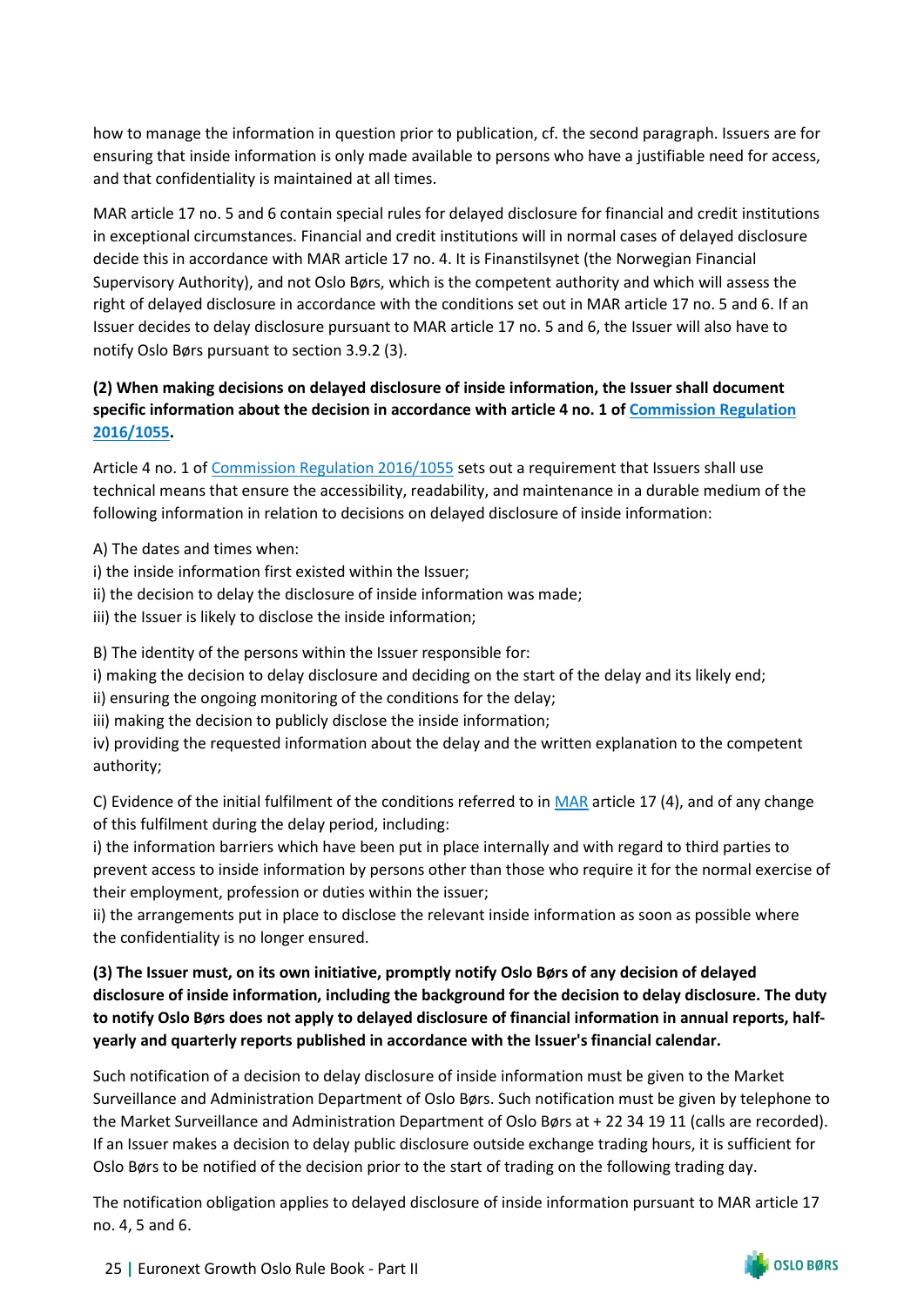Such notification enables Oslo Børs to intensify monitoring of the relevant financial instrument and be able to use measures such as trading suspension if there is reason to believe that some market participants has access to the inside information. If a leakage occurs, this may be handled more quickly and thus cause less damage to both the issuer and other market participants if Oslo Børs is informed in advance of the relevant situation. In addition, Oslo Børs can continuously monitor trading for potential insider trading.

The basis for the exemption in the second sentence is that accounting information may routinely represent inside information up to the time at which the board approves it and it is publicly disclosed. The basic conditions for delayed publication are usually fulfilled in such circumstances. The duty to notify Oslo Børs of a decision to delay publication was introduced for the purpose of the exchange's surveillance of companies during periods when there exists price-sensitive information that has not been publicly disclosed. This purpose is not considered to justify a duty to notify delayed public disclosure of financial information prior to the publication of annual, half-yearly and quarterly reports in accordance with the Issuer's financial calendar, cf. section 3.12.6. However, it should be noted that this exception does not apply to specific occurrences that in their own right represent notifiable inside information in accordance with the general rules, and in such cases any decision to delay public disclosure - assuming that the conditions for such delay are satisfied - must be notified to Oslo Børs.

### <span id="page-28-0"></span>**3.9.3 INSIDER LISTS**

**The Issuer shall ensure that a list is drawn up of persons who are given access to inside information in accordance wit[h MAR](https://eur-lex.europa.eu/legal-content/EN/TXT/PDF/?uri=CELEX%3A32014R0596&from=EN) article 18 and [Commission Regulation 2016/347.](https://eur-lex.europa.eu/legal-content/EN/TXT/PDF/?uri=CELEX%3A32016R0347&from=EN)** 

In cases of delayed publication of inside information, the Issuer shall draw up insider lists pursuant to [MAR](https://eur-lex.europa.eu/legal-content/EN/TXT/PDF/?uri=CELEX%3A32014R0596&from=EN) article 18 an[d Commission Regulation 2016/347.](https://eur-lex.europa.eu/legal-content/EN/TXT/PDF/?uri=CELEX%3A32016R0347&from=EN)

Which information the insider lists shall include, are set out in MAR article 18 no. 3. Commission Regulation 2016/347 lay down technical standards to the form of the insider lists and information to be provided, hereunder templates, and the Issuers are obligated to use these templates when drawing up insider lists.

Issuers are required to obtain written confirmation from persons placed on the insider list that they are aware of the legal obligations which follow from the insider position and the sanctions that apply to insider trading and unlawful disclosure of inside information.

## <span id="page-28-1"></span>**3.9.4 WRITTEN NOTIFICATION TO OSLO BØRS WHEN PUBLISHING INSIDE INFORMATION WHICH HAS BEEN SUBJECT TO DELAYED DISCLOSURE**

**The Issuer shall, when publishing inside information that has been the subject to delayed disclosure, submit a notification to Oslo Børs in accordance with [MAR](https://lovdata.no/static/NLX3/32014r0596.pdf) article 17 no. 4 third paragraph an[d Commission Regulation 2016/1055](https://eur-lex.europa.eu/legal-content/EN/TXT/PDF/?uri=CELEX%3A32016R1055&from=EN) article 4 no. 2 and 3. The notification shall be submitted through the functionality for this in NewsPoint.**

The notification must be submitted immediately after the inside information is disclosed to the public, cf. [MAR](https://lovdata.no/static/NLX3/32014r0596.pdf) article 17 no. 4 third paragraph, and must be submitted through the functionality for this in Oslo Børs' issuer portal NewsPoint.

The notification must include the following information, cf. [Commission Regulation 2016/1055](https://eur-lex.europa.eu/legal-content/EN/TXT/PDF/?uri=CELEX%3A32016R1055&from=EN) article 4 no. 3: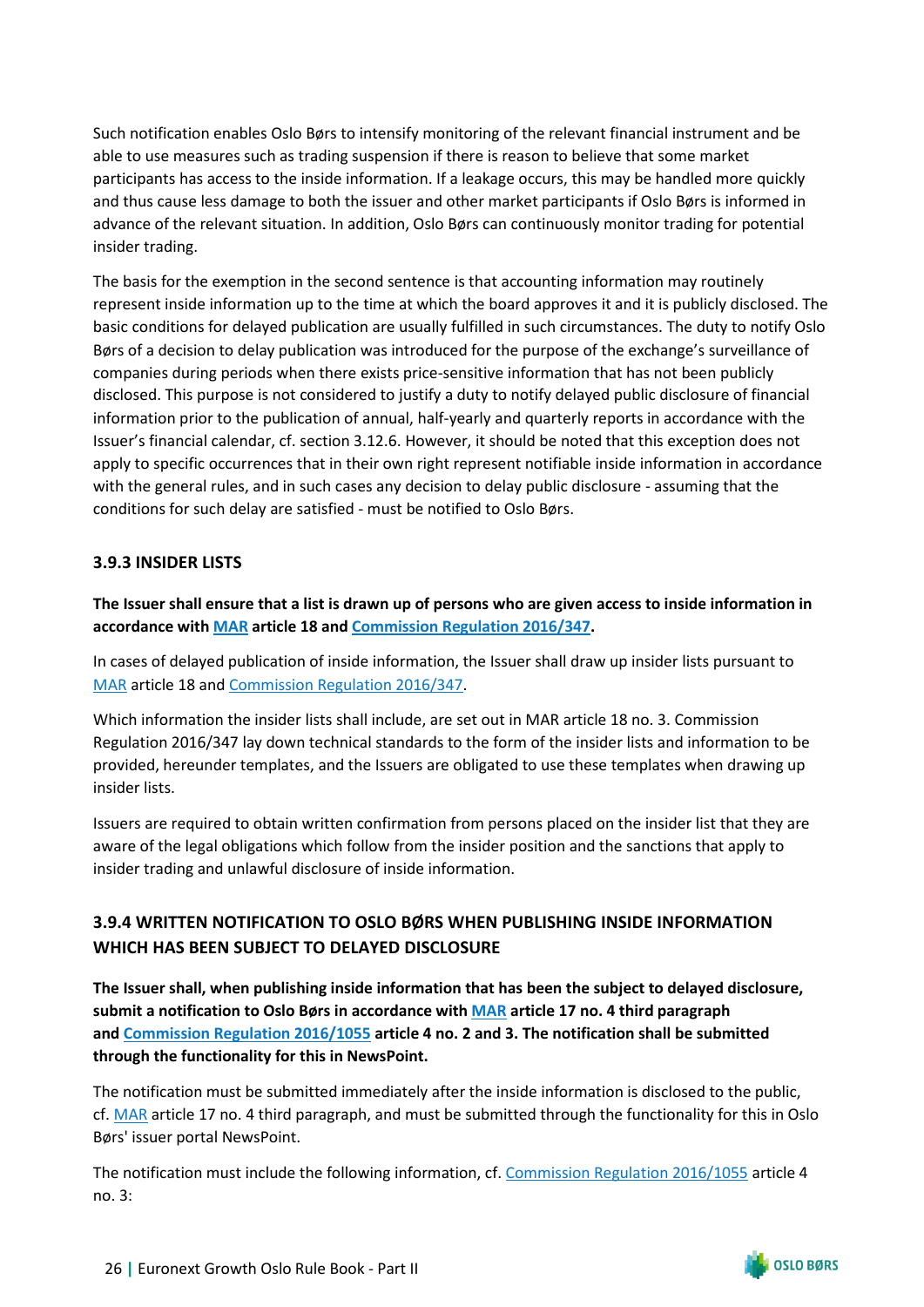A) the identity of the Issuer: full legal name;

B) the identity of the person making the notification: name, surname, position within the Issuer or emission allowance market participant;

C) the contact details of the person making the notification: professional e-mail address and phone number;

D) identification of the publicly disclosed inside information that was subject to delayed disclosure: title of the disclosure statement; the reference number where the system used to disseminate the inside information assigns one; date and time of the public disclosure of the inside information;

E) date and time of the decision to delay the disclosure of inside information;

F) the identity of all persons responsible for the decision to delay the public disclosure of inside information.

## <span id="page-29-0"></span>**3.9.5 DUTY OF PRIOR NOTICE WHEN PUBLICLY DISCLOSING PARTICULARLY PRICE-SENSITIVE EVENTS**

**If the Issuer, at any time during the opening hours of Euronext Growth Oslo, is to publicly disclose information on a take-over bid or a profit warning or other specific matters that must be assumed to have a significant effect on its Share price, it must contact Oslo Børs prior to making such public disclosure.**

The background for the duty of notification is that Oslo Børs shall be able to consider whether the trading in the Share shall be suspended in advance of the publication.

The prior notification must be addressed to the Market Surveillance and Administration Department of Oslo Børs by telephone at +47 22 34 19 11. The duty to give prior notice is separate and additional to the duty to notify Oslo Børs of a decision to delay publication pursuant to section 3.9.2 (3).

In view of the interests of investors, it is necessary for the Issuer and Oslo Børs to collaborate on the publication of such price-sensitive information.

Announcements of profit warnings and takeover bids will always trigger a duty of prior notice, and the impact on prices typically associated with such announcements can provide guidance when evaluating what kind of other information should also trigger this duty. In other words, this duty does not apply to general announcements of a price-sensitive nature, but only to announcements of a significantly pricesensitive character, where the effect on the share price must be assumed to be so considerable that a suspension of the Share should be considered in the best interest of the investor market.

It is noted that the duty to give prior notice will not apply to annual and interim reports except where these are assumed to be particularly price-sensitive in accordance with the criteria mentioned. However, Oslo Børs recommends that annual and interim reports should be published outside the exchange's opening hours. This means that internal processes in respect of the timing of approval of documents etc. should be adapted accordingly.

Oslo Børs has set out its understanding of the rule in relation to a number of cases. See for example:

- 1. [Letter of 2 September 2011 \(duty of prior notice when publicly disclosing particularly price](https://www.euronext.com/sites/default/files/2020-09/Circulars%2C%20decisions%20and%20statements%202011.pdf)[sensitive](https://www.euronext.com/sites/default/files/2020-09/Circulars%2C%20decisions%20and%20statements%202011.pdf) [events\) – Decisions and Statements, p. 108, section 4.1.2.7](https://www.oslobors.no/obnewsletter/download/2361736886c49128aee2c53fa273918b/file/file/B%C3%83%C2%B8rssirkul%C3%83%C2%A6rer%2C%20vedtak%20og%20uttalelser%202011.pdf)
- 2. [Letter of 14 May 2012 \(sales agreement\) Decisions and Statements p. 71, section 4.1.2.2](https://www.euronext.com/sites/default/files/2020-09/Circulars%2C%20decisions%20and%20statements%202012.pdf)

## <span id="page-29-1"></span>**3.9.6 INFORMATION PUBLICLY DISCLOSED ON OTHER MARKET PLACES**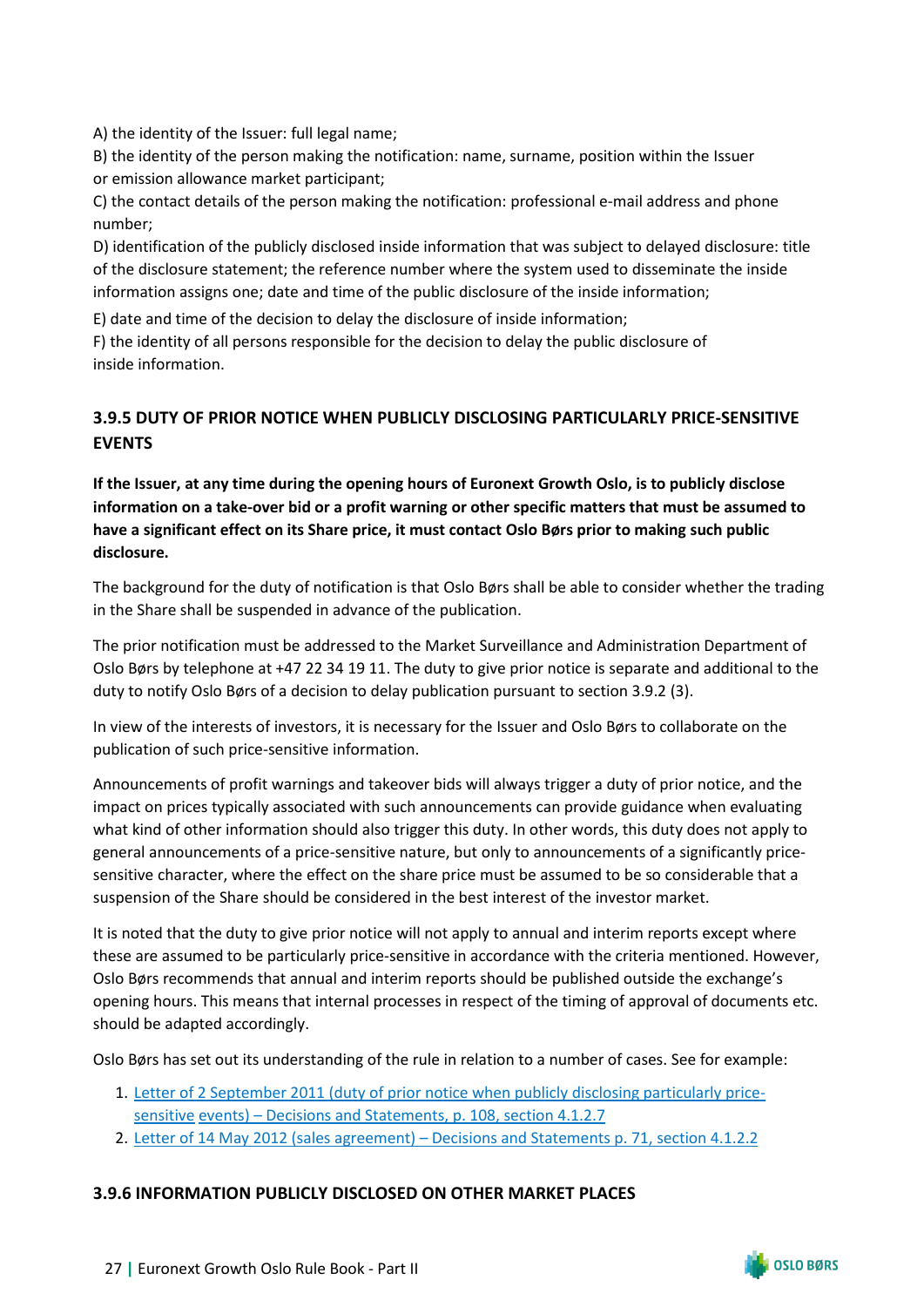**Information publicly disclosed as a result of admission to trading on other regulated market places, shall be submitted to Oslo Børs in writing for public disclosure in accordance with section 3.13.1 at the latest when notification is sent to another regulated marketplace or the information is publicly disclosed by other means.**

### <span id="page-30-0"></span>**3.9.7 PUBLIC DISCLOSURE OF INFORMATION IN SPECIAL CIRCUMSTANCES**

## **If it is considered necessary in the interests of investors or the market, Oslo Børs can demand that the Issuer publicly disclose specific information within such timetable as Oslo Børs may determine.**

The provision is equivalent to section 13-14 of the Securities Trading Regulations.

## <span id="page-30-1"></span>**3.10 ISSUER EVENTS**

**(1) The Issuer must immediately disclose:**

- **1. Any changes in the rights attached to the Issuer's Shares, including any changes in related financial instruments issued by the Issuer,**
- **2. Proposals and decisions by the board of directors, general meeting or other corporate body on: a) dividends,**
	- **b) mergers,**
	- **c) demergers,**
	- **d) increases or decreases in share capital,**
	- **e) authorization to increase the Issuer's share capital, and**
	- **f) share splits or reverse splits.**
- **3. Information on allocation and payment of dividends, as well on issuance of Shares, including information on any arrangements for allotment, subscription, cancellation and conversion,**
- **4. Proposals and decisions on the issue of preferential rights to subscribe for Shares and other rights,**
- **5. In the event of an increase in share capital as mentioned in item 2, information shall be given in particular on any underwriting consortium, including the members of the consortium and their guarantee obligations, as well as information on any advance subscription or allotment,**
- **6. Registered change of Issuer name,**
- **7. Registered change in the nominal value of the Issuer's Shares,**
- **8. Decisions on changes to the Issuer's board of directors, chief executive officer, chief financial officer or external auditor, including notice of resignation given by any such person.**

This section is equivalent to [Section 5-8 \(1\) and Section 5-9 \(5\) of the Securities Trading Act.](https://www.finanstilsynet.no/globalassets/laws-and-regulations/laws/securities-trading-act.pdf)

Regarding item 1: "Related financial instruments" are taken to include for example convertible bonds, subscription rights etc. It is assumed that the duty of disclosure in general applies to derivatives issued by the Issuer regardless of whether they confer the right to acquire the underlying shares. Oslo Børs takes this to mean that cash-settled derivatives issued by the Issuer also come under the duty of disclosure.

Regarding item 2: Oslo Børs considers that the provision on the duty to immediately publicly disclose proposals by the board of directors about matters stipulated in item 2, a) through f), only applies to decisions by the board of directors to put forth proposals for decisions by the general meeting or other corporate body, and not to proposals within the board of directors that do not result in decisions by the board of directors to put forth such proposals.

Regarding item 7: Questions relating to the departure of the chair of the board, including whether this represents inside information, are discussed in [Oslo Børs ASA's letter of 2 December 2015 - Decisions and](https://www.euronext.com/sites/default/files/2020-09/Circulars%2C%20decisions%20and%20statements%202015.pdf)

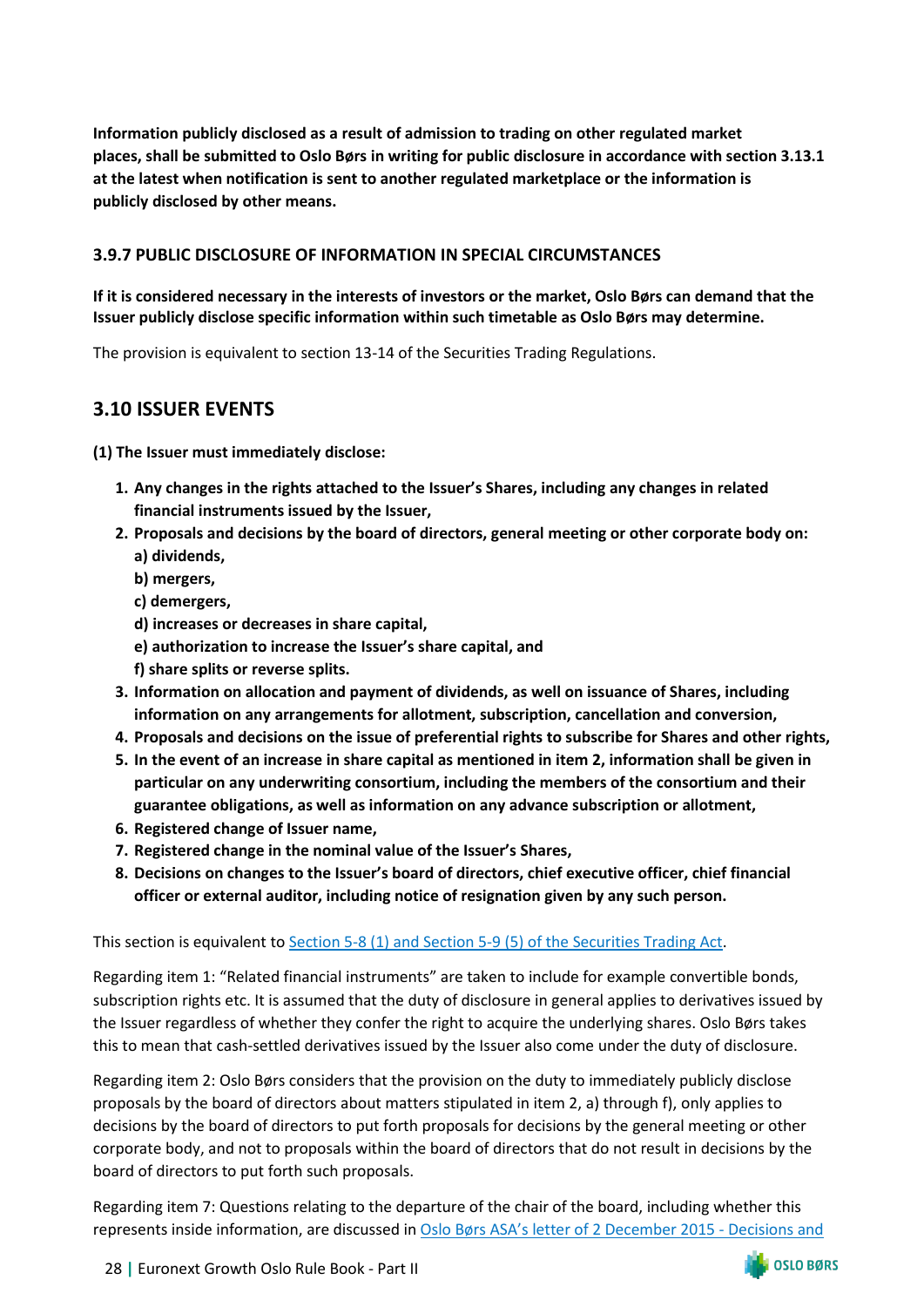[Statements 2015, p. 143, Section 4.2.2.5.](https://www.euronext.com/sites/default/files/2020-09/Circulars%2C%20decisions%20and%20statements%202015.pdf) Although this case relates to a company listed on Oslo Børs, it can also be a source of guidance for Issuers admitted to trading on Euronext Growth Oslo.

**(2) Announcements about such proposals or decisions as mentioned shall include the information necessary to make it possible to calculate the effect of the action in question, including the date when the share will be traded excluding the rights.**

**(3) For cash dividends, preferential rights issues, and share splits or reverse splits, as well as repair issues subsequent to private placements, in addition to the announcement mentioned in the second paragraph, a separate announcement containing information about the relevant key dates (ex-date, record date and, where appropriate, payment date, etc.) shall be published as soon as these dates are fixed by the Issuer or tentative dates are communicated externally, and at the latest by the deadlines stipulated in section 3.11. Updated announcements shall be published in the event of changes to these dates up until the final deadline for their publication. The content of such separate announcement is set out in a separate [Notice.](https://www.euronext.com/en/regulation/mtfs-operated-euronext)** 

**(4) Any change of the Issuer's ISIN shall at the latest be published within two Trading Days prior to the effective date and in a separate announcement as set out in a separate [Notice.](https://www.euronext.com/en/media/3797/download)** 

**(5) If the information must be assumed to be inside information pursuant to section 3.9.1, then section 3.9.2 shall apply similarly.**

## <span id="page-31-0"></span>**3.11 CORPORATE ACTIONS**

#### <span id="page-31-1"></span>**3.11.1 GENERAL**

**(1) Rule 4.5 in Rule Book Part I shall not apply.**

**(2) The Issuer shall carry out corporate actions in accordance with section 3.11.2 and 3.11.3, unless there are special grounds for deviating from this. If an Issuer intends to carry out a transaction in a manner that deviates from the procedures as set out, it must consult Oslo Børs well in advance.**

## <span id="page-31-2"></span>**3.11.2 CARRYING OUT CORPORATE ACTIONS**

#### A guide for carrying out corporate actions is availabl[e here.](https://www.euronext.com/en/media/3798/download)

**(1) Proposals or decisions on preferential rights issues, payment of cash dividends, share splits or reverse splits shall be designed in such manner that the Share at the earliest can be traded excluding the right in question two Trading Days after the relevant key dates (ex-date, record date and any payment date etc.) are publicly disclosed in a separate announcement and in accordance with the guidelines included in separate [Notice.](https://www.euronext.com/en/regulation/mtfs-operated-euronext) All relevant key dates must be included in the separate announcement.**

**(2) For other corporate actions that result in shareholders being given rights of commercial value, the Issuer shall inform Oslo Børs at the latest five Trading Days prior to whichever is earlier of (i) the Issuer's planned announcement in the market of the timetable for the corporate action, or (ii) the planned ex-date. A proposed timetable shall be provided when Oslo Børs is notified. Oslo Børs may set requirements regarding the information that is to be included in the announcement about the corporate action in question and the way in which the announcement shall be designed and published.**

**(3) For repair issues planned in connection with private placements, the Issuer shall publicly disclose key dates for the repair issue in a separate announcement and in accordance with the guidelines set out** 

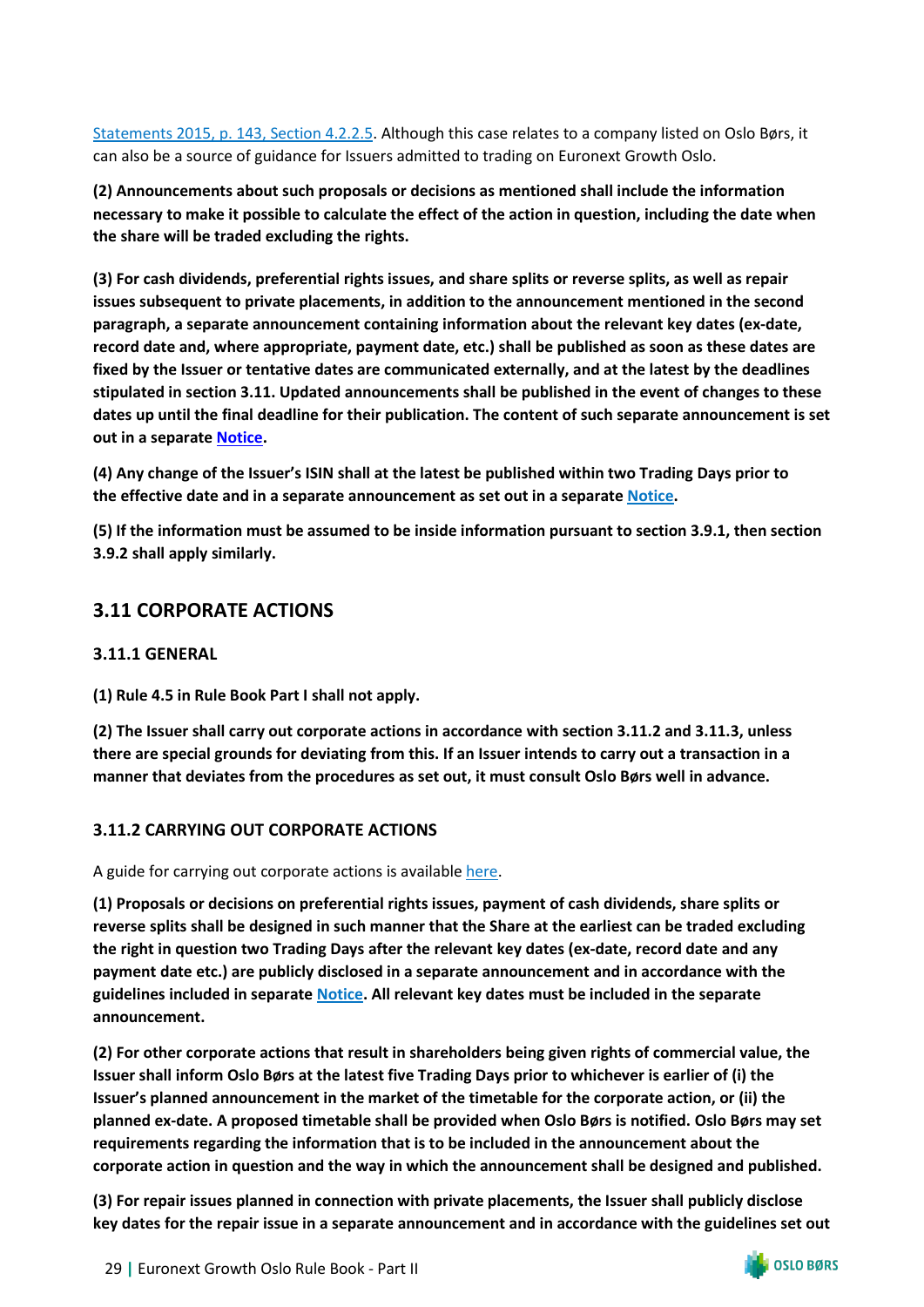## **in separate [Notice,](https://www.euronext.com/en/regulation/mtfs-operated-euronext) as soon as the repair issue is approved by the Issuer and no later than 09:00 hours on the day the Share is traded excluding the right in question.**

The background for having a different deadline for announcing ex-dates for repair issues to the market than for transactions covered by the first paragraph, is the consideration of equal treatment of shareholders. For the shareholders who cannot participate in the private placement, it can be a disadvantage if the share can be traded with a right to participate in the repair issue for a time after the completion of the private placement.

**(4) Decisions on corporate actions shall be available before the Share trades excluding the right in question. Rights of commercial value shall accrue to the parties that are shareholders on the last day the Share is traded including the right, unless there are special circumstances that indicate otherwise. This shall apply regardless of whether the party in question is registered as a shareholder in the central securities depository.**

The background for the rule is to avoid uncertainty regarding the pricing of a share that can occur when a share is trading excluding the economic right prior to a final decision on granting the right having been made (referred to as a "conditional ex-date").

Oslo Børs must be consulted in advance if there are special grounds which indicate that the decision on the corporate action has to be taken after the ex-date, cf. section 3.11.1 (2).

A particular type of transaction where there will typically be a "conditional ex-date" is a repair issue following a private placement. As the conditional ex-date for this type of transaction is a relatively established concept, Oslo Børs considers third paragraph to be exhaustive in relation to the duty to inform Oslo Børs pursuant to section 3.11.1 (2). There is therefore as a main rule no special duty to consult Oslo Børs in advance in such instances, other than the duty to inform Oslo Børs of decisions of delayed disclosure pursuant to section 3.9.2.

**(5) Oslo Børs reserves the right to demand that the Issuer makes available further specified documentation by 08:15 hours on the day the Share is traded excluding the right in question.**

## <span id="page-32-0"></span>**3.11.3 ANNOUNCEMENT OF EX-DATE**

**On the first Trading Day the Shares are traded excluding the right in question (ex-date), the Issuer must prior to the opening of the market publish a separate announcement containing relevant information about the transaction pursuant to content requirement set on in separat[e Notice.](https://www.euronext.com/en/regulation/mtfs-operated-euronext)** 

The requirement to publish a separate announcement on ex-date does not apply to repair issues, if the separate announcement about the repair issue is published on the ex-date.

## <span id="page-32-1"></span>**3.11.4 FURTHER PROVISIONS ON THE EXECUTION OF MERGERS, DEMERGERS AND REDUCTIONS IN SHARE CAPITAL THROUGH DISTRIBUTION**

**(1) A merger, demerger or reduction in share capital by distribution to shareholders shall be carried out outside the trading hours of Euronext Growth Oslo. The first sentence only applies to mergers if the Issuer acquired is admitted to trading on Euronext Growth Oslo.**

Oslo Børs emphasizes that mergers, demergers and reductions in share capital by distribution to shareholders must be executed outside the trading hours of Euronext Growth Oslo to avoid creating uncertainty over the pricing of shares or uncertainty as to which shares are being traded. Norwegian

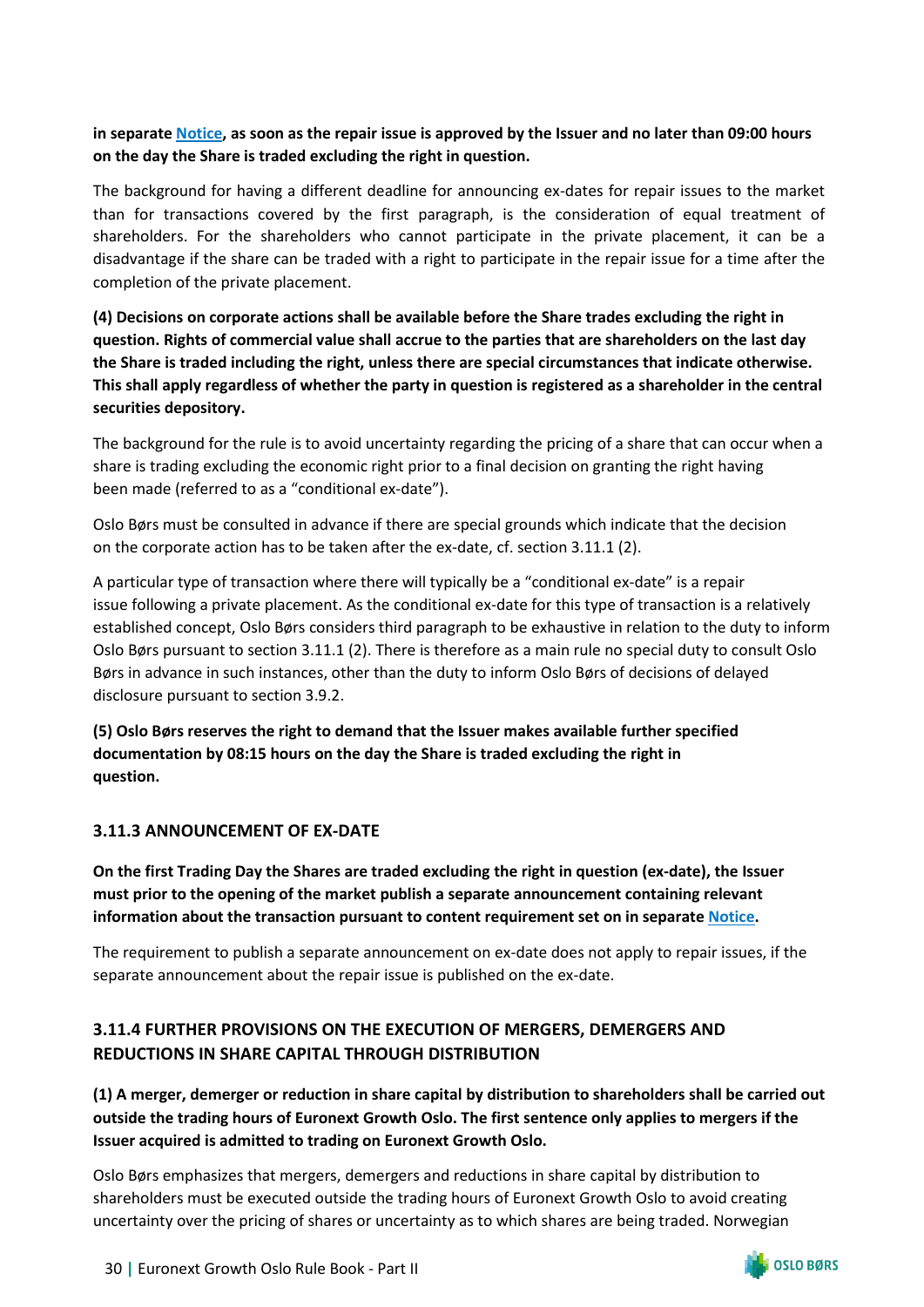companies must ensure corporate actions are registered with the Register of Business Enterprises. Foreign companies must follow the procedures defined by the company law rules of the jurisdiction in which they are incorporated.

The trading hours of Euronext Growth Oslo is from 9:00 to 16:30 hours.

**(2) If the completion cannot be carried out outside the trading hours of Euronext Growth Oslo, Oslo Børs will consider whether it is necessary to impose a trading suspension in the Issuer's Shares throughout the Trading Day on which the action comes into effect.**

**(3) Norwegian Issuers must send an updated certificate of registration to Oslo Børs immediately, and in any case no later than 08:15 hours on the first Trading Day after the corporate action is registered as effective. The fourth paragraph provides information in this regard for foreign Issuers.**

The updated certificate of registration must be sent to the Market Surveillance and Administration Department of Oslo Børs at [ma@oslobors.no.](mailto:ma@oslobors.no)

**(4) Foreign Issuers must produce a legal opinion from an independent external attorney addressed to Oslo Børs which confirms that the corporate action as mentioned in the first paragraph is validly and properly carried out and that the Shares are validly and legally issued, fully paid-up and properly registered with the relevant register or equivalent body, and which states the size of the Issuer's new share capital and the total number of Shares issued. If the Issuer is incorporated in a jurisdiction that issues, as substantiated to Oslo Børs, a document equivalent to the Issuer registration certificate issued for Norwegian Issuers by the Register of Business Enterprises, Oslo Børs may consent to such a document covering the matters mentioned being presented instead of a legal opinion from an attorney. The legal opinion, alternatively the document equivalent to the said Issuer registration certificate, shall be sent to Oslo Børs immediately and in any case no later than 08:15 hours on the first Trading Day after the corporate action has been carried out.**

An extract from a register can only be used in situations where documents that are equivalent to a Norwegian company registration certificate are issued, i.e. which are subject to the same control of legal validity as is carried out by the Register of Business Enterprises and with the same legal effect that results from the registration of changes to the share capital by Norwegian public limited companies and Norwegian private limited companies. Oslo Børs has approved that a document mentioned in the final sentence can be accepted for companies registered in Sweden, Denmark and the Faroe Isles.

The legal opinion must be sent to the Market Surveillance and Administration Department of Oslo Børs ASA a[t ma@oslobors.no.](mailto:ma@oslobors.no)

**(5) First to fourth paragraph shall apply to the implementation of other corporate actions that may cause uncertainty as to the pricing of the Issuer's Shares or uncertainty as to which Shares are being traded.**

#### <span id="page-33-0"></span>**3.11.5 CHANGES IN SHARE CAPITAL**

**(1) If new Shares are subsequently issued in the same class of Shares as the class that is admitted to trading, the new Shares will automatically be admitted to trading with no application required. Admission to trading shall take place without unnecessary delay following the registration of the increase in share capital. Oslo Børs may grant exemptions from the second sentence.**

Regarding violations of the duty to list new shares without unnecessary delay, see [Oslo Børs' Appeals](https://www.euronext.com/sites/default/files/2020-09/Circulars%2C%20decisions%20and%20statements%202012.pdf) [Committee Case 1/2012 - Decisions and Statements 2012 p. 46, section 4.1.1.1](https://www.euronext.com/sites/default/files/2020-09/Circulars%2C%20decisions%20and%20statements%202012.pdf) and [Oslo Børs' letter of](https://www.euronext.com/sites/default/files/2020-09/Circulars%2C%20decisions%20and%20statements%202016.pdf) [criticism of 11 November 2016 - Decisions and Statements 2016 p. 153, section 4.3.2.5.](https://www.euronext.com/sites/default/files/2020-09/Circulars%2C%20decisions%20and%20statements%202016.pdf) Although these

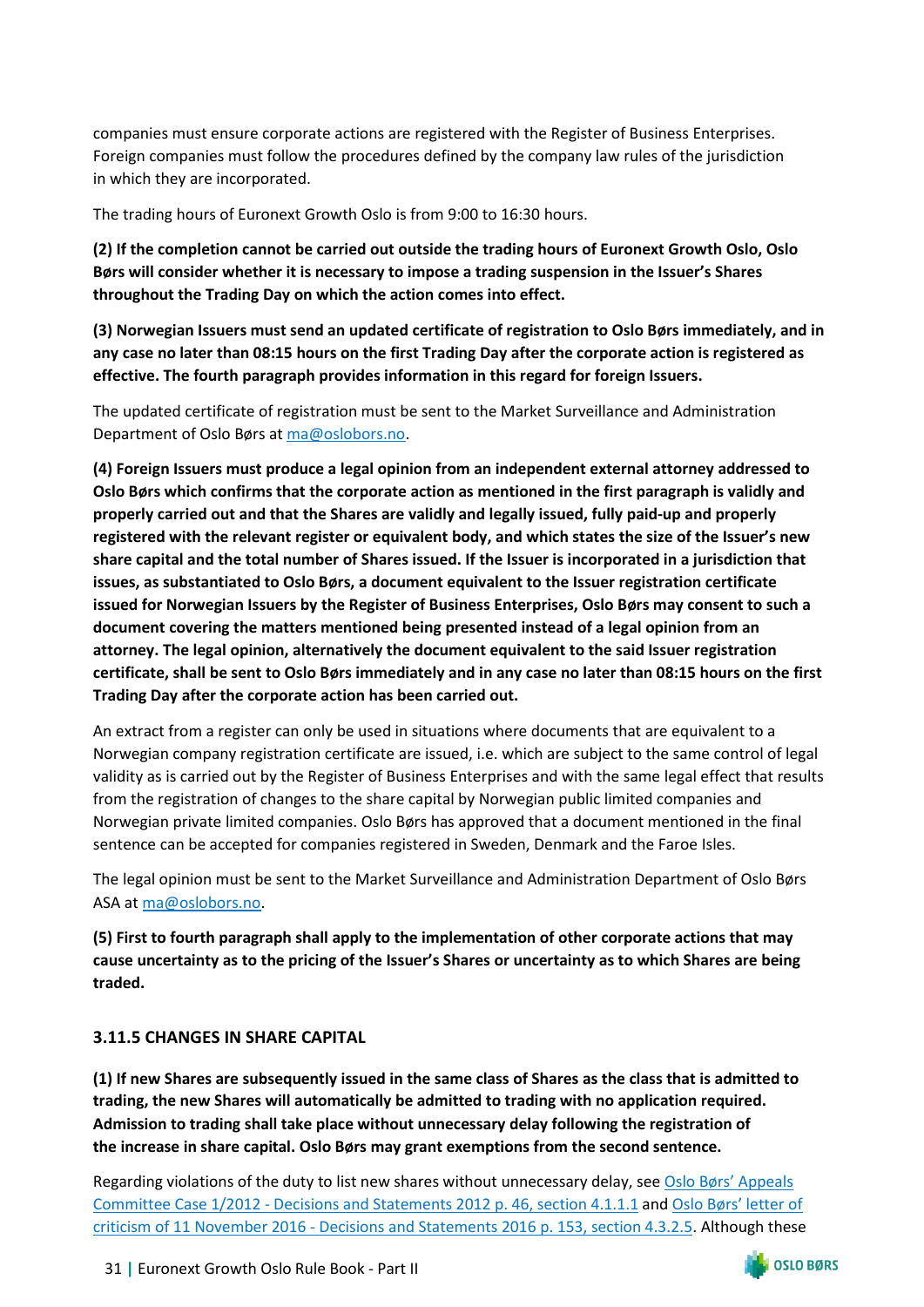cases concern companies admitted to listing on Oslo Børs and Euronext Expand, they can also be a source of guidance to Issuers admitted to trading on Euronext Growth Oslo.

**(2) In the case of admission to trading of Shares in the same class of Shares as the class that is already admitted to trading, but where the Shares have rights that differ from those of the Shares already admitted to trading, Oslo Børs must be notified of this no later than 10 Trading Days before the Shares are planned to be admitted to trading.**

Notification of the admission to trading of Shares with rights which differ from those of Shares in the same class that have already been admitted to trading must be given by sending a description of the Shares and the different rights which apply, together with any further information stipulated by Oslo Børs, to [ma@oslobors.no.](mailto:ma@oslobors.no)

## **(3) In the event of any change in share capital, in the number of votes or in the number of Shares issued, the Issuer shall immediately make public that the change has been made and the amount of its new share capital and the total number of votes and Shares issued.**

In the case of Norwegian Issuers, such changes are deemed to have been made when they are registered in the Register of Business Enterprises. In the case of foreign Issuers, the time at which the change will be deemed to have been made will be determined by the company law rules where the Issuer is incorporated.

On breaches of the duty to publicly disclose changes in share capital, see [Oslo Børs letter of criticism of 21](https://www.euronext.com/sites/default/files/2020-09/Circulars%2C%20decisions%20and%20statements%202015.pdf) [August 2015 – Decisions and Statements p. 140, section 4.2.2.3.](https://www.euronext.com/sites/default/files/2020-09/Circulars%2C%20decisions%20and%20statements%202015.pdf) Although this case relates to an Issuer on Oslo Børs, it can also be a source of guidance for Issuers admitted to trading on Euronext Growth Oslo.

**(4) Before new Shares issued by a foreign Issuer are admitted to trading, the Issuer must not only comply with the requirement set out in the third paragraph but also publicly disclose that the Shares are validly and legally issued and fully paid up.**

#### **(5) Oslo Børs may in special circumstances grant exemptions from the third and fourth paragraphs.**

The provision in the fifth paragraph is intended to allow for exceptional exemptions that Oslo Børs only will permit in restricted circumstances. For example, such an exemption might be relevant to Issuers that are listed or admitted to trading on another market and that operate in compliance with the relevant rules and regulations of such other market. Oslo Børs will reserve the right to impose conditions in respect of the number of Shares to which the exemption applies and the timing of public disclosure.

# <span id="page-34-0"></span>**3.12 FINANCIAL REPORTING**

## <span id="page-34-1"></span>**3.12.1 GENERAL**

## **(1) Rule 4.2 in Rule Book Part I shall apply with the modifications as set out in this section 3.12.**

The requirements to the content of the annual- and half-yearly reports follows from section 4.2.1, 4.2.3 and 4.2.4 in Rule Book Part I, and must be prepared in accordance with the accounting standards set out in section 3.2.3 in Rule Book Part I. This implies, among other things, that a foreign Issuer which has its registered office in another EEA-state, as a main rule can use the accounting standard in this state without further assessment by Oslo Børs.

Where the Issuer has its registered office in a country outside the EEA, it must as a main rule also prepare an IFRS reconciliation table if using applicable national accounting standards (that are not considered equivalent to IFRS) in the country of its registered office, cf. section 3.2.3 in Rule Book Part I.

Please note that the Issuer is obliged to present certain information about related party transactions in its

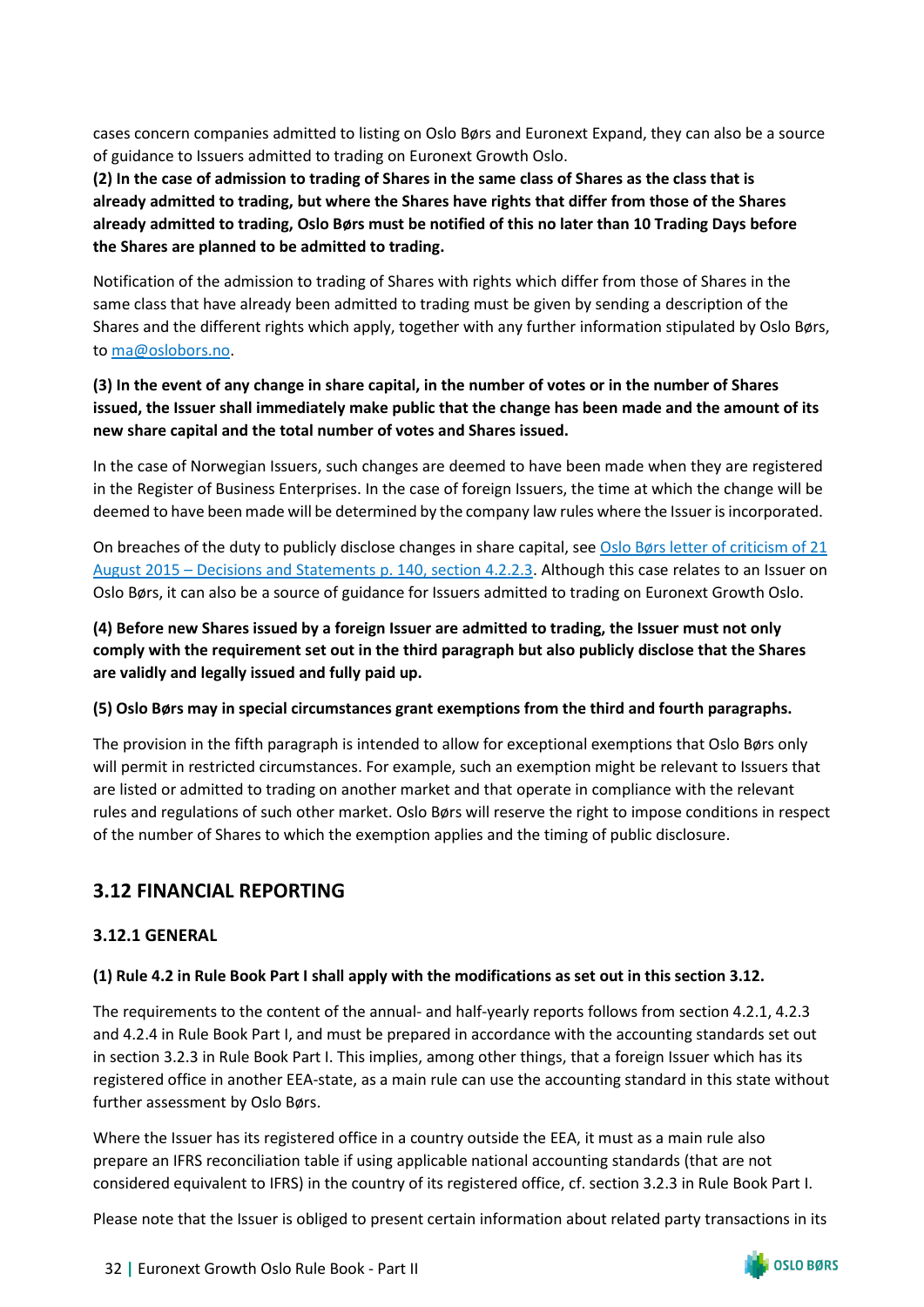annual- and half-yearly reports pursuant to section 4.2.3 of Rule Book Part I.

## **(2) Where the Issuer is a parent company, the annual report and the half-yearly report must be issued on a consolidated basis.**

The requirement in the second paragraph means that exemptions in applicable legislation that apply to Issuers classified as small companies, cannot be applied in order to fulfil the requirement of issuing annualand half-yearly report on a consolidated basis.

## <span id="page-35-0"></span>**3.12.2 PUBLIC DISCLOSURE OF THE ANNUAL REPORT**

**The annual report shall be made public as soon as possible after the end of the financial year, and no later than five months thereafter. The annual report shall be made available immediately after it is approved by the board or other equivalent body.**

Oslo Børs recommends that Issuers admitted to trading on Euronext Growth Oslo hold board meetings to approve annual and half-yearly interim reports outside the marketplace's opening hours, so that also the reports can be published outside the marketplace's opening hours. This is to ensure that the Issuer's management has time to carry out essential changes that may be required as a result of the board's consideration of the report. Presentations of the Issuer's financial reports can only be given once the report has been published, and Oslo Børs recommends that such presentations are published no later than at the same time as the presentation is given.

Oslo Børs has considered the following case regarding breach of the duty to disclose annual report and half-yearly interim report: [Oslo Børs imposes a violation charge on Lavo.tv AS](https://www.euronext.com/sites/default/files/2020-10/2020-02-06%20Lavo.tv%20AS%20%E2%80%93%20Overtredelse%20plikten%20til%20%C3%A5%20offentliggj%C3%B8re%20%C3%A5rs-%20og%20halv%C3%A5rsrapport.pdf) / [Oslo Børs' decision of 6](https://www.euronext.com/sites/default/files/2020-10/2020-02-06%20Lavo.tv%20AS%20%E2%80%93%20Overtredelse%20plikten%20til%20%C3%A5%20offentliggj%C3%B8re%20%C3%A5rs-%20og%20halv%C3%A5rsrapport.pdf) [February 2020 \(](https://www.oslobors.no/obnewsletter/download/a1e34150638b23cc313bc5acaa9ff13e/file/file/2020-02-06%20Lavo.tv%20AS%20%C3%A2%E2%82%AC)Norwegian only)

## <span id="page-35-1"></span>**3.12.3 PUBLIC DISCLOSURE OF THE HALF-YEARLY REPORT**

## **(1) Half-yearly interim reports shall be made public as soon as possible after the end of the first six months, and no later than three months thereafter.**

See also [the Oslo Børs Code of Practice for IR.](https://www.euronext.com/sites/default/files/2021-03/52118_Oslo-Bors-Code-of-practice-IR_2021.pdf) The Code is produced for companies with shares admitted to listing on Oslo Børs or Euronext Expand, but can be a source of guidance relevant to companies with Shares admitted to trading on Euronext Growth Oslo.

**(2) Issuers that prepare interim reports in addition to annual and half-yearly interim reports shall make them public in accordance with section 3.13.**

## <span id="page-35-2"></span>**3.12.4 INFORMATION SUPPLEMENTARY TO ANNUAL FINANCIAL STATEMENTS, ANNUAL MANAGEMENT REPORTS AND INTERIM REPORTS**

**(1) If the interim report has been audited or reviewed by auditors, the Issuer shall make the audit or review public as soon as it is available.**

**(2) Where the auditor finds that the financial statements should not be approved as they stand, or the auditor has made comments, clarifications or audit reservations in the audit report, this shall be made public as soon as the audit report is received by the Issuer.**

## <span id="page-35-3"></span>**3.12.5 EXEMPTIONS**



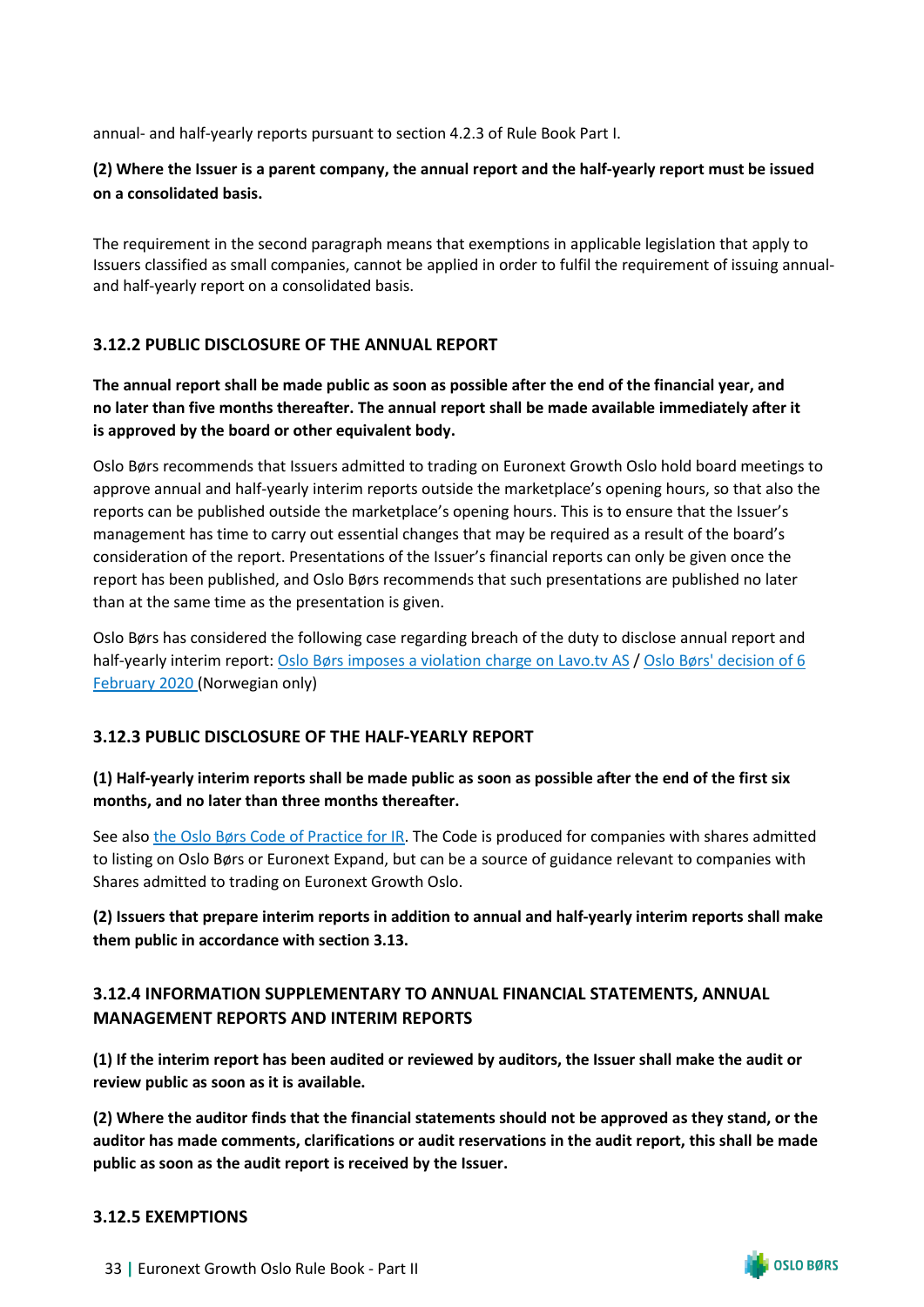**Oslo Børs may, in whole or in part, grant exemptions from sections 3.12.1 to 3.12.4 if there are special grounds in favour of granting such exemption.**

## <span id="page-36-0"></span>**3.12.6 FINANCIAL CALENDAR**

**(1) The Issuer shall, no later than by the close of the year, publish a financial calendar disclosing the dates planned for the publication of its annual report, half-yearly report, interim report and for the annual general meeting in the following year.**

**(2) If there are any subsequent changes to these dates, the Issuer shall immediately announce each such change.**

**(3) The Issuer shall publish its financial calendar using the "Financial Calendar" functionality in NewsPoint.**

## <span id="page-36-1"></span>**3.13 PROCEDURES FOR PUBLICATION OF INFORMATION**

## <span id="page-36-2"></span>**3.13.1 PUBLIC DISCLOSURE**

**(1) Rule 4.1.3 in Rule Book Part I shall not apply.**

**(2) Information that must be made public pursuant to the Rules or pursuant to law, as well as press releases and other information not subject to the duty of disclosure, can by arrangement be made public through NewsPoint. Oslo Børs shall ensure that the information is distributed in accordance with the requirements of the third paragraph.**

**(3) Information that must be made public pursuant to the Rules or according to law can be made public by methods other than as mentioned in the second paragraph. The information must be made public in an efficient and non-discriminatory manner. The information must be made public without any charge to investors or potential investors in the Shares and through media that to a reasonable degree can be expected to ensure that the information is publicly available throughout the EEA area. Publication shall to the greatest possible extent take place simultaneously in Norway and other EEA states.**

**(4) The Issuer shall ensure that the information is sent to the media in a manner that ensures secure communication, minimizes the risk of interference and unauthorized access and that gives certainty as to the source of the information. The information shall be sent to the media in a manner that clearly identifies the Issuer, the content of the information and the date and time it is sent. In addition, it shall be clearly stated that the information is subject to a duty of disclosure pursuant to Section 5-12 of the Securities Trading Act or pursuant to the Rules.**

**(5) Information that is confidential or secret in the interests of national security, relationships with foreign states or the defence of the realm is exempted from publication pursuant to the second or third paragraph.**

**(6) The Issuer shall send copies of all information that the Issuer is required to publish pursuant to the Rules or pursuant to law. Copies of the information shall be sent to NewsWeb at the same time as the information is made public. Appendices to announcements, such as annual reports, half-yearly interim reports and notices of general meeting etc., must be in PDF format.**

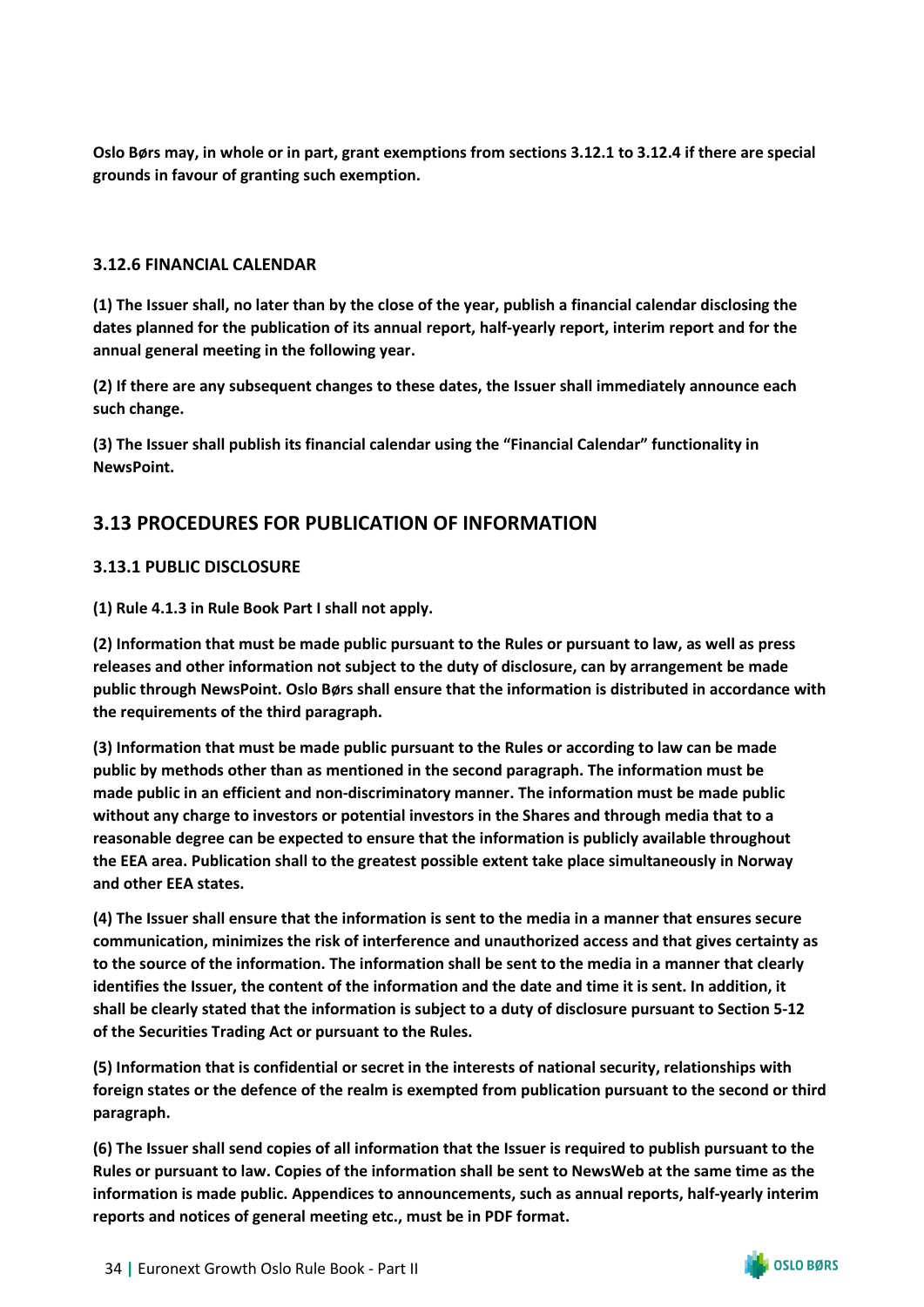**(7) The Issuer must send copies to Oslo Børs of primary insider notifications received pursuant to [MAR](https://eur-lex.europa.eu/legal-content/EN/TXT/PDF/?uri=CELEX%3A32014R0596&from=EN) article 19. Copies of the notifications shall be sent to NewsWeb at the same time as the information is made public.**

### <span id="page-37-0"></span>**3.13.2 LANGUAGE TO BE USED**

**(1) The Issuer shall disclose information in English, Norwegian, Swedish or Danish.**

**(2) The Issuer shall disclose any decision to change its reporting language.**

## <span id="page-37-1"></span>**3.14 PUBLICATION OF PROSPECTUS**

Finanstilsynet (the Norwegian Financial Supervisory Authority) is the competent prospectus authority in Norway, and is responsible for the operative control and approval of EØS-prospectuses for public offers of transferable securities directed towards the Norwegian market and listing of transferable securities on Norwegian regulated markets. Further information is available [here.](https://www.finanstilsynet.no/en/tema/prospectuses/)

**(1) No later than 08:00 hours on the day the offer period starts, the Issuer must publicly disclose that the EEA prospectus has been approved, and if relevant passported to Norway, and state where it is available. The same deadline shall apply for the publication of documents that meet the requirements for exemption from the duty to prepare a prospectus ("equivalent document").**

**(2) National prospectuses must be published prior to the start of the Public Offer period.**

**(3) The Issuer shall without undue delay following the approval of a supplement to a prospectus publicly disclose that such document has been approved, and if relevant passported to Norway, and state where it is available.**

## <span id="page-37-2"></span>**3.15 INFORMATION TO SHAREHOLDERS AND GENERAL MEETINGS**

#### <span id="page-37-3"></span>**3.15.1 GENERAL**

**The Issuer shall facilitate that the shareholders are able to exercise their rights.**

#### <span id="page-37-4"></span>**3.15.2 INFORMATION TO SHAREHOLDERS**

### **Any notice, document or other information sent to shareholders should be made public no later than the time at which such notice is distributed.**

This provision is not restricted to notices that are sent to all shareholders. Any notice sent to a substantial number of shareholders, e.g. all shareholders residing in Norway, must be made public in accordance with this provision.

#### <span id="page-37-5"></span>**3.15.3 NOTICE OF GENERAL MEETINGS**

In the case of Issuers of equity certificates, the provisions in respect of the general meeting shall apply to the meeting of the committee of representatives and the election meeting to the extent they are applicable.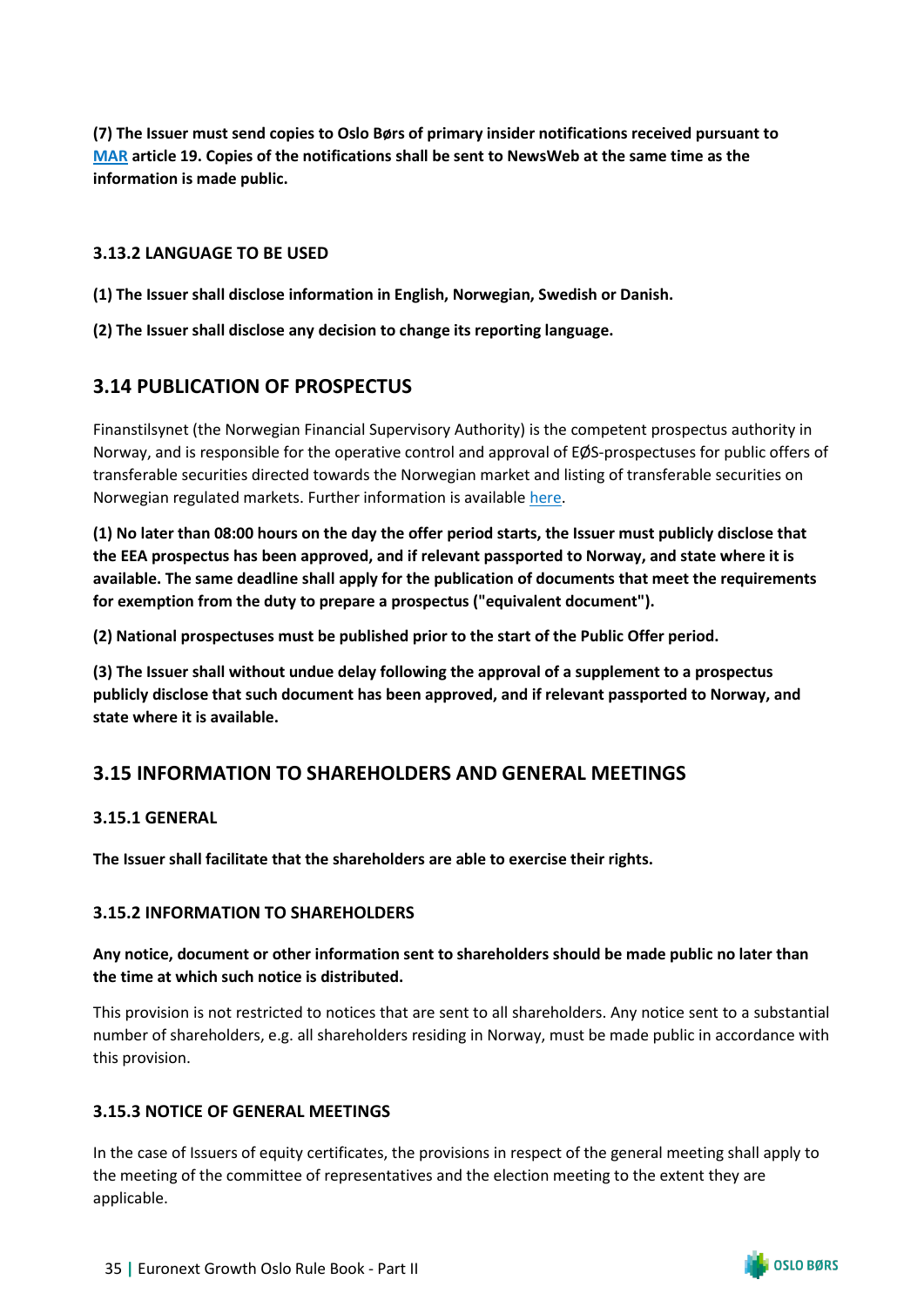**(1) In order to call a general meeting, the Issuer must give notice in writing to all shareholders of known address. Distribution of the notice to call a general meeting must take place sufficiently in advance of the meeting so that shareholders have the opportunity to attend the meeting in order to exercise their voting rights.**

**(2) The Issuer must publicly disclose the notice calling a general meeting together with any attachments. The Issuer must also publicly disclose documents relating to the items that will be considered at the general meeting. This shall also apply to documents that must be included in or attached to the notice calling a general meeting. Such public disclosure shall be carried out as soon as the documents are made available to the Issuer's shareholders.**

The documents that must be publicly disclosed pursuant to the second and third sentences are those documents that the company must make available to its shareholders in connection with the holding of a general meeting. The basis for which documents this includes will be a consequence of company legislation and the company's articles of association.

The fourth sentence means that if documents are made available prior to the notice of the meeting being published, these must be publicly disclosed as soon as they are made available to shareholders. This applies, for example, to merger plans or demerger plans pursuant to the Private Limited Companies Act/Public Limited Liability Companies Act, Section 13-12 (1) (merger plan) and Section 14-4 (3), cf. Section 13-12 (1) (demerger plan).

**(3) The Issuer shall in the notice calling the general meeting state the number of Shares and voting rights, as well as provide information on the shareholders' rights.**

This third paragraph is equivalent to Section 5-9 (2) of [the Securities Trading Act.](https://www.finanstilsynet.no/globalassets/laws-and-regulations/laws/securities-trading-act.pdf)

**(4) The Issuer shall append a proxy voting form to the notice of the meeting unless such a form is available to shareholders on the Issuer's website and the notice calling the meeting includes the information that shareholders need to access the documents, including the internet address.**

This fourth paragraph is equivalent to Section 5-9 (3) o[f the Securities Trading Act.](https://www.finanstilsynet.no/globalassets/laws-and-regulations/laws/securities-trading-act.pdf)

## <span id="page-38-0"></span>**3.15.4 THE RIGHT OF OSLO BØRS TO ATTEND THE GENERAL MEETING**

**Oslo Børs shall be entitled to attend and to speak at the Issuer's general meeting.**

## <span id="page-38-1"></span>**3.15.5 RESULT OF GENERAL MEETING**

**Following a general meeting, the Issuer shall immediately announce that its general meeting has been held. If any resolution passed by the general meeting differs from the resolutions proposed by the board of directors and made public in accordance with section 3.15.3, this must be stated.**

# <span id="page-38-2"></span>**3.16 CONTINUED TRADING IN THE EVENT OF MERGER, DEMERGER AND OTHER MATERIAL CHANGES**

## <span id="page-38-3"></span>**3.16.1 MERGER**

As a general rule, a company that has been admitted to trading and that participates in a subsequent merger will continue to be admitted to trading unless it ceases to satisfy the conditions for admission to

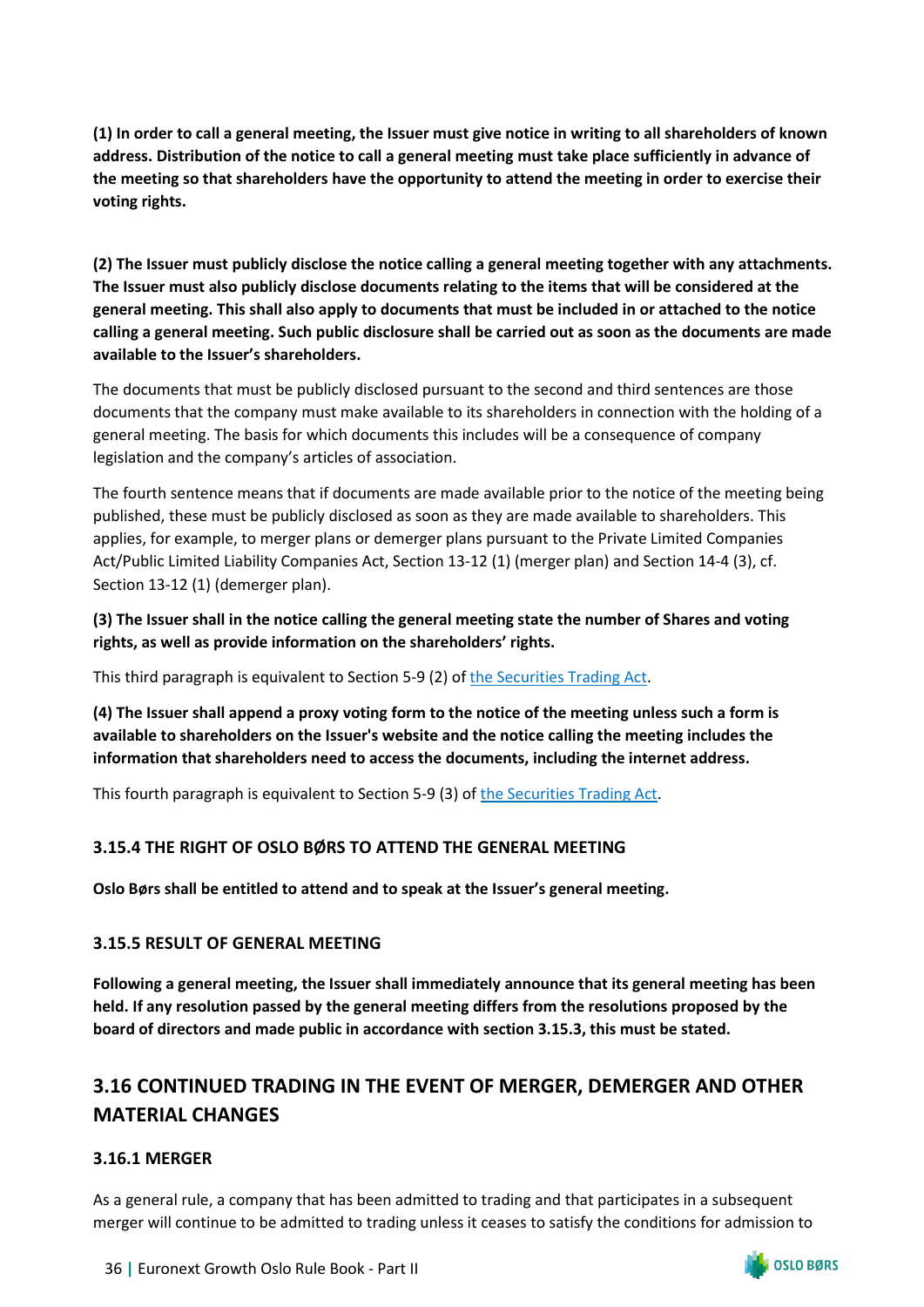trading following the transaction. In such cases, the admission to trading rules will apply in their entirety. If the company does not satisfy the requirements for admission to trading, Oslo Børs will consider removing the company from trading.

The weighing of the considerations against removing a company from trading must be established through practice over time. The application of the rules should not unreasonably hinder the restructuring of companies that have been admitted to trading. It would, for example, appear unreasonable to remove a company from trading, which before the transaction did not satisfy the requirements for admission to trading in respect of the requirement of spread of ownership, and which after a merger with a company in the same industry still does not meet the applicable requirement of spread of ownership. If the merger, however, in reality represents the admission to trading of a new business that would not otherwise satisfy the admission to trading rules, the company should be removed from trading on Euronext Growth Oslo.

**(1) If the Issuer participates in a merger, the Issuer shall no later than 15 Trading Days after the signing of the merger plan send a report to Oslo Børs that briefly explains whether the merged company following the merger satisfies the requirements for admission to trading. The report shall state whether the Issuer wishes to continue to be admitted to trading. If the Issuer does not wish to remain admitted to trading, it shall explain in the report how the interests of shareholders that are served by continued admission to trading will be provided for in the event that the Issuer is removed from trading.**

The report mentioned in the first paragraph can consist of a brief summary of the Issuer's compliance with the conditions for admission to trading. If the Issuer does not wish its securities to continue to be admitted to trading, it may for example be relevant to explain whether shareholders are or will be offered shares in a company that is or that will be listed on a regulated market or admitted to trading on another marketplace, whether they are or will be given the opportunity to sell their shares and the percentage of shareholders that voted against a proposal for the Issuer's shares to be removed from trading. If a proposal for removal from trading is to be voted on as part of an approval for a merger plan, then the results of the vote may be forwarded when available.

**(2) The first paragraph shall not apply if the Issuer takes over a wholly-owned subsidiary by way of merger.**

**(3) Oslo Børs may no later than 15 Trading Days after its receipt of the report pursuant to the first paragraph demand that the Issuer submits a document that meets the requirements for the content of an application for admission to trading. In special circumstances, Oslo Børs may decide that additional aspects of the admission process shall be followed.**

**(4) Shares in the merged Issuer shall be admitted to trading unless Oslo Børs resolves to remove the Shares from trading pursuant to the provisions of section 3.17.2.**

#### <span id="page-39-0"></span>**3.16.2 DEMERGER**

**(1) If the Issuer participates in a demerger, section 3.17.1 shall apply similarly to the pre-existing Issuer. For the new Issuer or companies created by the demerger, the rules for admission to trading will apply correspondingly.**

**(2) The first paragraph shall apply similarly to a division of the Issuer between shareholders by means of legal procedures other than demerger.**

The commentary to section 3.16.1 applies similarly.

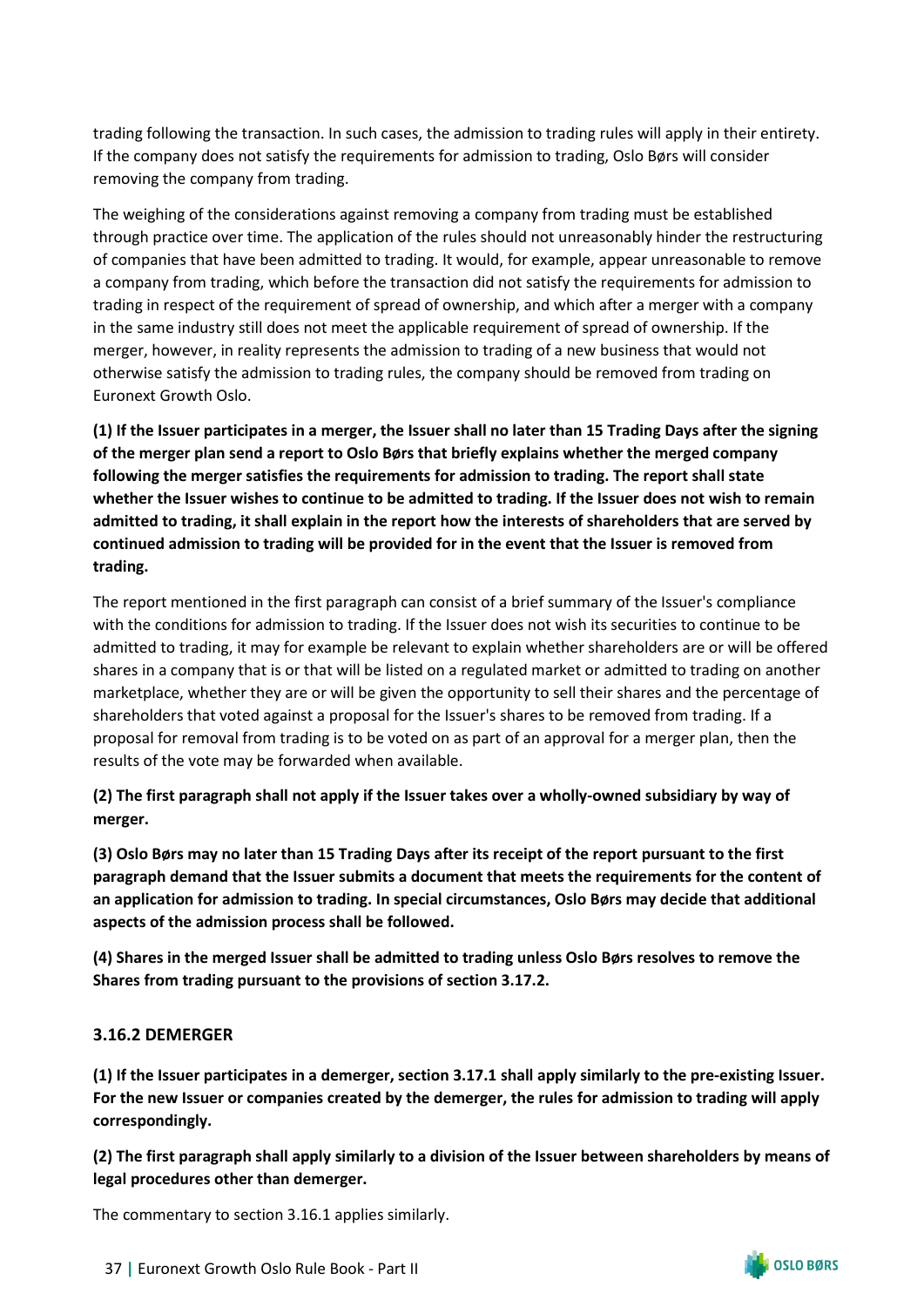The pre-existing company in a demerger can, as a general rule, expect to continue to be admitted to trading on Euronext Growth Oslo unless it fails to meet any of the requirements for admission to trading. The divested company will, as a general rule, be required to complete the normal process for admission to trading.

## <span id="page-40-0"></span>**3.16.3 OTHER CHANGES TO THE ISSUER**

**(1) The duty to send a report to Oslo Børs that explains whether the Issuer following the transaction satisfies the requirements for admission to trading on Euronext Growth Oslo pursuant to section 13.16.1 (1) also incurs if the Issuer enters into an agreement for a transaction that represents a change of more than 75% in the Issuer's total assets, revenue or profit or loss.**

**(2) If the Issuer by some means other than as mentioned in sections 3.16.1 and 3.16.2 changes its character, discontinues material parts of its business or enters into an agreement on a transaction that represents a change of more than 75% in terms of the criteria mentioned in the first paragraph, then sections 3.16.1 and 3.16.2 shall apply similarly. The timetable mentioned in section 3.16.1 (1) first sentence, shall be calculated from the time that the agreement is entered into.**

The commentaries to sections 3.16.1 and 3.16.2 apply similarly.

The Issuer's duty pursuant to this section to submit a report to Oslo Børs also extends to a change of the Issuer's domicile or if the company enters into a "scheme/plan of arrangements" or undergoes any similar form of transformation.

## <span id="page-40-1"></span>**3.16.4 EXEMPTIONS**

**Oslo Børs may grant exemptions from sections 3.16.1 to 3.16.3 if there are special grounds in favour of granting such exemptions.** 

# <span id="page-40-2"></span>**3.17 REMOVAL FROM TRADING AND SANCTIONS**

An important objective for Euronext Growth Oslo is to protect and maintain the integrity of the securities market and investors' confidence in the market. Issuers and Members are subject to the Rules for Euronext Growth Oslo and to the relevant legislation and regulations issued pursuant to legislation. In a situation where a Member or an Issuer is subject to disciplinary action due to a breach of the market's trading rules or the continuing obligations, the case may be subject to investigation by Oslo Børs and the imposition of sanctions.

Investors are similarly subject to the rules of conduct in the Securities Trading Act and related regulations that apply to financial instruments traded on an MTF. The relevant provisions are enforced by Finanstilsynet, but Oslo Børs monitors transactions with a view to identifying breaches of the relevant laws and rules, including the rules on market abuse in [MAR.](https://eur-lex.europa.eu/legal-content/EN/TXT/PDF/?uri=CELEX%3A32014R0596&from=EN) In the event that it suspects one of the above-mentioned provisions has been violated, Oslo Børs is obliged to report the matter to Finanstilsynet.

## <span id="page-40-3"></span>**3.17.1 GENERAL**

**Chapter 5 and 7 in Rule Book Part I shall not apply.**

## <span id="page-40-4"></span>**3.17.2 REMOVAL FROM TRADING**

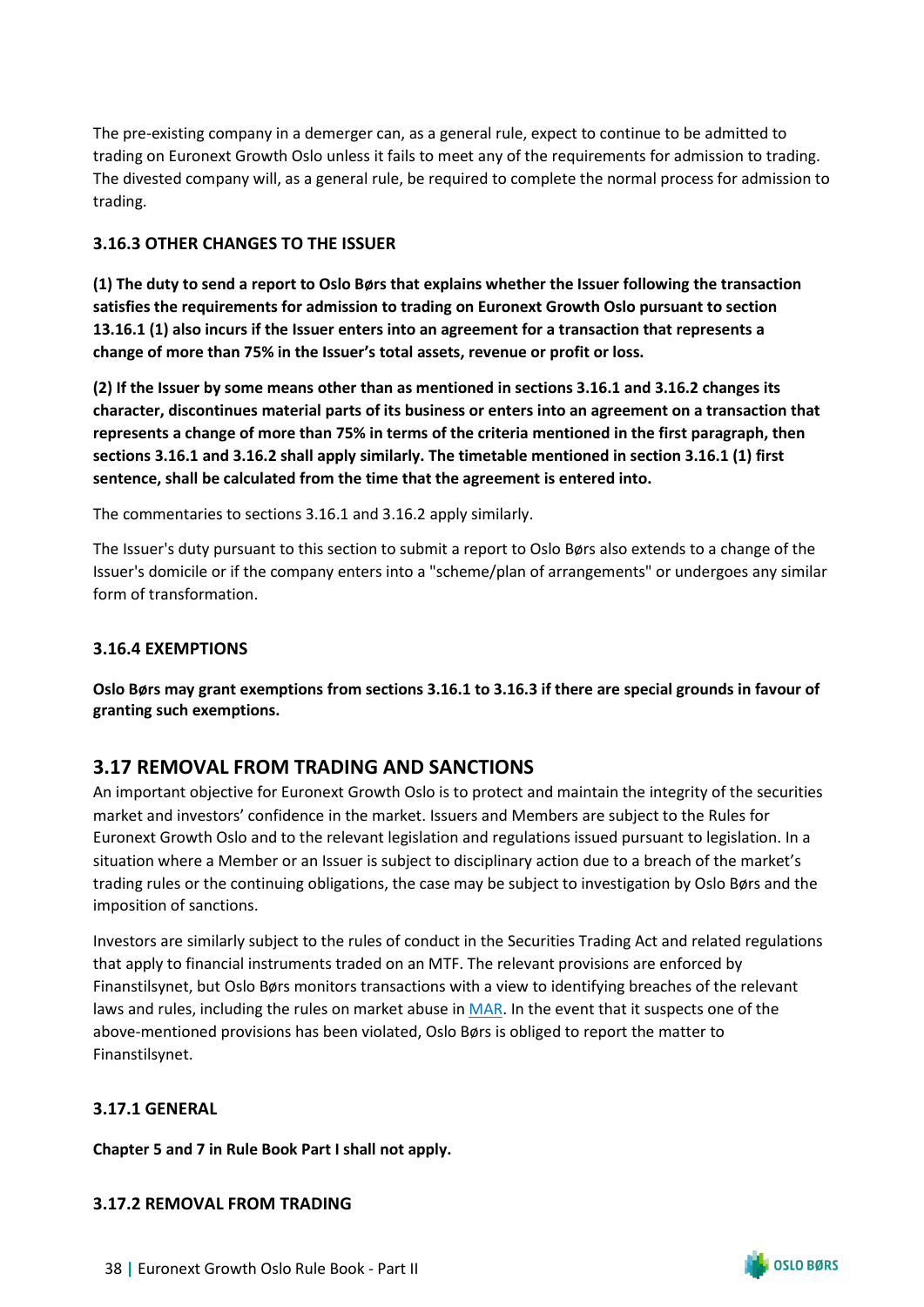**(1) Oslo Børs can remove financial instruments issued by the Issuer from trading if they no longer satisfy the rules or conditions for Euronext Growth Oslo, unless such removal would be likely to cause significant detriment to the investors' interests or the facility's tasks and functioning.** 

The provision is equivalent to section 9-30 (1) o[f the Securities Trading Act.](https://www.finanstilsynet.no/globalassets/laws-and-regulations/laws/securities-trading-act.pdf)

See the following cases:

- 1. [Delisting of shares from Euronext Growth Oslo Oslo Børs' decision of 17 September 2020](https://www.euronext.com/sites/default/files/2021-01/2020-09-17%20Lavo.tv%20AS%20-%20Beslutning%20om%20strykning.pdf) (Norwegian version only)
- 2. [Delisting of shares from Euronext Growth Oslo Oslo Børs' decision of 10 July 2019](https://www.euronext.com/sites/default/files/2020-09/2019-07-10%20-%20Sino%20Agro%20Food%20Inc%20-%20Delisting%20of%20shares%20from%20Merkur%20Market.pdf)

**(2) The Issuer may apply to Oslo Børs to have its Shares removed from trading on Euronext Growth Oslo if a general meeting has passed a resolution to this effect with the same majority as required for changes to its articles of association. However, for Issuers that have been admitted to trading or approved for admission to trading on another recognised marketplace, it is possible to be removed from trading upon application by the Issuer without the matter having to be considered at a general meeting. It is Oslo Børs that decides whether to remove an Issuer from trading. Oslo Børs may in special circumstances grant an exemption from the first sentence.**

The fact that that it is possible for companies that have been admitted to trading or approved for admission to trading on another recognised marketplace to be removed from trading upon application by the company without the matter having to be considered at a general meeting, means that applications for removal from trading will be more readily approved for Euronext Growth Oslo than for Oslo Børs and Euronext Expand.

**(3) Before a decision on removal from trading is made, the question of removal from trading and which measures, if any, that could be implemented in order to avoid removal from trading, shall be discussed with the Issuer. If the circumstance that justifies removal from trading can be rectified, Oslo Børs may grant the Issuer a certain period of time to rectify the circumstance or it may order the Issuer to draw up a plan in order to re-satisfy the conditions or rules. Concurrently the Issuer shall be advised that if the circumstance is not rectified or a satisfactory plan is not presented by the deadline, the financial instruments in question will be considered removed from trading.**

It is to be noted that the requirement for the Issuer to be informed that the imposition of a violation charge is under consideration does not apply where Oslo Børs has first followed the more comprehensive discussion process associated with notifying a company of its possible removal from trading set out in section 3.17.2 (3), cf. [Euronext Growth Oslo Appeals Committee ruling of 18 October 2016, Section 3.2.](https://www.euronext.com/sites/default/files/2020-10/Merkur%20Market%20klagenemd%20-%20Avgjorelse%20OXXY%20-%20Endelig%20%20versjon%202016-10-18_E.pdf) In this case, the Issuer's claim that Oslo Børs had made mistakes in terms of its case management by only making the Issuer aware that it was potentially appropriate for it to be removed from Euronext Growth Oslo (formerly Merkur Market), and not that Oslo Børs was considering imposing a violation charge, was not upheld.

## **(4) Oslo Børs shall immediately publish a decision regarding removal from trading and provide Finanstilsynet information on the matter.**

The provision is equivalent to section 9-30 (3) o[f the Securities Trading Act.](https://www.finanstilsynet.no/globalassets/laws-and-regulations/laws/securities-trading-act.pdf)

## **(5) Finanstilsynet can instruct Oslo Børs to remove an Issuer's financial instruments from trading if they no longer satisfy the terms and conditions for trading.**

The provision is equivalent to section 9-30 (5) o[f the Securities Trading Act.](https://www.finanstilsynet.no/globalassets/laws-and-regulations/laws/securities-trading-act.pdf)

**(6) The decision to remove financial instruments from trading shall state the date on which removal** 

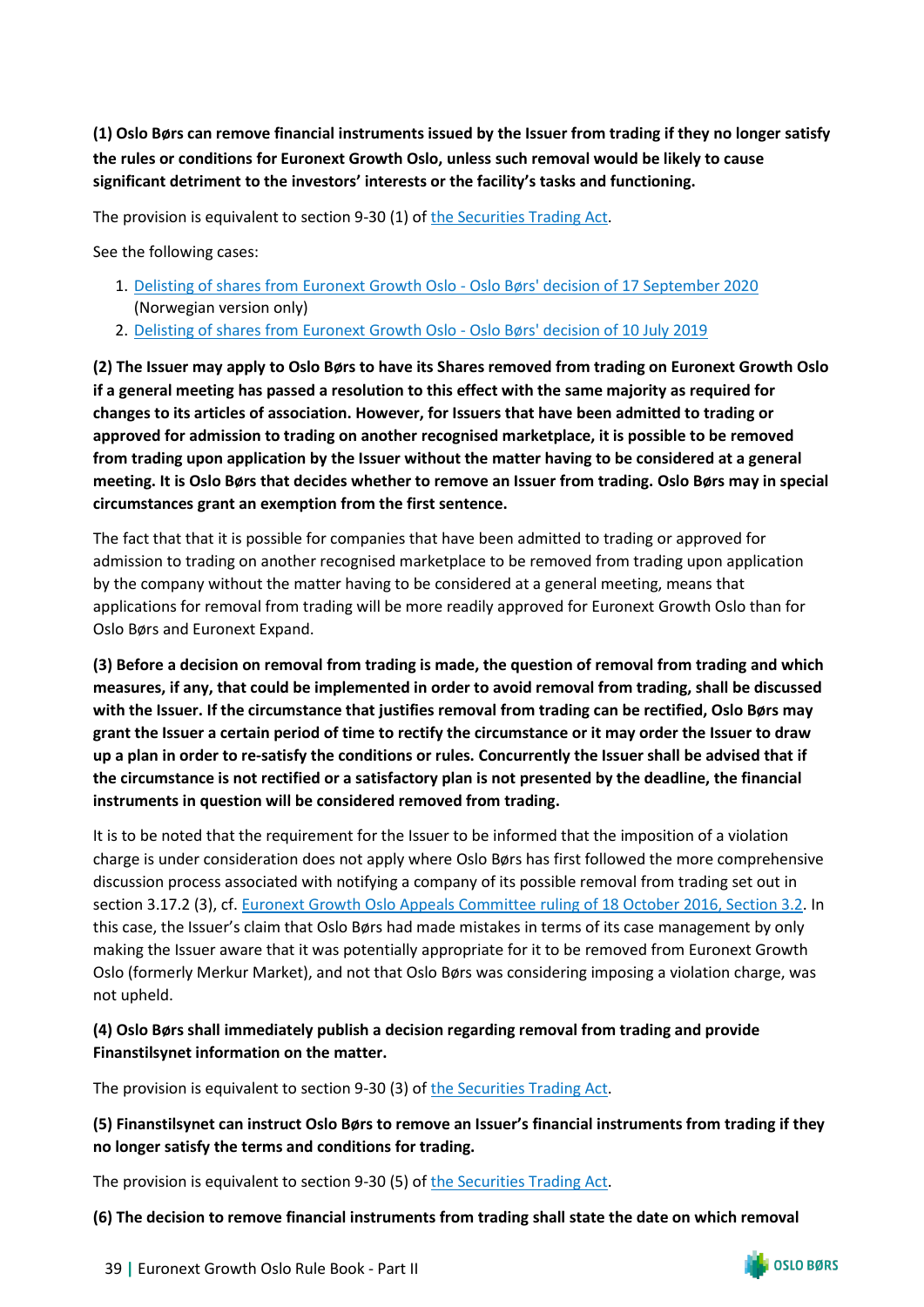**from trading will be implemented. When fixing the date for removal from trading, consideration shall be given inter alia to allowing the Issuer a reasonable period to adjust to the fact that its Shares will no longer be traded.**

**(7) If the Issuer's Shares are removed from trading based on an application from the Issuer, the decision on removal from trading may set further conditions that must be fulfilled before the removal is implemented.**

This provision are set with basis in section 9-30 of the [Securities Trading Act](https://www.finanstilsynet.no/globalassets/laws-and-regulations/laws/securities-trading-act.pdf) and MiFID article 32.

Oslo Børs may decide removal of Shares on its own initiative or the basis an application from the company. When a decision is made at the initiative of the exchange this is normally due to the company no longer being considered suitable for listing, for example where the company grossly and continuously has violated provisions in the Securities Trading law or the Rules for Euronext Growth Oslo.

Even if an Issuer has applied for removal from trading following a general meeting at which a resolution to this effect was passed with the same majority as for changes to its articles of association, Oslo Børs will nonetheless attach weight to the interests of minority shareholders when coming to a decision about removing the Issuer from trading.

Decisions on the removal of financial instruments from trading as well as the basis for such decisions will be published on [www.newsweb.no](http://www.newsweb.no/) shortly after Oslo Børs has taken the decision. Depending on the circumstances, including the Issuer's and investors' ability to adapt to the removal from trading, the removal from trading will be scheduled to take effect after a reasonable time period from the decision being made.

#### <span id="page-42-0"></span>**3.17.3 CUMULATIVE DAILY FINES**

**(1) If the Issuer fails to observe the duty to provide information to Oslo Børs pursuant to section 3.6, Oslo Børs may impose a cumulative daily fine on the Issuer until such time as the duty of disclosure is complied with.**

The provision is with basis in section 19-10 of the Securities Trading Act, cf. section 19-1 (4).

- **(2) The cumulative daily fine for the Issuer shall not exceed NOK 250,000 per day.**
- **(3) Oslo Børs may waive all or part of the cumulative daily fine if there are special grounds in favour of such waiving.**

**(4) In its decision, Oslo Børs shall set the date from which the cumulative daily fine shall start to accrue and its size. A party upon whom such a cumulative daily fine is imposed shall be notified in writing of the decision and the grounds for the decision. Information shall also be provided on the right to appeal to the Appeals Committee, the deadline for any appeal and the procedure for appeal.**

- **(5) The lodging of an appeal does not have suspensive effect on the date on which a cumulative daily fine takes effect.**
- **(6) The decision and the grounds for the decision shall be published.**

#### <span id="page-42-1"></span>**3.17.4 SANCTIONS**

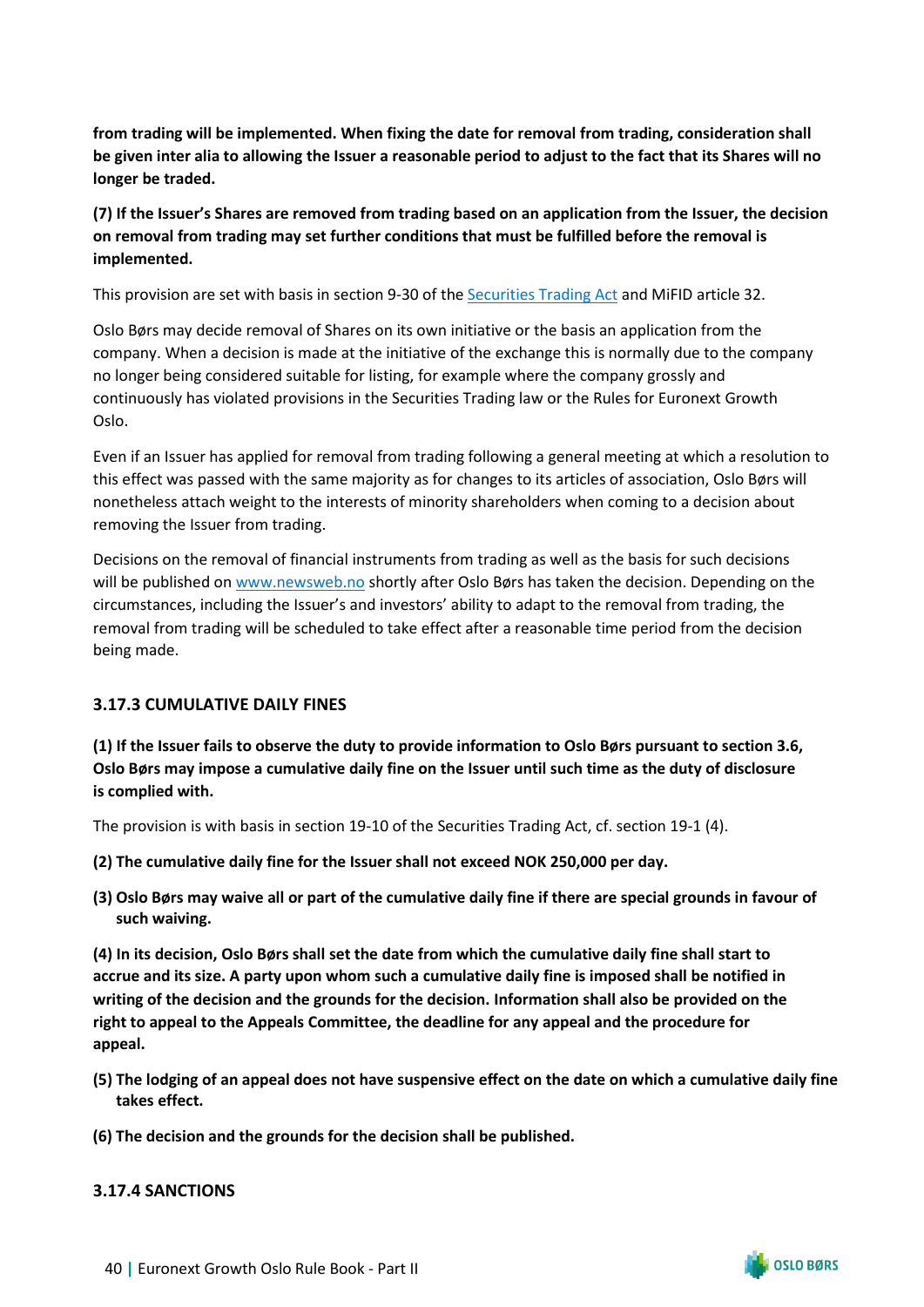**(1) If an Issuer breaches the rules for Euronext Growth Oslo, Oslo Børs may point out the matter by giving public criticism. Issuers subject to public criticism shall be notified in writing of the decision and the reasons for the decision. The decision cannot be appealed.**

**(2) If an Issuer materially breaches the rules for Euronext Growth Oslo, Oslo Børs may resolve to impose a violation charge payable to Oslo Børs. The violation charge shall be determined in accordance with the following rules:**

- **1. The violation charge imposed on an Issuer may not exceed NOK 1,000,000 for each violation that may be sanctioned with a violation charge. When deciding the size of the charge, Oslo Børs will attach importance to the Issuer's market capitalization and financial condition, as well as to the seriousness of the breach and its character in general.**
- **2. The Issuer shall be informed that the imposition of a violation charge is under consideration and of the circumstances on which this is based. The Issuer shall have at least one week to express its views on the matter before Oslo Børs reaches a decision.**

Any funds remaining from charges paid to Oslo Børs once the marketplace's costs have been deducted are given to public causes.

**(3) The Issuer upon which a violation charge is imposed shall be notified in writing of the decision, and the grounds for the decision. Moreover, information shall be provided on the right to appeal to Euronext Growth Oslo Appeals Committee, the deadline for any appeal and the procedure for appeal. The decision and the grounds for the decision shall be published unless there are special grounds against such publication.** 

**(4) The first to third paragraph do not apply to violations of sections 3.9.1, 3.9.2 (1) og (2) and 3.9.4.**

**(5) In case of violation of [MAR](https://eur-lex.europa.eu/legal-content/EN/TXT/PDF/?uri=CELEX%3A32014R0596&from=EN) article 17 no. 1, no. 4, no. 7, no. 8 and no. 9, as well as associated regulations, cf. sections 3.9.1, 3.9.2 (1) og (2) and 3.9.4, Oslo Børs may decide to impose a violation charge in accordance with the Securities Trading Act section 21-1 (1) cf. 21-1 (5).**

Sanctioning of violation of the provisions set out in [MAR](https://eur-lex.europa.eu/legal-content/EN/TXT/PDF/?uri=CELEX%3A32014R0596&from=EN) follows from section 21-1 of the Securities Trading Act which implements the rules in MAR article 30. Oslo Børs may thereafter sanction violations of MAR article 17 in accordance with section 21-1 (1) of the Securities Trading Act, cf. section 21-1 (5).

Section 21-1 (2) to (4) of the Securities Trading Act provides rules on the maximum fee that can be imposed and corresponds to the amounts stipulated in MAR article 30. Furthermore, MAR article 31 includes a list of relevant circumstances to be taken into consideration when determining the type and level of administrative sanctions.

# <span id="page-43-0"></span>**3.18 ADMINISTRATION BY OSLO BØRS**

**The Public Administration Act shall apply to decisions made by Oslo Børs according to section 12-10 of the Securities Trading Act. The documents relating to a matter as mentioned in the first sentence are open to public inspection in accordance with the Freedom of Information Act of 19 May 2006 no. 16.**

# <span id="page-43-1"></span>**3.19 STOCK EXCHANGE APPEALS COMMITTE**

**Decisions made by Oslo Børs as mentioned in 12-10 of the Securities Trading Act can be appealed to the Stock Exchange Appeals Committee in accordance with the rules set out in Chapter 12 part II of the Securities Trading Regulations.**

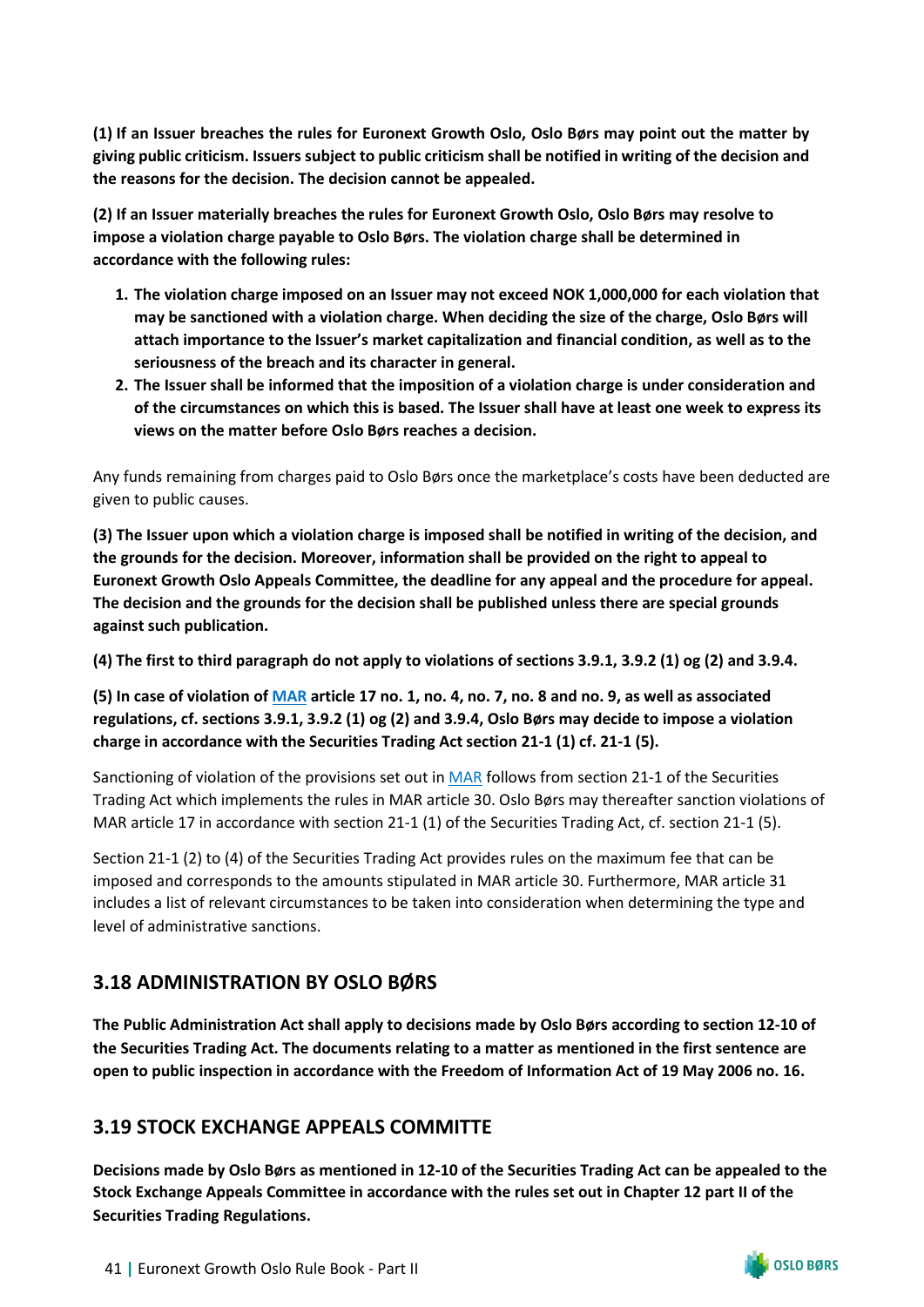# <span id="page-44-0"></span>**3.20 EURONEXT GROWTH OSLO APPEALS COMMITTEE**

**(1) There is a separate Appeals Committee for Euronext Growth Oslo. The Appeals Committee settles appeals against decisions to impose cumulative daily fines pursuant to section 3.17.3, violation charges pursuant to section 3.17.4 and delisting pursuant to section 3.17.2.**

**(2) Appeals must be submitted no later than two weeks after the decision is made and must be sent to Oslo Børs which thereafter will notify the Appeals Committee. Decisions made by the Appeals Committee are in principle public unless the information is deemed to constitute trade secrets or to be subject to a duty of confidentiality.**

**(3) The Appeals Committee can examine all aspects of the decision that is appealed.**

**(4) Oslo Børs has determined more detailed rules on how the Appeals Committee hears appeals (Mandate and procedures for the Euronext Growth Market Appeals Committee), including on its composition and activities, appointment of members, administration and costs.**

# <span id="page-44-1"></span>**3.21 REPORTING TO FINANSTILSYNET**

**Where Oslo Børs has suspicion of significant infringement of relevant laws and regulations, the market's own rules or other unlawful trading conditions, as well as of any trading system disruptions in relation to a financial instrument, it shall immediately notify Finanstilsynet of such matter.**

# <span id="page-44-2"></span>**4. MEMBERSHIP AND TRADING RULES**

# <span id="page-44-3"></span>**4.1 MEMBERSHIP**

Rule Book Part I section 6.1.1 shall apply unless a Member, as defined in Rule Book Part I section 1.1, has expressly reserved itself against such automatic membership on Euronext Growth.

Membership on Euronext Growth is conditional upon a Member already being approved as a Member on Oslo Børs and/or Euronext Expand pursuant to the procedures as set out in the Euronext Rule Book section 2.1 (and whose membership has not been terminated). A Member on Oslo Børs and/or Euronext Expand is automatically granted membership on Euronext Growth unless the Member expressly has reserved itself against such membership. Accordingly, no separate application filings is required in order to become a Member on Euronext Growth.

# <span id="page-44-4"></span>**4.2 APPLICABLE RULES FOR TRADING AND CONDUCT**

Except where provided otherwise in this Rule Book Part II Chapter 4, each Member shall conduct its business on Euronext Growth in accordance with Rule Book Part I Chapter 6, the rules of trading and the rules of conduct as set out in Euronext Rule Book Chapter 4 and 8 respectively, the Euronext Cash Trading Manual (Notice 4-01) and the Euronext TCS Trading Manual.

All Euronext Growth Markets are governed by harmonized rules. With regard to the membership and trading rules, these are set out in Chapter 2 and 4 of the Euronext Rule Book with the modifications and additions as set out in Chapter 6 of Rule Book Part I (the "Harmonized Rules"). In addition, each Euronext Growth Market has non-harmonised rules, which are set out in this Rule Book Part II and in separate

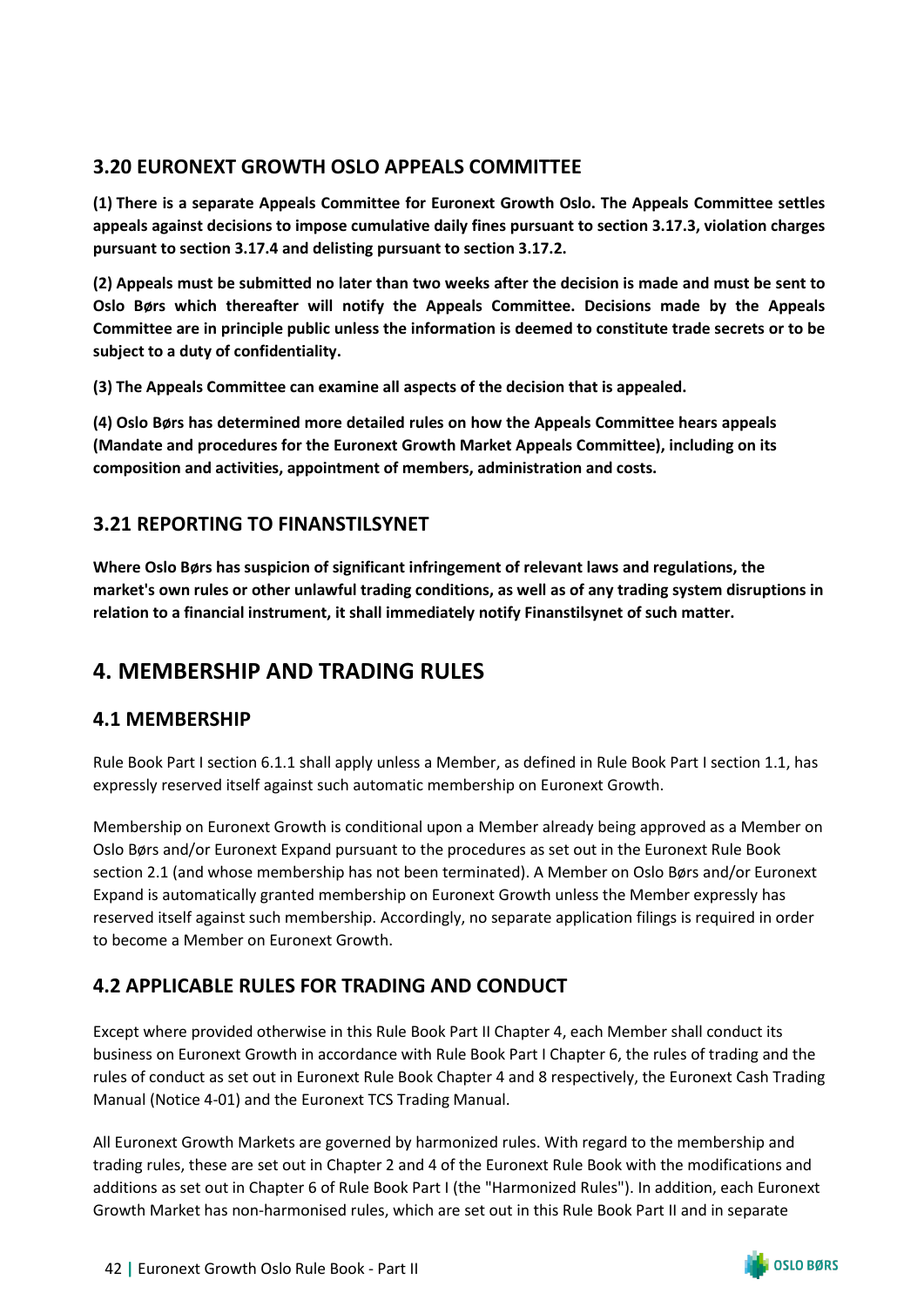Notices. This entails that the Harmonized Rules apply with the modifications and additions set out in this Rule Book Part II Chapter 4 for Euronext Growth Oslo.

The rules set out in this Chapter 4 corresponds to a great extend to the membership rules on Oslo Børs and Euronext Expand as set out in Oslo Rule Book II – Membership and Trading Rules for Oslo Børs and Euronext Expand.

## <span id="page-45-0"></span>**4.3 CURRENT MARKET VALUE**

**A Member shall not, in respect of its On Marketplace business, cause an order or an On Marketplace Off Book Trade which does not reflect the current market of that Security to be put into the trading system.**

## <span id="page-45-1"></span>**4.4 CLEARING AND SETTLEMENT ARRANGEMENTS**

### <span id="page-45-2"></span>**4.4.1 GENERAL CLEARING ARRANGEMENTS**

**(1) Rule 2501A/1, 2501A/3, 2501B/1, 2502/1 and 2502/2 of Euronext Rule Book shall not apply.**

**(2) A Member must at all times have a current and valid clearing arrangement with a Central Counterparty in accordance with the requirements in this section 4.4.1.**

**(3) Central Counterparty Trades on Euronext Growth must be cleared through a Central Counterparty.**

**(4) Oslo Børs may from time to time define which instruments shall be regarded as Central Counterparty Securities.**

**(5) An entity which has been accepted as a General Clearing Member by a Central Counterparty, may clear Central Counterparty Securities matched in the trading system without being a Member at Euronext Growth provided that such Clearing Member has:**

**a. entered into a legally valid, binding and subsisting clearing membership agreement with a Central Counterparty; and**

**b. signed a legally valid, binding and subsisting declaration to Oslo Børs that it shall be bound by the applicable Rules.**

**(6) A Member shall not enter an order in a Central Counterparty Security in the trading system unless:**

**a. it is a Clearing Member with a current and valid clearing membership agreement with a Central Counterparty; or**

**b. it is a Non-Clearing Member for which a General Clearing Member has submitted a current and valid clearing declaration to a Central Counterparty and the General Clearing Member will clear any resulting trade on behalf of the Non-Clearing Member.**

#### <span id="page-45-3"></span>**4.4.2 CENTRAL COUNTERPARTY'S REJECTION OF TRADES FOR CLEARING**

**(1) If Oslo Børs is notified by a Central Counterparty that, as a result of its validation procedure, a clearable trade is placed in a pending trade queue, or that a clearable trade otherwise cannot be registered in the clearing system, Oslo Børs shall use its best effort to correct the defect in accordance with the operational procedures in force from time to time with the Central Counterparty** 

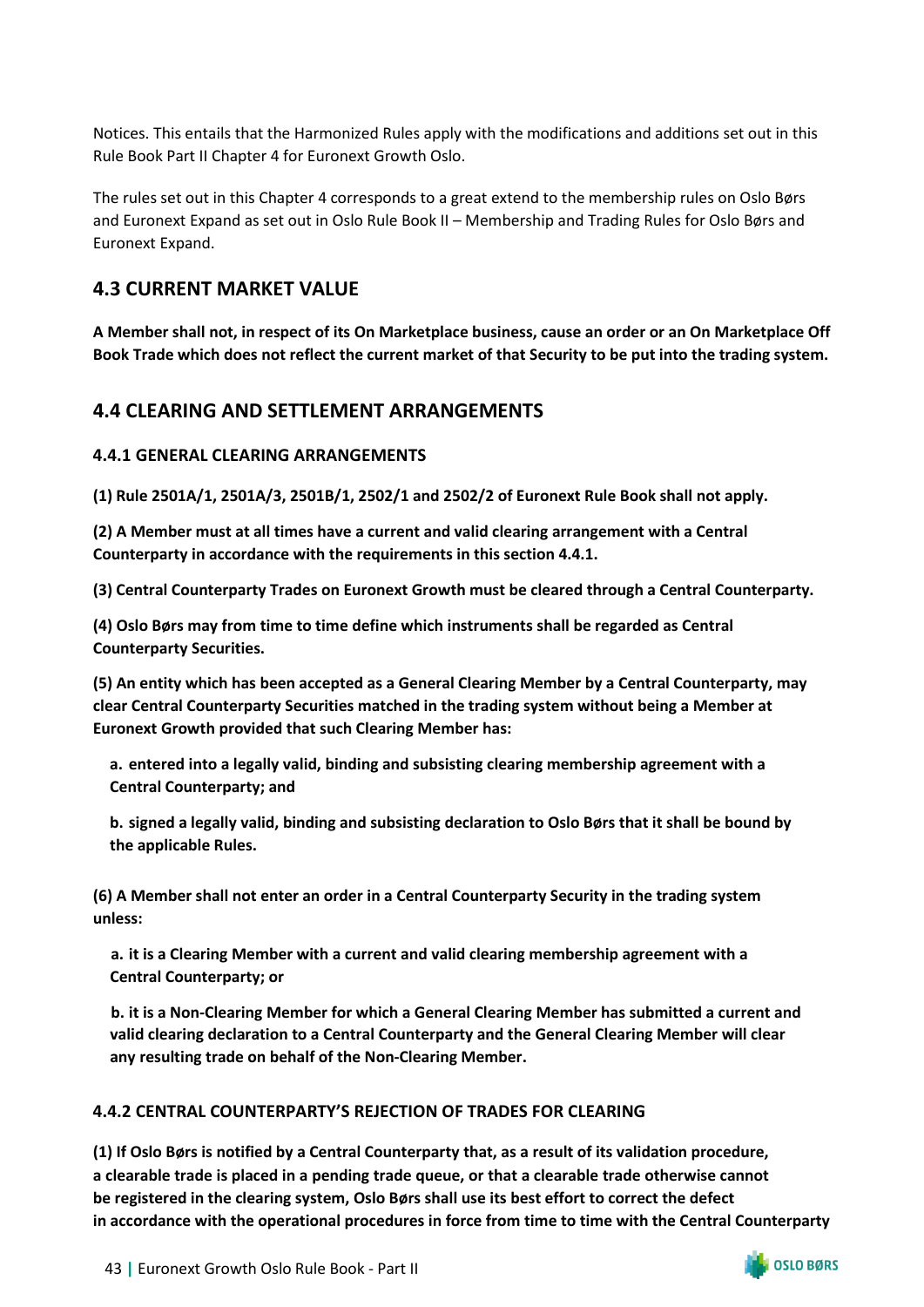**such that the trade can be accepted for clearing.**

**(2) This Rule only applies to situations where all prerequisites for clearing of a trade is in place, such as a valid clearing arrangement pursuant to section 4.4.1 (2), but the required information to register the trade in the Central Counterparty's clearing system for any reason is not present or incorrect or if the lack of sufficient information required to clear the trade is due to a technical error in trading system.**

## <span id="page-46-0"></span>**4.4.3 CENTRAL COUNTERPARTY CONTRACTS**

**The point at which a Central Counterparty Contract comes into being will be defined in the rules of the relevant Central Counterparty.**

#### <span id="page-46-1"></span>**4.4.4 SUSPENSION AND TERMINATION OF CLEARING AGREEMENTS**

**(1) Oslo Børs must be notified by a Clearing Member prior to:**

- **a. A Clearing Member terminating its clearing membership agreement with a Central Counterparty and/or entering into a clearing membership agreement with a new Central Counterparty;**
- **b. A Non-Clearing Member terminating its clearing arrangement with a General Clearing Member; and/or**
- **c. A General Clearing Member suspending its services as a General Clearing Member to any Non- Clearing Member.**

**(2) If Oslo Børs is notified by a clearing member or a Non-Clearing Member about terminations/suspensions in accordance with section 4.4.4 (1) above or Oslo Børs is notified by the relevant Central Counterparty that a Member for any reason, does not have a valid clearing arrangement in place, Oslo Børs shall immediately:**

- **a. suspend the Member from trading on the Central Order Book; and**
- **b. inform the other Members about the decision to suspend the Member from trading on the Central Order Book.**

**(3) If Oslo Børs is notified that a Member or a General Clearing Member as defined in section 4.4.1 (5) does not have a valid clearing arrangement in place, Oslo Børs may suspend automatic execution in accordance with section 4.4.5.**

## <span id="page-46-2"></span>**4.4.5 CENTRAL COUNTERPARTY CEASING REGISTRATION OF CENTRAL COUNTERPARTY TRADES**

**(1) If a central counterparty, in accordance with its rules, gives notice to Oslo Børs of its intention to cease registering Central Counterparty Trades, no Central Counterparty Contract shall arise from the point that registration is suspended.**

**(2) From the point that the registering of Central Counterparty Trades is suspended, Oslo Børs may either:**

- **a. continue automatic execution with those Central Counterparties which have not ceased registering Central Counterparty Trades; or**
- **b. suspend automatic execution.**

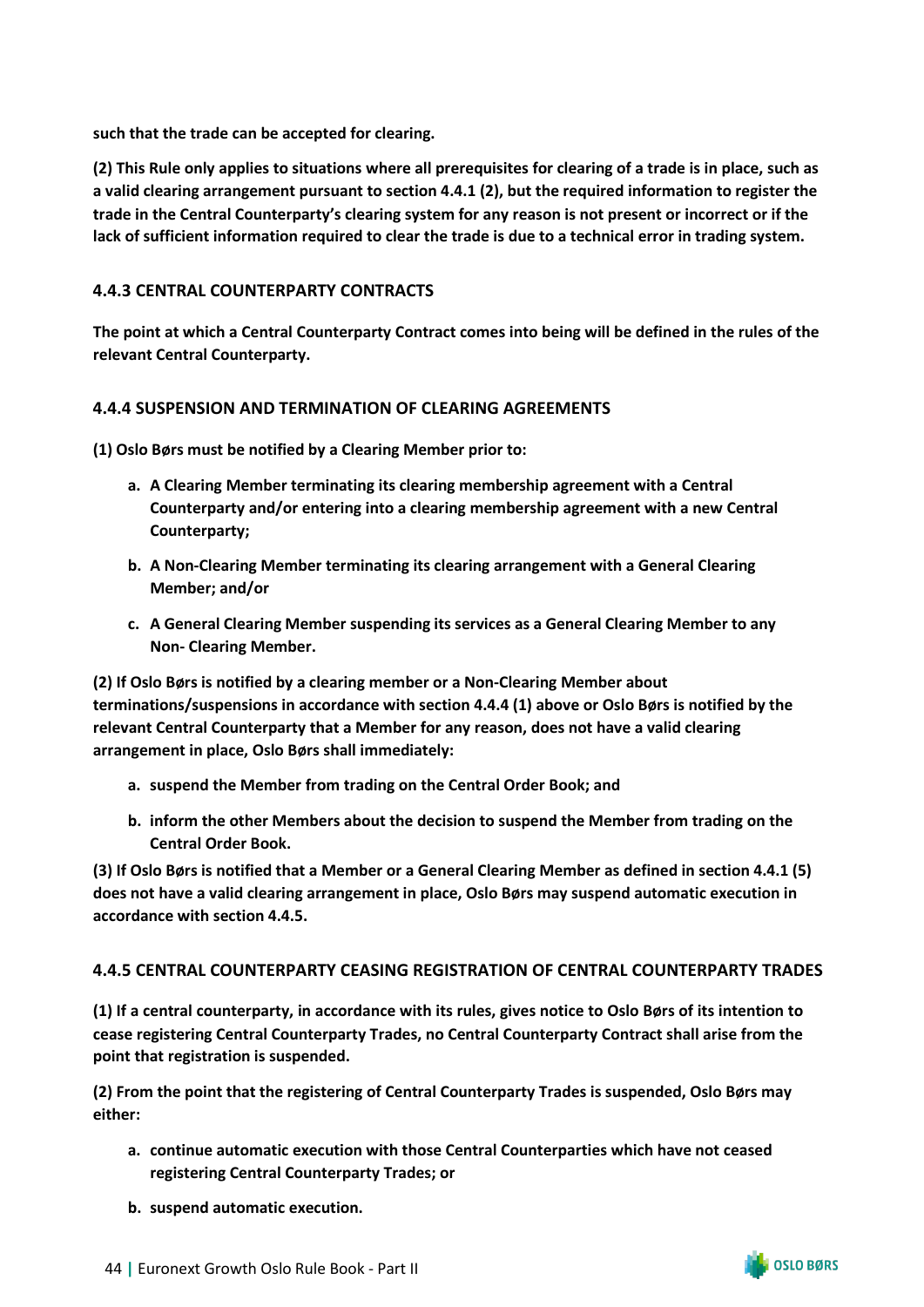## <span id="page-47-0"></span>**4.4.6 OBLIGATION TO SETTLE**

**(1) A Member shall ensure that every On Exchange Trade effected by it is duly settled.**

**(2) A Member may act as, or use the services of, a settlement agent to settle On Exchange Trades. Members must make their own arrangements for settling their On Exchange Trades. A Member may, but is not obliged to, employ one or more settlement agents, which could include its General Clearing Member. Direct Clearing Members may also use a separate settlement agent.**

**(3) Standard settlement cycle is T+2. The parties to On Exchange Off Book Trades may agree upon a deviating settlement schedule than the settlement schedule for On Exchange Trades.**

## <span id="page-47-1"></span>**4.5 INFORMATION, MONITORING AND INVESTIGATION**

**(1) Oslo Børs may request or require information from a Member, or interview any employee of a Member, about any matter which it considers may relate to these Rules or to the integrity of the Euronext Growth Oslo, or which Oslo Børs may require for the purpose of compliance with applicable law or regulation.**

**(2) To the extent permitted, the Marketplace may disclose information and documents:**

- **1. to the Norwegian Financial Supervisory Authority (Finanstilsynet)**
- **2. for the purpose of enabling it to institute, carry on or defend any proceedings including any court proceedings;**
- **3. for any purpose referred to in relevant rules and regulations,**
- **4. under compulsion of law;**
- **5. for the purpose of enabling the Marketplace to discharge its functions having regard in particular to the protection of investors and the maintenance of high standards of integrity and fair dealing; and**
- **6. for any other purpose with the consent of the person from whom the information was obtained and, if different, the person to whom it relates.**

# <span id="page-47-2"></span>**4.6 MEASURES IN CASE OF VIOLATION OF THE RULES**

#### <span id="page-47-3"></span>**4.6.1 GENERAL**

**(1) Chapter 7 in Rule Book Part I shall not apply.**

**(2) An alleged violation by a Member of an obligation of the Rules related to the operating of Oslo Børs (an "Alleged Violation") shall be dealt with in accordance with the provisions of this section 4.6.**

**(3) The Rules are without prejudice to:**

- **1. any action and/or measures that may be taken based on any procedure laid down in another part of the Rules;**
- **2. the right to carry out on-site investigations on the basis of Chapter 2 of the Euronext Rule Book;**
- **3. Oslo Børs' ability to claim liability for damages in accordance with applicable law; and/or**
- **4. any provision of National Regulation concerning enforcement by the Competent Authorities.**

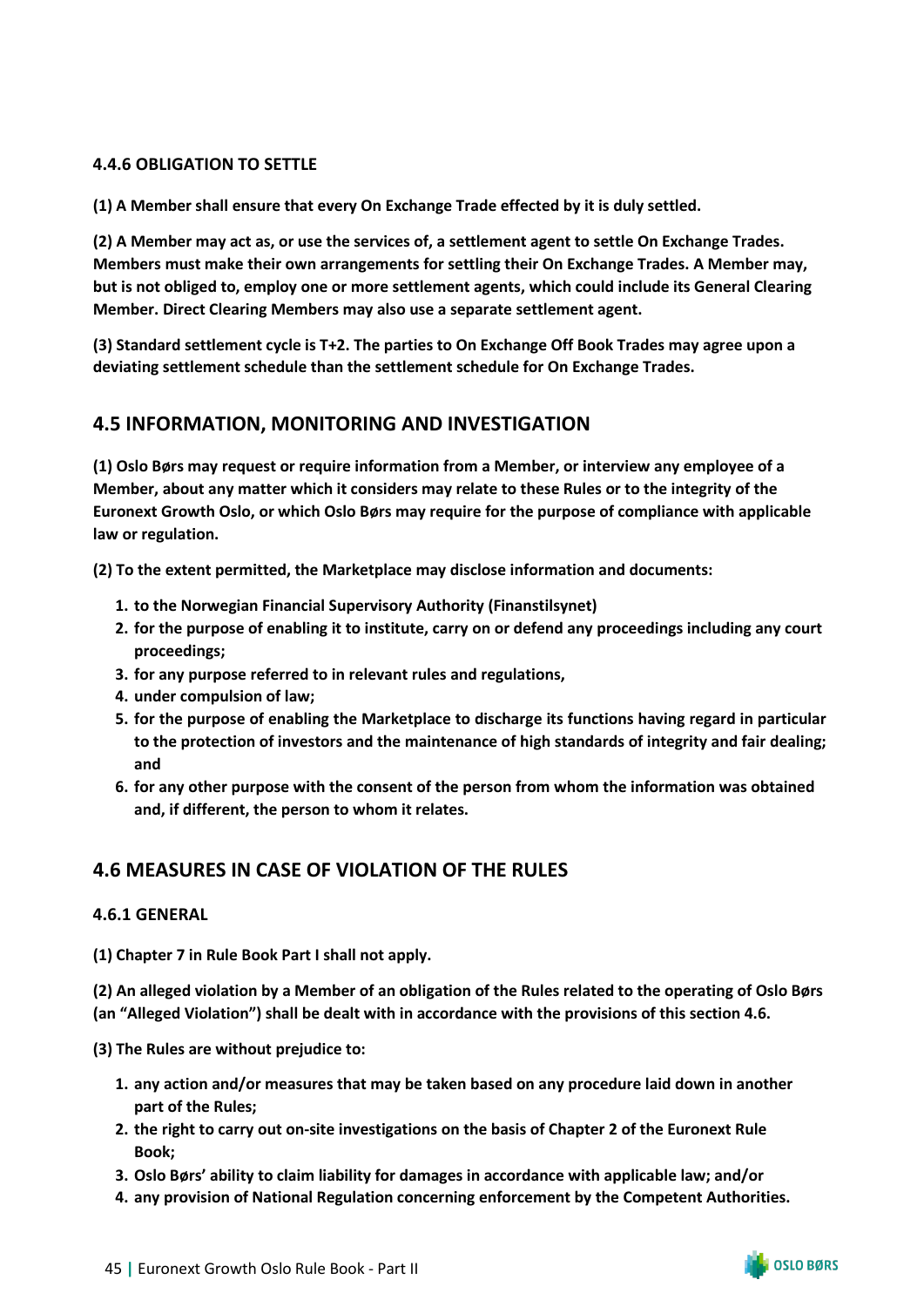### <span id="page-48-0"></span>**4.6.2 IMMEDIATE MEASURES**

**In case of violation of the Rules or where a situation involving a Member constitutes a threat to the fair, orderly and efficient functioning of the Euronext Markets, or upon instruction of the Competent Authority, Oslo Børs may take immediate measures to protect the market, including suspension of all or some of a Member's trading rights.**

## <span id="page-48-1"></span>**4.6.3 SUSPENSION AND TERMINATION**

**Where a Member breaches the Rules, good business practices, or otherwise demonstrates unsuitability to be a Member, Oslo Børs may:**

- **1. Issue a warning to the Member;**
- **2. Require the Member to fulfill its obligations under the Rules or require rectification towards Oslo Børs of the violation by a Member of an obligation under the Rules within a term specified;**
- **3. Suspend some of the Member's trading or membership rights for no more than six months;**
- **4. Suspend for no more than six months the Member's Euronext Membership;**
- **5. Terminate access to certain facilities; and/or**
- **6. Terminate the membership or withdraw the right to participate in trading, provided that the breach is material.**

#### <span id="page-48-2"></span>**4.6.4 VIOLATION CHARGE AND DAILY FINE**

**(1) Where a Member breaches the provisions of Norwegian Securities legislation or materially breaches these Rules, the Marketplace may resolve to impose a violation charge, payable to the Oslo Børs.**

**(2) The minimum level of fine is NOK 25,000 and the maximum level is NOK 1,000,000. The level of fine imposed on a Member is based on the circumstances in each individual matter and on the nature of the breach.**

**(3) Where a Member, its employees or officers fail to comply with the information requirements pursuant to section 4.5, Oslo Børs may impose a daily fine on the Member, employee or officer until such time as the information requirement is complied with. The daily fine may not exceed NOK 500,000 per day for the Member and NOK 50,000 per day for employees.**

#### <span id="page-48-3"></span>**4.6.5 PROCEDURES AND APPEAL**

**(1) A Member upon whom a daily fine or violation charge is imposed, or in respect of whom a decision is taken regarding termination of membership or withdrawal of authorization, shall be notified in writing of the decision and the grounds for the decision. Information shall also be provided regarding the right to appeal to the Euronext Growth Oslo Appeals Committee, the time limit for such appeal, and the appeal procedure. The decision and the grounds for the decision shall be published.**

**(2) A Member may appeal against decisions of Oslo Børs made pursuant to this section 4.6. A decision involving a warning of the Member cannot be appealed.**

**(3) The Appeals Committee's competence in matters concerning appeal of a decision made by Oslo Børs pursuant to this section 4.6, is limited to either upholding Oslo Børs' decision as is, or amending the decision in favor of the Member. The Appeal Committee's decisions and grounds are only being advisory to Oslo Børs, but normally Oslo Børs will abide by the advice given by the Appeals Committee.**

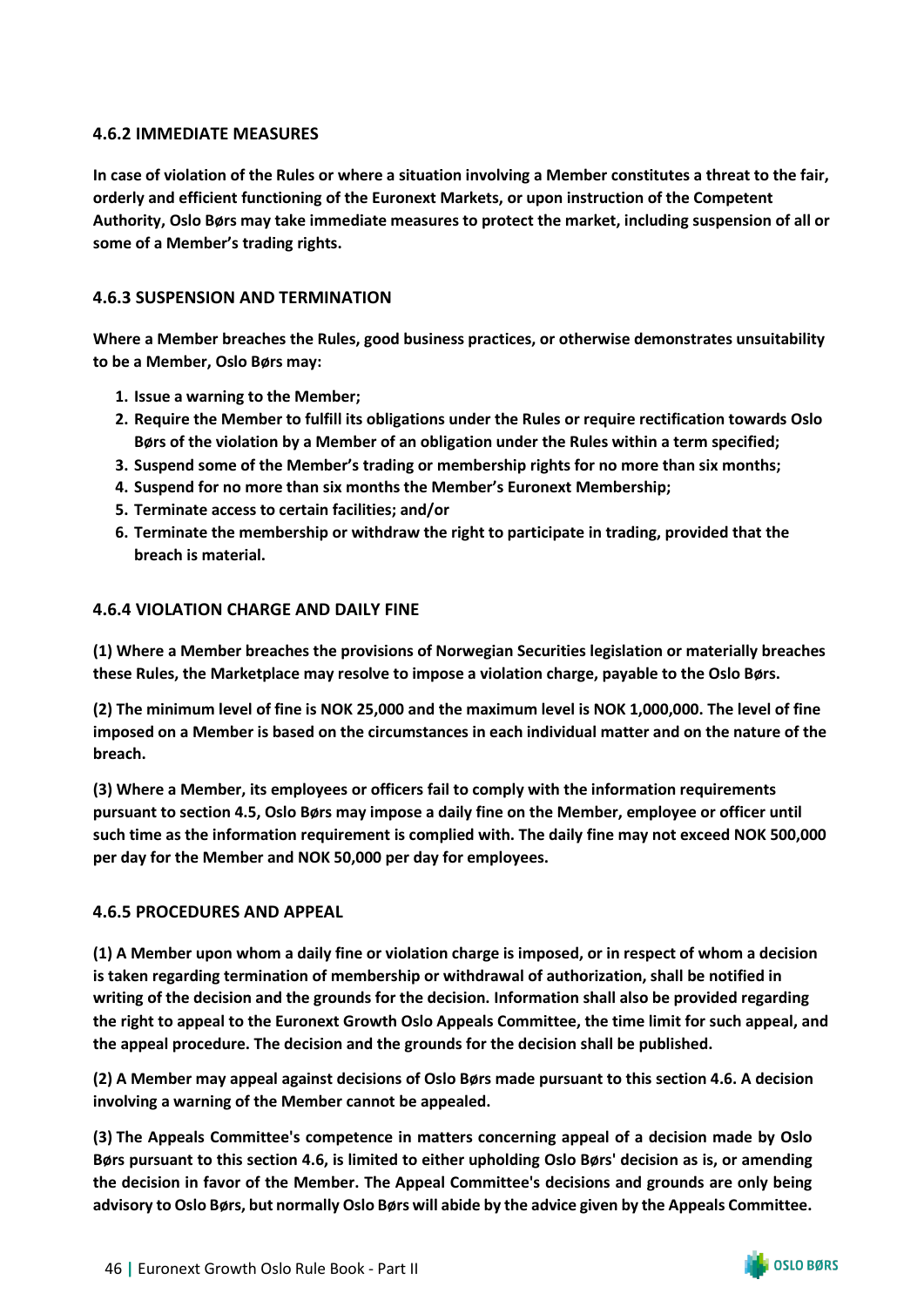# <span id="page-49-0"></span>**4.7 INFRINGEMENT OF NATIONAL REGULATIONS AND MISCONDUCT**

**If Oslo Børs in the course of an examination of an Alleged Violation or on any other occasion finds suspicion of a possible significant infringement of National Regulations, the Rules or misconduct in relation to trading and disturbances in the trading system related to a financial instrument it shall report the matter to Finanstilsynet.**

# <span id="page-49-1"></span>**5. EURONEXT GROWTH ADVISOR RULES**

# <span id="page-49-2"></span>**5.1 SCOPE**

**This Chapter 5 apply to Euronext Growth Advisors.** 

# <span id="page-49-3"></span>**5.2 REQUIREMENTS FOR AND APPROVAL OF EURONEXT GROWTH ADVISORS**

## <span id="page-49-4"></span>**5.2.1 APPLICATION FOR APPROVAL**

**(1)In order to become a Euronext Growth Advisor, an approval from Oslo Børs is required.** 

**(2)Members and other investment firms that are not Members on Oslo Børs/Euronext Expand and/or Euronext Growth Oslo, that are authorised to provide corporate finance services, cf. [MiFID II Annex I](https://eur-lex.europa.eu/legal-content/EN/TXT/?uri=celex%3A32014L0065)  [Section A \(6\) and \(7\) and Section B \(3\),](https://eur-lex.europa.eu/legal-content/EN/TXT/?uri=celex%3A32014L0065) can apply to Oslo Børs to be approved as a Euronext Growth Advisor.** 

**(3)In evaluating such applications, Oslo Børs will carry out a comprehensive assessment of the applicant's suitability. This shall include, inter alia, the other investment services authorisations held by the applicant, the applicant's and its employees' knowledge and experience with the securities market, the relevant expertise of its employees, and any previous breaches of stock exchange rules or other securities legislation.**

- **1. The application form is available on Oslo Børs' website. Applications will be processed within four weeks of receipt, unless significant matters require further clarification.**
- **2. Relevant persons acting as advisors at a Euronext Growth Advisor on Euronext Growth Oslo shall attend a relevant training course at Oslo Børs. Relevant persons include persons involved in the assessments in connection with the tasks and responsibilities of a Euronext Growth Advisor pursuant to this Chapter 5. Exemptions may be granted if an advisor has sufficient experience and expertise.**

**(4) Regardless of whether an applicant satisfies all the requirements, Oslo Børs reserves the right to refuse an application if it considers that an applicant is not suitable at the time of its application and that approving the application could lead to an increased risk of the level of general confidence in the stock market, the securities market or Oslo Børs being weakened. There must be grounds for such a refusal.**

**(5)An applicant will be informed in writing of the decision of Oslo Børs whether to approve the applicant as a Euronext Growth Advisor or not. If the application is approved, an EGA Agreement with Oslo Børs shall be entered into before the applicant may conduct activities as a Euronext Growth Advisor.** 

## <span id="page-49-5"></span>**5.2.2 INDEPENDENCY AND CONFLICTS OF INTERESTS**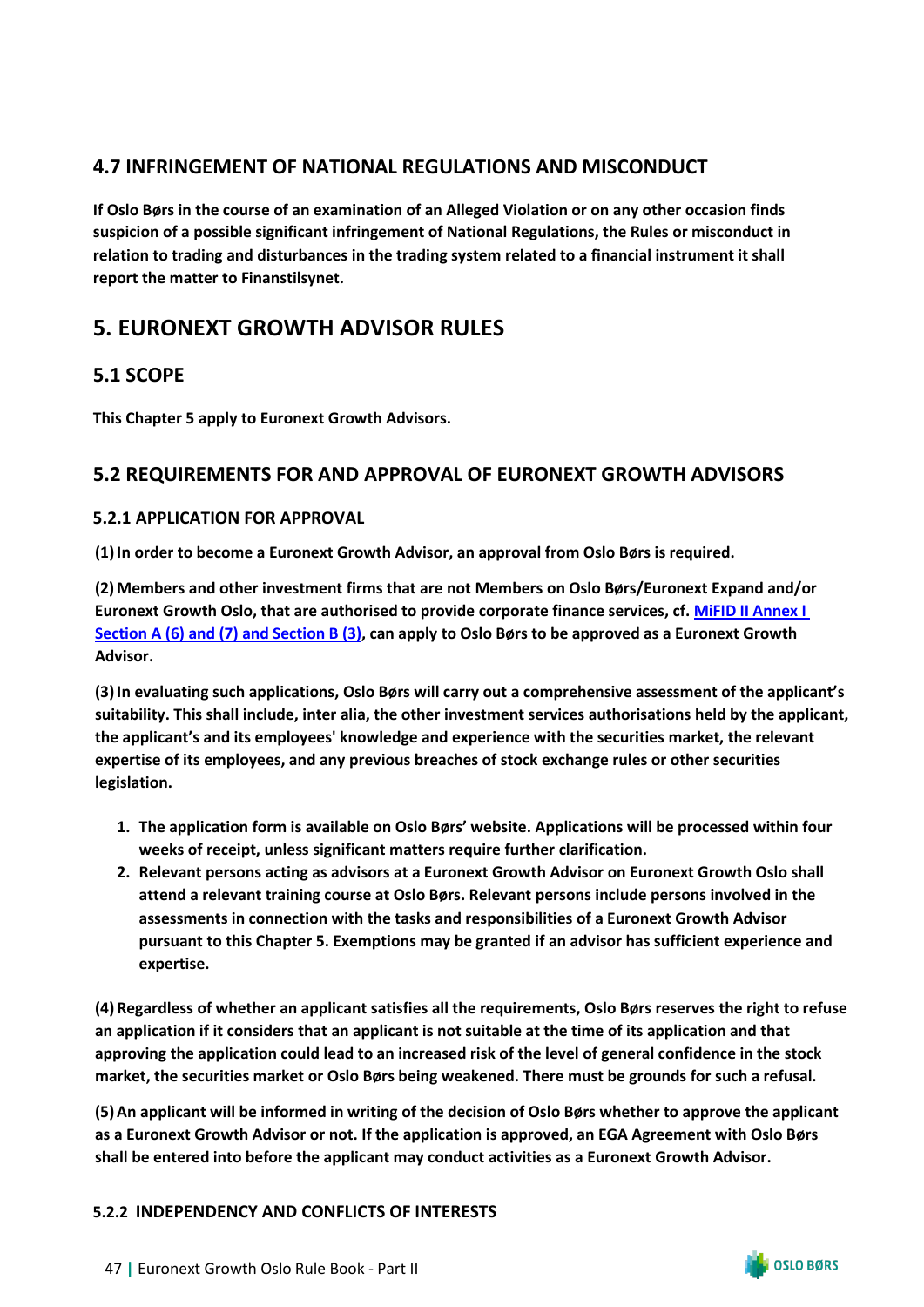**(1) The Euronext Growth Advisor shall have internal procedures in place, organisation and routines to identify, mitigate and disclose any conflicts of interests.** 

**(2)It is a requirement that the Euronext Growth Advisor, its employees and any other companies that are part of the same group as the Euronext Growth Advisor must be independent of the Issuer to which it provides assistance in connection with admission to trading on Euronext Growth Oslo:**

- **1. The Euronext Growth Advisor, its beneficial owners or persons with managerial responsibility cannot own in aggregate 10% or more of the Shares or voting rights in an Issuer that it is assisting. Oslo Børs shall be notified of any ownership interest and specific information shall be provided on this in the Application Form (for admission to trading) and in the Information Document.**
- **2. Employees of the Euronext Growth Advisor who are to act as advisors to the Issuer in an admission process, shall not own Shares or voting rights in an Issuer that it is assisting.**
- **3. No employee of the Euronext Growth Advisor is permitted to hold a senior position or a board position in the Issuer that the Euronext Growth Advisor is assisting in connection with admission to trading.**
- **4. An owner that directly or indirectly owns 10% or more of a Euronext Growth Advisor cannot hold a senior position or a board position in the Issuer that the Euronext Growth Advisor is assisting in connection with admission to trading.**
- **5. In special circumstances Oslo Børs can grant exemptions from the independence requirements set out in items 1, 2, 3 and 4 where the relationship is of such a nature that it cannot be deemed to weaken the suitability of the Issuer for admission to trading. This applies, inter alia, in situations where a Euronext Growth Advisor is providing underwriting services in connection with capital increases. Any such exemptions from the independence requirement shall be reported in the Application Form (for admission to trading) and in the Information Document.**

## <span id="page-50-0"></span>**5.2.3 CONTACT PERSON**

**The Euronext Growth Advisor shall provide Oslo Børs with a principal point of contact for its activities as a Euronext Growth Advisor.**

# <span id="page-50-1"></span>**5.3 CONTINUING SUITABILITY FOR EURONEXT GROWTH ADVISORS AND NOTIFICATION REQUIREMENTS**

**(1) Euronext Growth Advisors must, at all times, satisfy the requirements for approved Euronext Growth Advisors.**

**(2) The Euronext Growth Advisor must regularly consider whether it continues to meet the requirements. If the Euronext Growth Advisor at any time believes that it may not satisfy these requirements, it must inform Oslo Børs.**

**(3) The Euronext Growth Advisor shall as soon as possible notify Oslo Børs in writing of any changes at the Euronext Growth Advisor's organisation that may create grounds for conflicts of interest with the Issuer that has hired its services or that may influence the Euronext Growth Advisor's independence, suitability or ability to meet its obligations as set out in these Rules. Such changes shall include, but is not limited to:**

- **1. Changes to its name, address or place of business,**
- **2. Receipt of any formal warning or disciplinary communication from a competent regulatory body, hereunder loss of authorization,**
- **3. Any material adverse change in its financial or operating position that may affect its ability to act as**

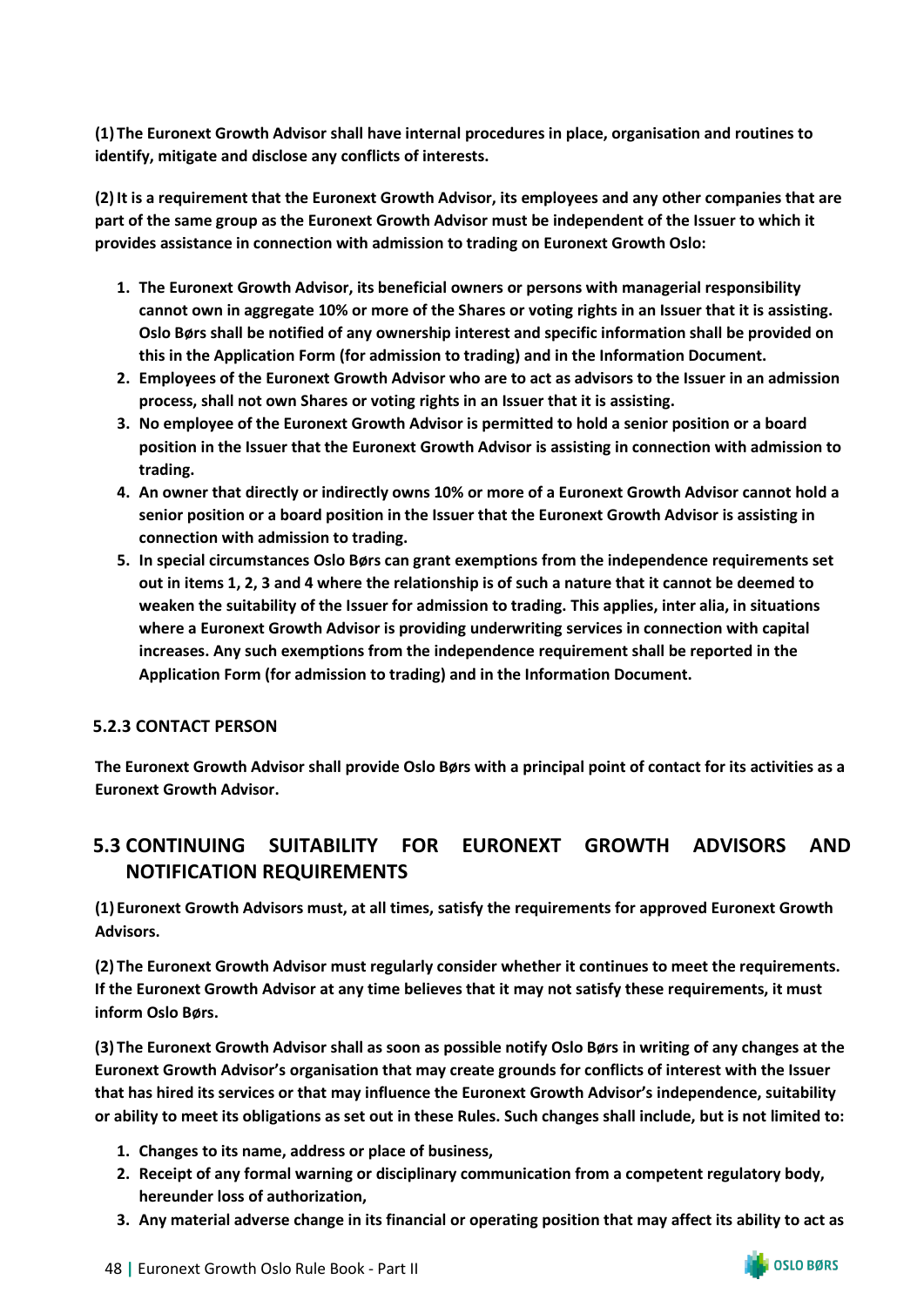**a Euronext Growth Advisor,** 

**4. Any potential changes to the structuring or organisation of the Euronext Growth Advisor which may impact the Euronext Growth Advisor's suitability and ability to perform the tasks and responsibilities of a Euronext Growth Advisor pursuant to this Chapter 5, such as inter alia loss of any relevant key personnel, decisions on mergers, liquidation and/or transactions resulting in a change of control.**

## <span id="page-51-0"></span>**5.4 INFORMATION, MONITORING AND INVESTIGATION**

**(1)Oslo Børs may request or require information from a Euronext Growth Advisor, or interview any employee of a Euronext Growth Advisor, about any matter, which it considers, may relate to these Rules or to the integrity of Euronext Growth Oslo, or which Oslo Børs may require for assessing the Euronext Growth Advisor's suitability or for the purpose of compliance with applicable law or regulation.**

**(2) To the extent permitted, the Oslo Børs may disclose information and documents:**

- **1. to the Norwegian Financial Supervisory Authority (Finanstilsynet)**
- **2. for the purpose of enabling it to institute, carry on or defend any proceedings including any court proceedings;**
- **3. for any purpose referred to in relevant rules and regulations,**
- **4. under compulsion of law;**
- **5. for the purpose of enabling Oslo Børs to discharge its functions having regard in particular to the protection of investors and the maintenance of high standards of integrity and fair dealing; and**
- **6. for any other purpose with the consent of the person from whom the information was obtained and, if different, the person to whom it relates.**

# <span id="page-51-1"></span>**5.5 EURONEXT GROWTH ADVISORS' TASKS AND RESPONIBILITY**

## <span id="page-51-2"></span>**5.5.1 DUE SKILL AND CARE**

**(1) The Euronext Growth Advisor must act with due skill and care at all times when performing the tasks as a Euronext Growth Advisor.** 

## <span id="page-51-3"></span>**5.5.2 MAIN TASKS AND RESPONIBILITY**

**(1) The Euronext Growth Advisor shall within its reasonable effort ensure that all relevant information and documentation is provided to Oslo Børs in order to enable Oslo Børs to make an independent assessment of the Information Document and decide whether the admission criteria, including the suitability of the Issuer and the Shares admitted to trading, are fulfilled.** 

**(2) The Euronext Growth Advisor shall assist the Issuer until its admission to trading commence by carrying out preparatory work, advising and guiding the Issuer in the admission process and assist in the production of documentation for the admission, cf. Rule 2.1.1 and 2.3 (1). This includes ensuring within its reasonable effort that all relevant information about the Issuer and the Shares to be admitted to trading is included in the Information Document and that it covers the content requirements as set out i[n Notice 2.3.](https://www.euronext.com/en/media/6354/download)** 

**(3) The Euronext Growth Advisor shall within its reasonable effort ensure that sufficient financial and legal due diligence investigations are carried out in connection with the admission process, please refer to Notice 2.2. The Euronext Growth Advisor shall provide Oslo Børs with a description of which** 

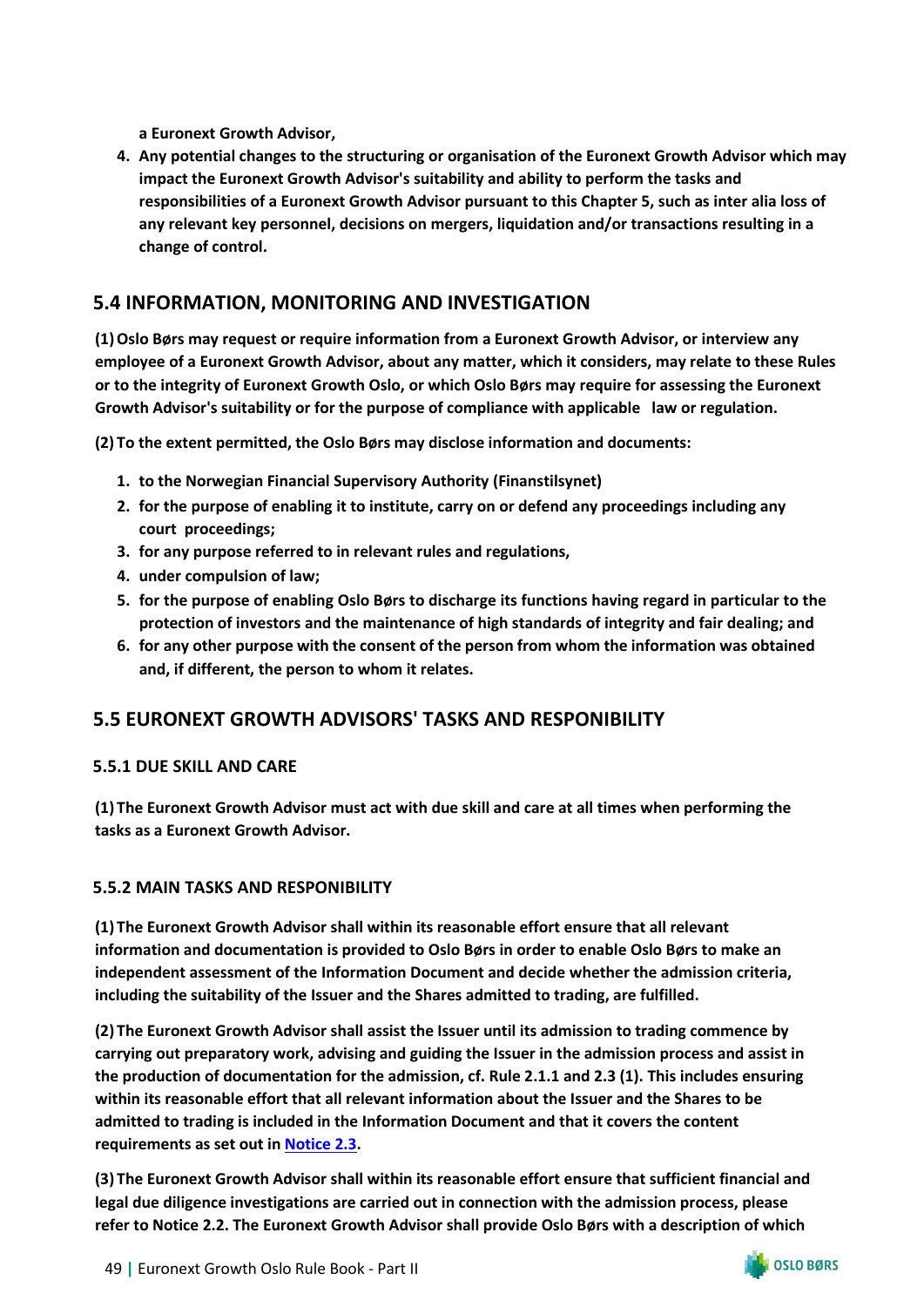**due diligence investigations that have been conducted, their assessment of the scope and of any findings of particular importance for the assessment of the Issuer's and the Shares suitability for admission to trading. The [due diligence form](https://www.euronext.com/en/media/6352/download) is available on Oslo Børs' websites.** 

**(4)The Euronext Growth Advisor shall assess whether all conditions for admission to trading are fulfilled and present the basis for this assessment and their conclusion to Oslo Børs.**

# <span id="page-52-0"></span>**5.6 MEASURES IN CASE OF VIOLATION OF THE RULES**

### <span id="page-52-1"></span>**5.6.1 SUSPENSION AND TERMINATION**

**Where a Euronext Growth Advisor breaches these Rules, good business practices, or otherwise demonstrates unsuitability to be a Euronext Growth Advisor, Oslo Børs may:** 

- **1. Issue a written warning to the Euronext Growth Advisor;**
- **2. Require the Euronext Growth Advisor to fulfill its obligations under the Rules or require rectification towards Oslo Børs of the violation by a Euronext Growth Advisor of an obligation under the Rules within a term specified;**
- **3. Suspend the Euronext Growth Advisor from acting as a Euronext Growth Advisor; and/or**
- **4. Terminate the approval as a Euronext Growth Advisor and withdraw the right to act as a Euronext Growth Advisor with immediate effect, in case of repeated violations or material breach of the rules for Euronext Growth Advisors.**

#### <span id="page-52-2"></span>**5.6.2 VIOLATION AND DAILY FINE**

**(1)Where a Euronext Growth Advisor materially breaches these Rules, Oslo Børs may resolve to impose a violation charge, payable to Oslo Børs.**

**(2) The minimum level of fine is NOK 25,000 and the maximum level is NOK 1,000,000. The level of fine imposed on a Euronext Growth Advisor is based on the circumstances in each individual matter and on the nature of the breach.**

**(3)Where a Euronext Growth Advisor, its employees or officers fail to comply with the information requirements pursuant to section 5.4, Oslo Børs may impose a daily fine on the Euronext Growth Advisor, employee or officer until the information requirement is complied with. The daily fine may not exceed NOK 500,000 per day for the Euronext Growth Advisor and NOK 50,000 per day for employees.** 

#### <span id="page-52-3"></span>**5.6.3 PROCEDURES AND APPEAL**

**(1)A Euronext Growth Advisor upon whom a daily fine or violation charge is imposed, or in respect of whom a decision is taken regarding termination of the right to act as a Euronext Growth Advisor, shall be notified in writing of the decision and the grounds for the decision. Information shall also be provided regarding the right to appeal to the Euronext Growth Oslo Appeals Committee, the time limit for such appeal, and the appeal procedure. The decision and the grounds for the decision shall be published.**

**(2)A Euronext Growth Advisor may appeal against decisions of Oslo Børs made pursuant to this section 5.6. A decision involving a warning of a Euronext Growth Advisor cannot be appealed.**